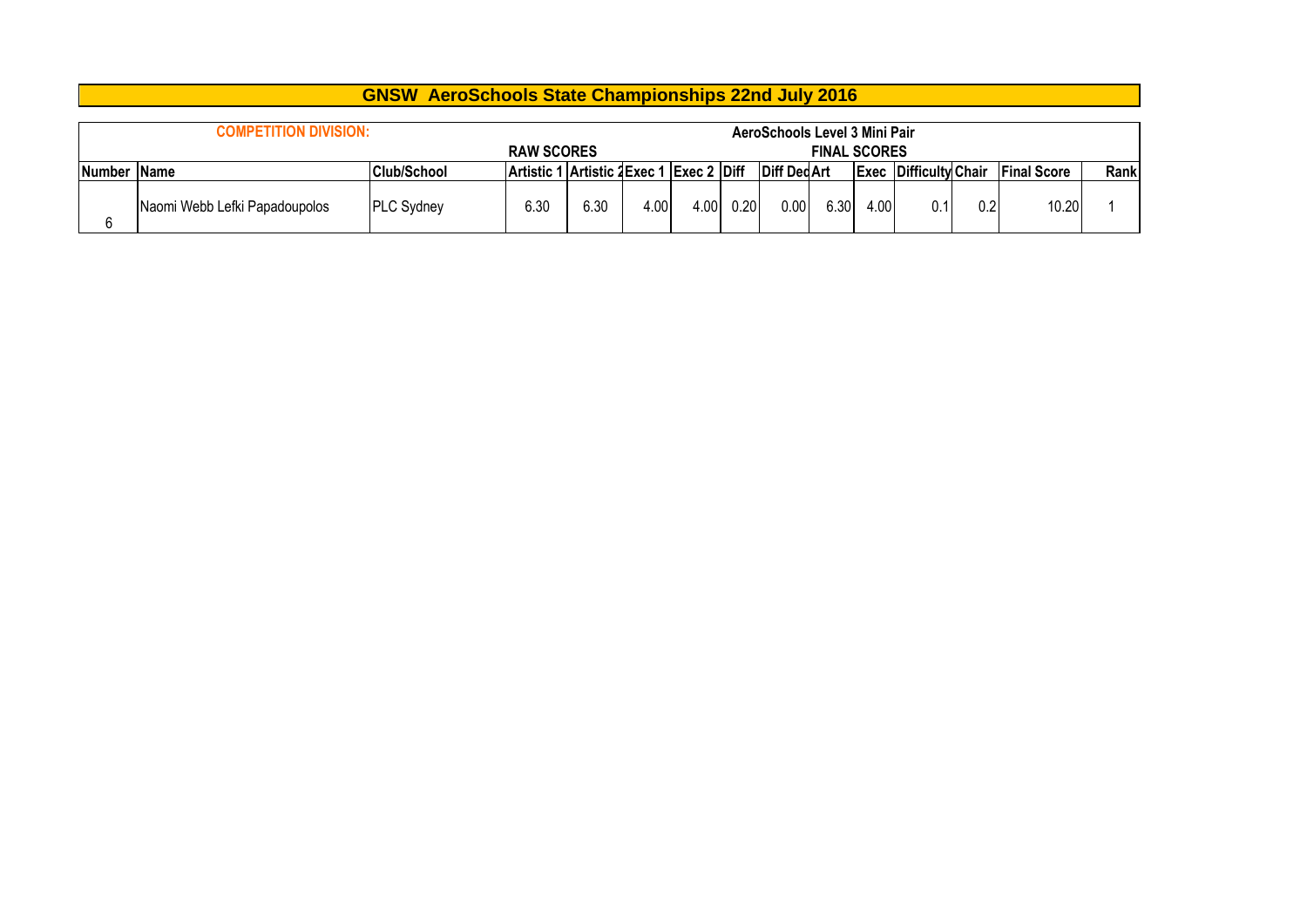|             | <b>COMPETITION DIVISION:</b>  |                           |                                          |      |      |      |      | AeroSchools Level 3 Junior Pair |                     |      |                              |                    |             |
|-------------|-------------------------------|---------------------------|------------------------------------------|------|------|------|------|---------------------------------|---------------------|------|------------------------------|--------------------|-------------|
|             |                               |                           | <b>RAW SCORES</b>                        |      |      |      |      |                                 | <b>FINAL SCORES</b> |      |                              |                    |             |
| Number Name |                               | <b>Club/School</b>        | Artistic 1 Artistic 2 Exec 1 Exec 2 Diff |      |      |      |      | <b>Diff DedArt</b>              |                     |      | <b>Exec Difficulty Chair</b> | <b>Final Score</b> | <b>Rank</b> |
|             | Sarah Debono, Christina Toma  | <b>All Saints Primary</b> | 7.20                                     | 7.20 | 5.40 | 5.50 | 0.60 | 0.00                            | 7.20                | 5.45 | 0.3                          | 12.95              |             |
|             | Emily Webb, Tidarat McLachlan | <b>PLC Sydney</b>         | 6.90                                     | 6.90 | 4.90 | 5.50 | 0.40 | 0.00                            | 6.90                | 5.20 | 0.2                          | 12.30              |             |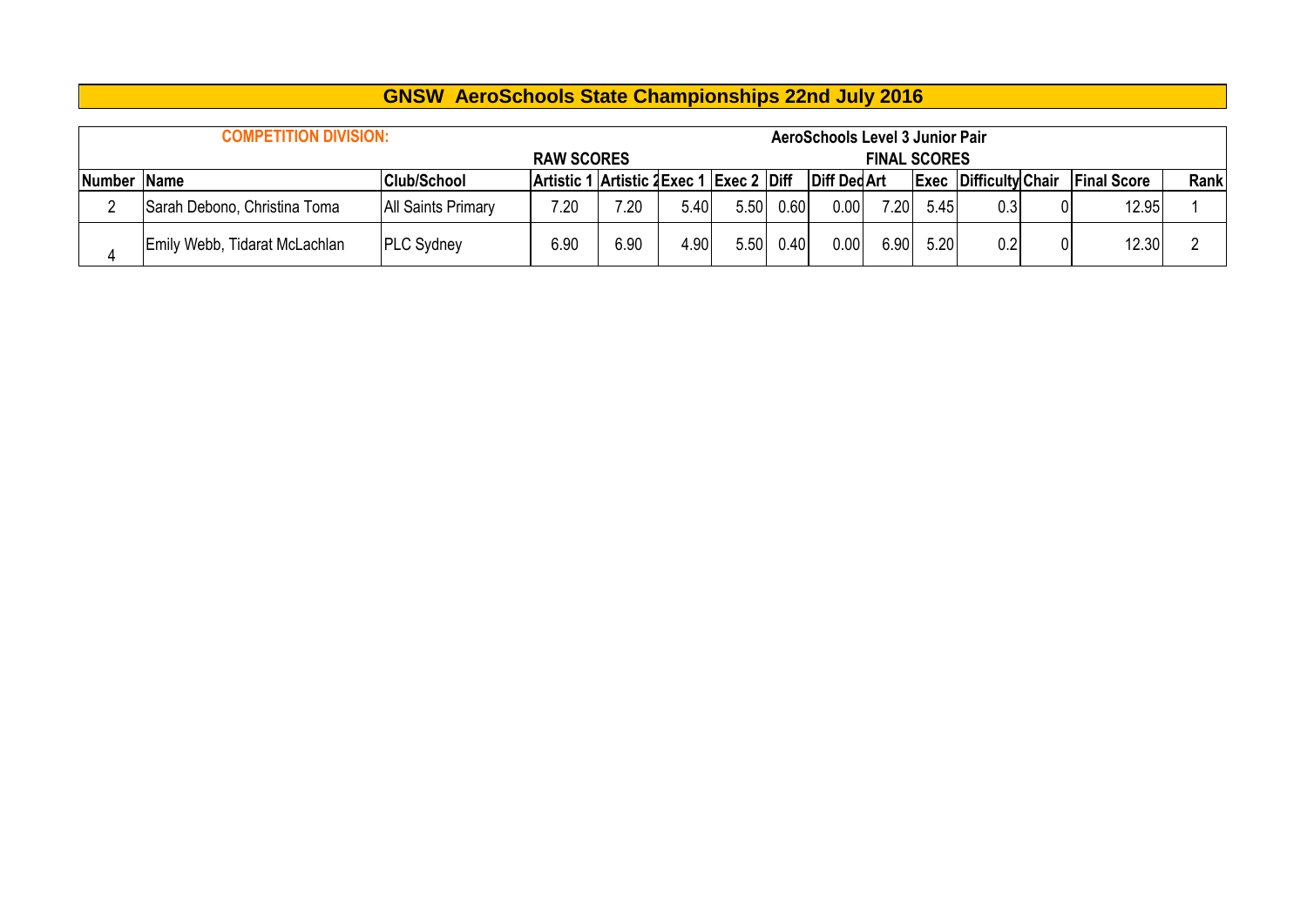|             | <b>COMPETITION DIVISION:</b>      |                                          |                   |      |      |      |                     | AeroSchools Level 3 Intermediate Pair |                     |                              |                    |       |  |
|-------------|-----------------------------------|------------------------------------------|-------------------|------|------|------|---------------------|---------------------------------------|---------------------|------------------------------|--------------------|-------|--|
|             |                                   |                                          | <b>RAW SCORES</b> |      |      |      |                     |                                       | <b>FINAL SCORES</b> |                              |                    |       |  |
| Number Name |                                   | Artistic 1 Artistic 2 Exec 1 Exec 2 Diff |                   |      |      |      | <b>Diff Ded Art</b> |                                       |                     | <b>Exec Difficulty Chair</b> | <b>Final Score</b> | Rank  |  |
|             | Abby Ranasinghe, Amelia Zaknic    | Monte Sant Angelo Mercy College          | 7.90              | 7.90 | 6.00 | 6.00 | 0.40                | 0.00 <sub>1</sub>                     | 7.90                | 6.00                         | 0.2 <sub>l</sub>   | 14.10 |  |
|             | Elizabeth Xerri, Jessica Woodgate | Abbotsleigh                              | 7.80              | 7.80 | 5.70 | 5.70 | 0.70                | 0.00                                  | 7.80                | 5.70                         | 0.35               | 13.85 |  |
|             | Alisa Wu, Amy Graham              | Abbotsleigh                              | 7.70              | 7.70 | 4.80 | 4.80 | 0.30                | 0.00                                  | 7.70                | 4.80                         | 0.15               | 12.65 |  |
|             | Lucy Phelps, Emily Phelps         | Abbotsleigh                              | 7.30              | 7.30 | 5.10 | 5.10 | 0.10                | 0.00                                  | 7.30                | 5.10                         | 0.05               | 12.45 |  |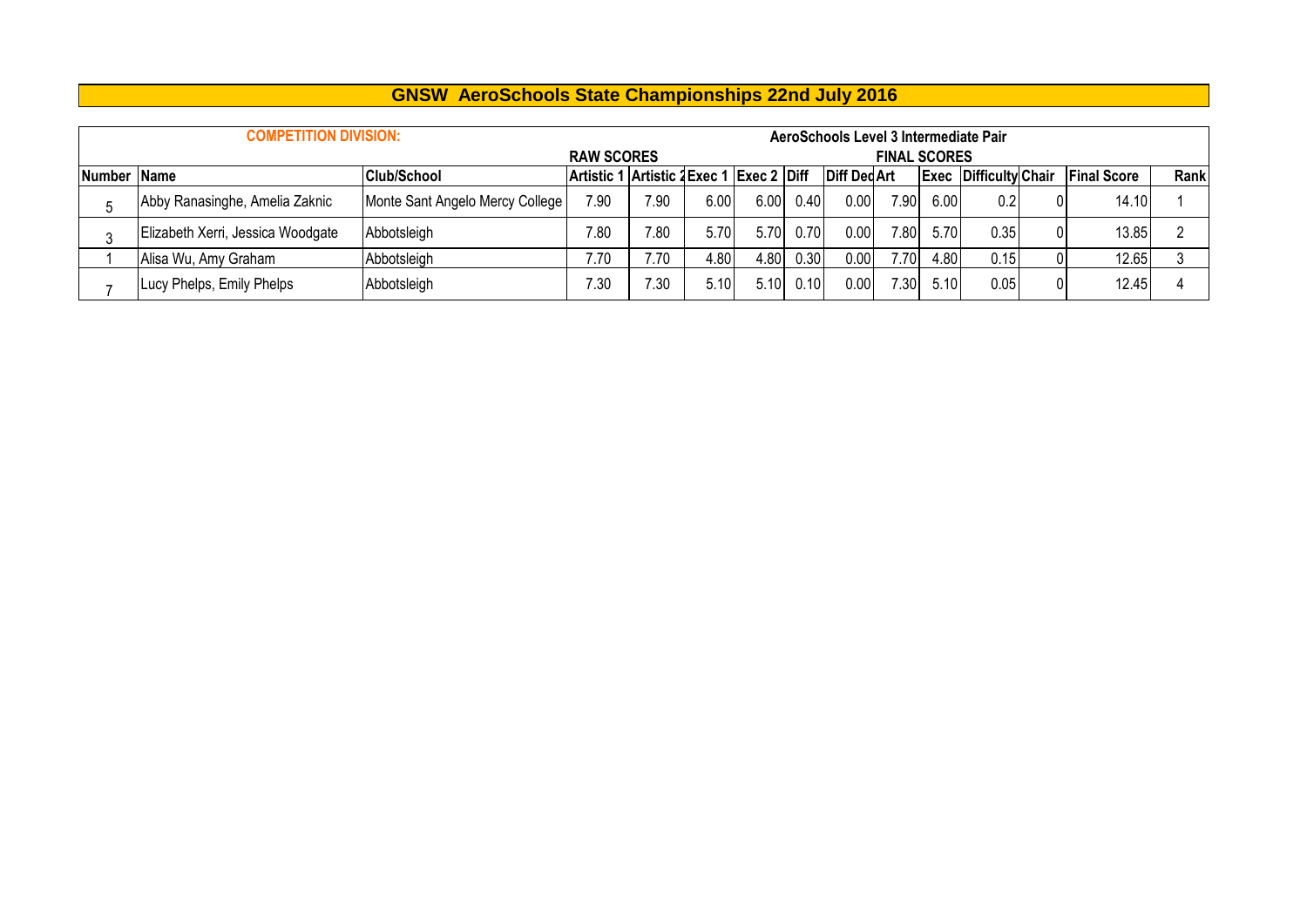|    | <b>COMPETITION DIVISION:</b>         |                                    |                   |                                              |      |      |      | AeroSchools Level 3 Senior Pair |                     |      |                         |                    |      |
|----|--------------------------------------|------------------------------------|-------------------|----------------------------------------------|------|------|------|---------------------------------|---------------------|------|-------------------------|--------------------|------|
|    |                                      |                                    | <b>RAW SCORES</b> |                                              |      |      |      |                                 | <b>FINAL SCORES</b> |      |                         |                    |      |
|    | Club/School<br>Number Name           |                                    |                   | Artistic 1 Artistic 1 Exec 1   Exec 2   Diff |      |      |      | <b>Diff DedArt</b>              |                     | Exec | <b>Difficulty Chair</b> | <b>Final Score</b> | Rank |
| 15 | Georgie Clark, Jocelyn Cunningham    | Abbotsleigh                        | 8.60              | 8.60                                         | 6.60 | 6.60 | 0.50 | 0.00                            | 8.60                | 6.60 | 0.25                    | 15.45              |      |
| 11 | Isobel Colman, Oliva Evans           | Monte Sant Angelo Mercy<br>College | 7.40              | .40                                          | 5.80 | 5.80 | 0.30 | 0.00                            | 7.40                | 5.80 | 0.15                    | 13.35              |      |
| a  | Bailey Stephens, Jessica Clouston    | Monte Sant Angelo Mercy<br>College | 7.40              | .40                                          | 5.20 | 5.20 | 0.30 | 0.00                            | 7.40                | 5.20 | 0.15                    | 12.75              |      |
| 13 | Georgia Tagliaferro, Bethany Durante | Monte Sant Angelo Mercy<br>College | 7.20              | 7.20                                         | 4.40 | 4.40 | 0.50 | 0.00                            | 7.20                | 4.40 | 0.25                    | 11.85              |      |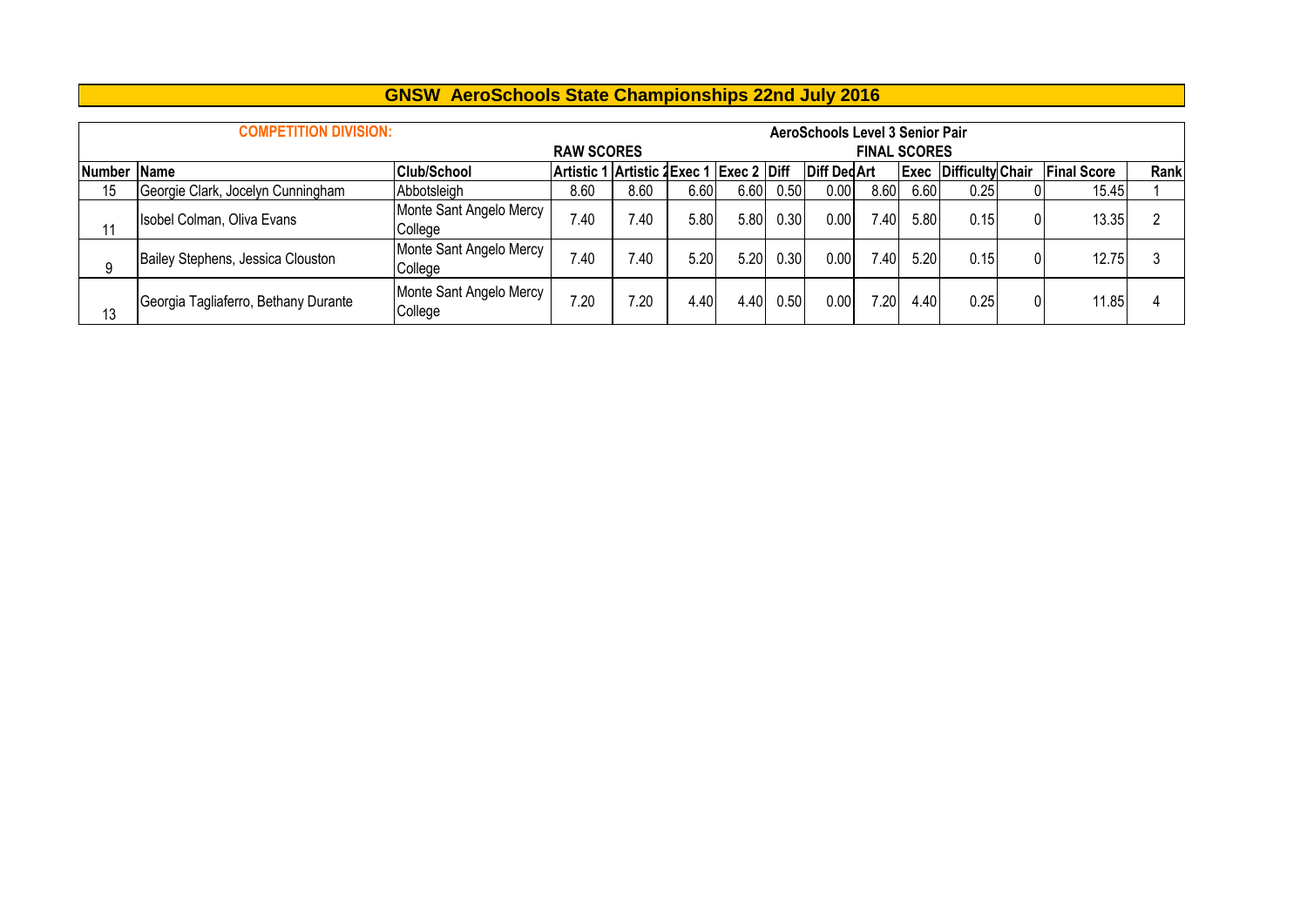|             | <b>COMPETITION DIVISION:</b> |                                          |                   |      |      |      |              | AeroSchools Level 4 Junior Pair |                     |                              |      |                    |       |  |
|-------------|------------------------------|------------------------------------------|-------------------|------|------|------|--------------|---------------------------------|---------------------|------------------------------|------|--------------------|-------|--|
|             |                              |                                          | <b>RAW SCORES</b> |      |      |      |              |                                 | <b>FINAL SCORES</b> |                              |      |                    |       |  |
| Number Name |                              | Artistic 1 Artistic 2 Exec 1 Exec 2 Diff |                   |      |      |      | Diff Ded Art |                                 |                     | <b>Exec Difficulty Chair</b> |      | <b>Final Score</b> | Rank  |  |
|             | Nadia Wang, Amy Waters       | Westfields Sports High<br>School         | 8.00              | 8.00 | 6.90 | 6.60 | .601         | 0.00                            | 8.00                | 6.75                         | 0.8  |                    | 15.55 |  |
| 10          | JasminToma, Tia Jabbour      | <b>All Saints Primary</b>                | 7.70              | 7.70 | 6.00 | 5.80 | ا10،         | 0.00                            | 7.70I               | 5.90                         | 0.55 | 0                  | 14.15 |  |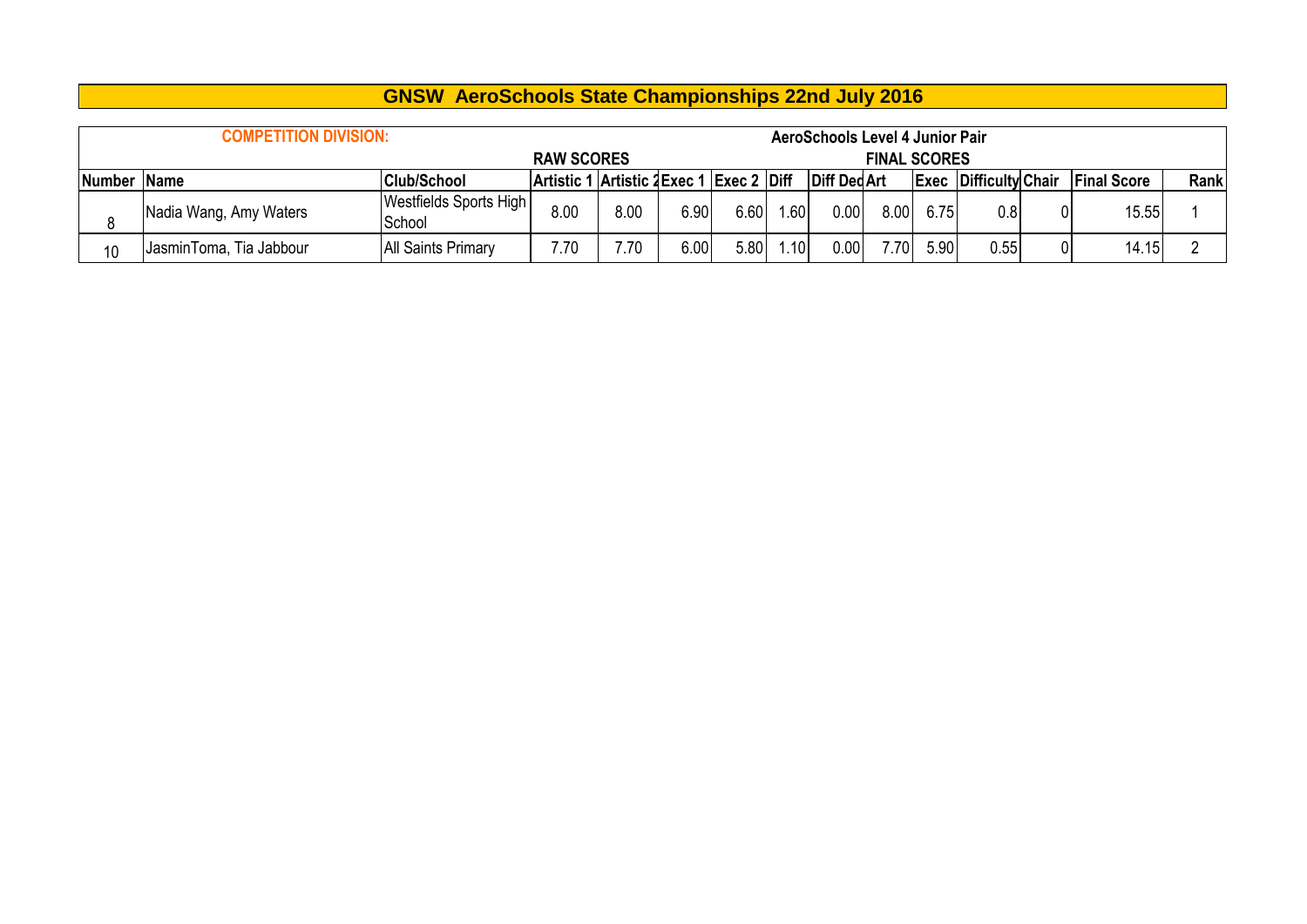|        | <b>COMPETITION DIVISION:</b>                     |                         |                                         |      |                   |      |       | AeroSchools Level 4 Intermediate Pair |                     |                   |                              |   |                    |               |
|--------|--------------------------------------------------|-------------------------|-----------------------------------------|------|-------------------|------|-------|---------------------------------------|---------------------|-------------------|------------------------------|---|--------------------|---------------|
|        |                                                  |                         | <b>RAW SCORES</b>                       |      |                   |      |       |                                       | <b>FINAL SCORES</b> |                   |                              |   |                    |               |
| Number | <b>Name</b>                                      | <b>Club/School</b>      | Artistic 1 Artistic 2Exec 1 Exec 2 Diff |      |                   |      |       | <b>Diff DedArt</b>                    |                     |                   | <b>Exec Difficulty Chair</b> |   | <b>Final Score</b> | <b>Rank</b>   |
| 20     | Danni - Ellie Carnovale, Gabriella<br>Porreca    | Cecil Hills High School | 8.30                                    | 8.30 | 7.60 <sub>1</sub> | 8.00 | .701  | 0.00                                  | 8.30                | 7.80 <sub>1</sub> | 0.85                         | 0 | 16.95              |               |
| 12     | Rose Hanratty, Sarah Vella                       | Cerdon College          | 7.70                                    | 7.70 | 6.00              | 6.50 | 1.10  | 0.00                                  | 7.701               | 6.25              | 0.55                         | 0 | 14.50              | $\mathcal{P}$ |
| 14     | Talia Skuse, Natasha Bakopoulos                  | <b>PLC Sydney</b>       | 7.80                                    | 7.80 | 5.80              | 6.30 | 0.90  | 0.00                                  | 7.801               | 6.05              | 0.45                         | 0 | 14.30              | 3             |
| 22     | Madison Temple-Twindley, Vera<br>Chakti          | Cerdon College          | 7.80                                    | 7.80 | 5.60              | 6.00 | ا10.، | 0.00                                  | 7.80                | 5.80              | 0.55                         | 0 | 14.15              | 4             |
| 18     | Phoebe Harris, Adelaide Taylor                   | Abbotsleigh             | 7.40                                    | 7.40 | 5.00              | 5.60 | .30   | 0.00                                  | 7.401               | 5.30              | 0.65                         | 0 | 13.35              | 5             |
| 16     | Julia Creighton Jones, Claire Watson Abbotsleigh |                         | 7.30                                    | 7.30 | 4.80              | 5.20 | 1.40  | 0.00                                  | 7.301               | 5.00              | 0.7                          | 0 | 13.00              | 6             |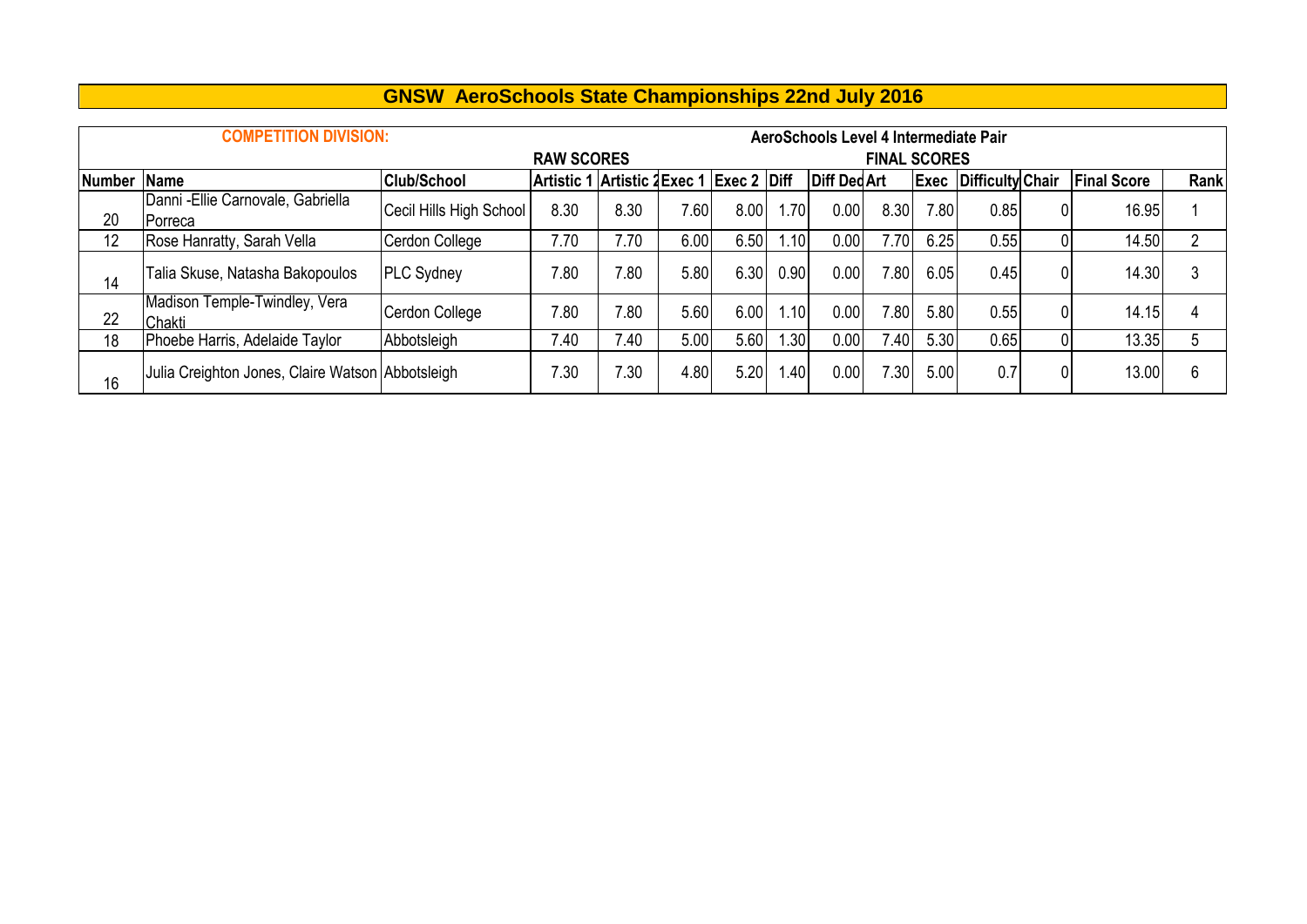|             |                               | <b>GNSW AeroSchools State Championships 22nd July 2016</b> |                                         |      |       |                                 |                     |              |       |      |                              |    |                     |      |
|-------------|-------------------------------|------------------------------------------------------------|-----------------------------------------|------|-------|---------------------------------|---------------------|--------------|-------|------|------------------------------|----|---------------------|------|
|             | <b>COMPETITION DIVISION:</b>  |                                                            |                                         |      |       | AeroSchools Level 4 Senior Pair |                     |              |       |      |                              |    |                     |      |
|             |                               | <b>RAW SCORES</b>                                          |                                         |      |       |                                 | <b>FINAL SCORES</b> |              |       |      |                              |    |                     |      |
| Number Name |                               | <b>Club/School</b>                                         | Artistic 1 Artistic 2Exec 1 Exec 2 Diff |      |       |                                 |                     | Diff Ded Art |       |      | <b>Exec Difficulty Chair</b> |    | <b>IFinal Score</b> | Rank |
| 26          | Jordan Brett, Emily Krajovski | Westfields Sports High<br>School                           | 7.80                                    | 7.80 | 6.50  | 6.70                            | .40 <sup>1</sup>    | 0.00         | 7.80  | 6.60 | 0.7                          |    | 15.10               |      |
| 24          | Annelise Harper, Amy Nelson   | Abbotsleigh                                                | 7.70                                    | 7.70 | 6.701 | 6.20                            | .70                 | 0.00         | 7.701 | 6.45 | 0.85                         | 01 | 15.00               |      |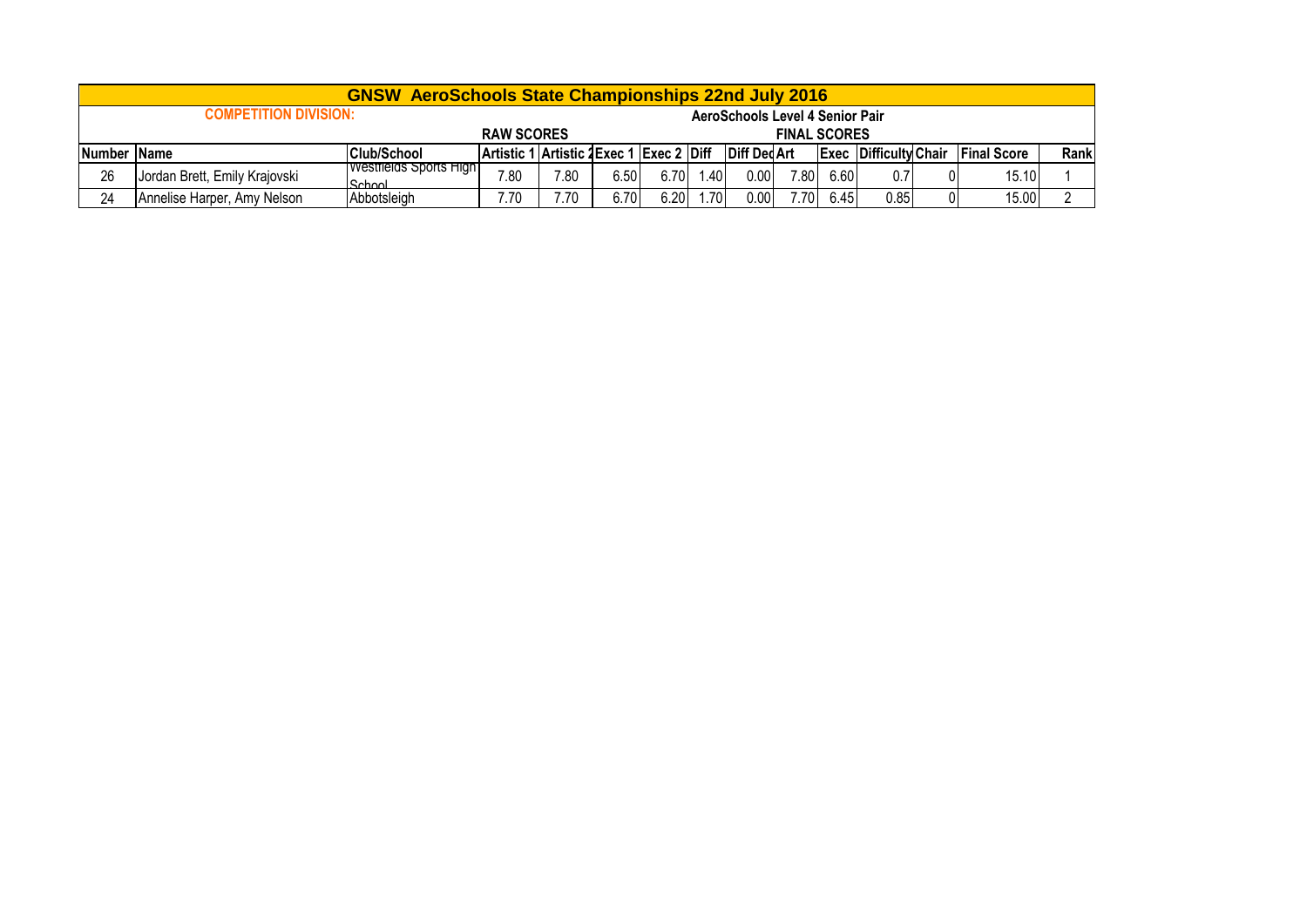|               |                                | <b>GNSW AeroSchools State Championships 22nd July 2016</b> |                                          |      |       |      |      |                                       |                     |      |                              |    |                    |      |
|---------------|--------------------------------|------------------------------------------------------------|------------------------------------------|------|-------|------|------|---------------------------------------|---------------------|------|------------------------------|----|--------------------|------|
|               | <b>COMPETITION DIVISION:</b>   |                                                            |                                          |      |       |      |      | AeroSchools Level 5 Intermediate Pair |                     |      |                              |    |                    |      |
|               |                                |                                                            | <b>RAW SCORES</b>                        |      |       |      |      |                                       | <b>FINAL SCORES</b> |      |                              |    |                    |      |
| <b>Number</b> | Name                           | <b>Club/School</b>                                         | Artistic 1 Artistic 2 Exec 1 Exec 2 Diff |      |       |      |      | <b>Diff DedArt</b>                    |                     |      | <b>Exec Difficulty Chair</b> |    | <b>Final Score</b> | Rank |
| 19            | Carissa Uno. Elisabeth Kidane  | Westfields Sports High<br>School                           | 8.90                                     | 8.90 | 7.901 | 7.90 | 3.40 | 0.00                                  | 8.90                | 7.90 | 1.7                          | 01 | 18.50              |      |
| 21            | Elian Jabbour, Julia Tolentino | All Saints Catholic<br>College                             | 8.80                                     | 8.80 | 7.20  | 7.20 | 3.60 | 0.00                                  | 8.80                | 7.20 | 1.8                          | 0  | 17.80              |      |
| 17            | Bailey Stephen, Keely Allsop   | Abbotsleigh                                                | 7.00                                     | 7.00 | 5.00  | 5.00 | 0.70 | 0.00                                  | 7.00 <sub>1</sub>   | 5.00 | 0.35                         | 0  | 12.35              |      |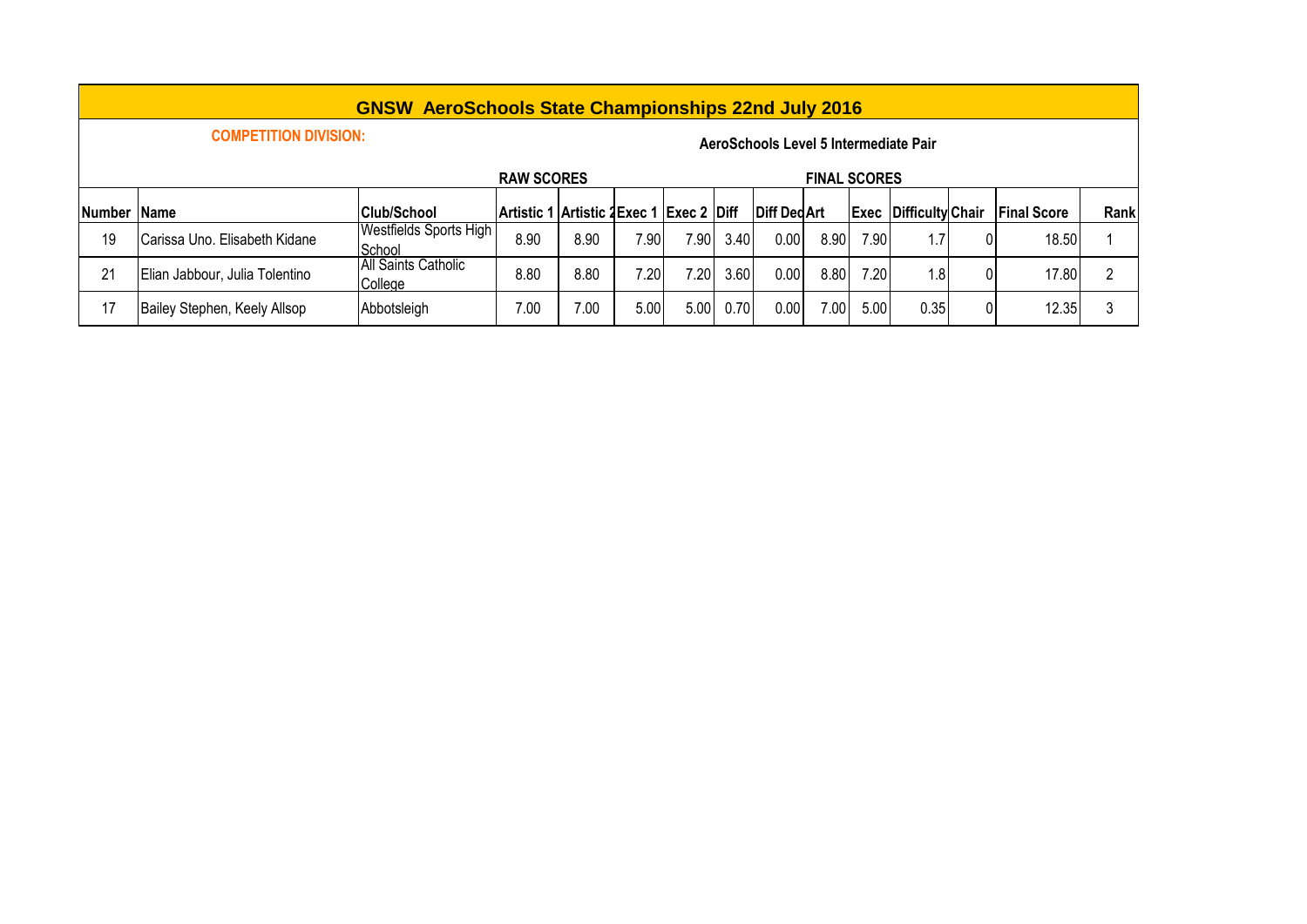|                      | <b>COMPETITION DIVISION:</b>                                                                     |                           |      |                       |      |                    |      | <b>AeroDance Division 2</b> |      |      |                        |              |                    |      |
|----------------------|--------------------------------------------------------------------------------------------------|---------------------------|------|-----------------------|------|--------------------|------|-----------------------------|------|------|------------------------|--------------|--------------------|------|
|                      |                                                                                                  |                           |      | <b>RAW SCORES</b>     |      |                    |      |                             |      |      | <b>FINAL SCORES</b>    |              |                    |      |
| <b>INumber IName</b> |                                                                                                  | <b>Club/School</b>        |      | Artistic 1 Artistic 2 |      | Exec 1 Exec 2 Diff |      | Diff Ded Art                |      |      | <b>Exec Difficulty</b> | <b>Chair</b> | <b>Final Score</b> | Rank |
| 223                  | Sarah Debono, Christina<br>Toma, Jasmin Toma, Tia<br>Jabbour, Ariana Maasomi,<br>Tiyana El Bayeh | <b>All Saints Primary</b> | 8.10 | 8.10                  | 8.00 | 8.00               | 0.00 | 0.00                        | 8.10 | 8.00 | 0.00                   | 0.00         | 16.10              |      |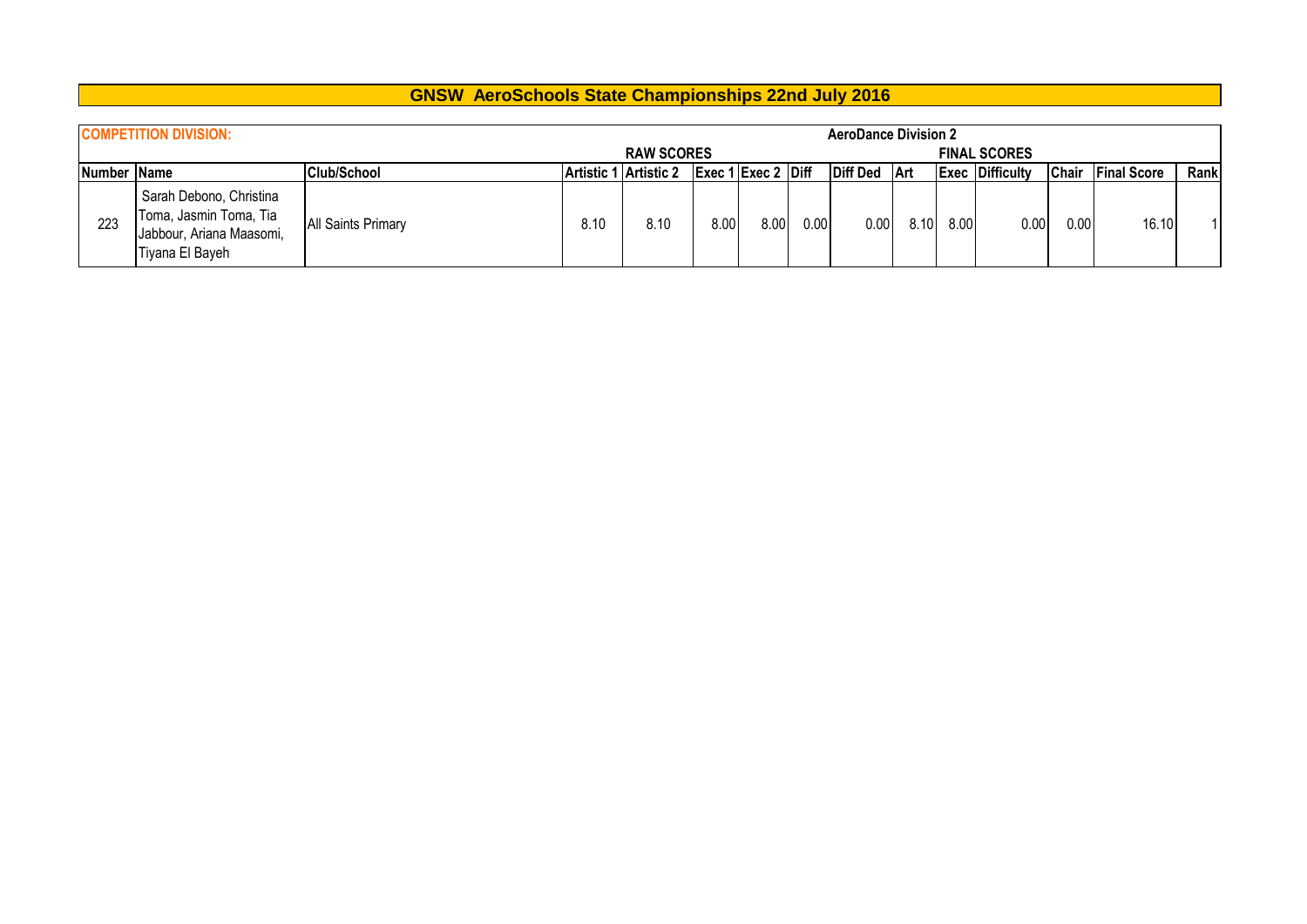|               |                                         | <b>GNSW AeroSchools State Championships 22nd July 2016</b> |                                          |      |       |      |                  |                                        |                     |      |                              |   |                    |      |
|---------------|-----------------------------------------|------------------------------------------------------------|------------------------------------------|------|-------|------|------------------|----------------------------------------|---------------------|------|------------------------------|---|--------------------|------|
|               | <b>COMPETITION DIVISION:</b>            |                                                            |                                          |      |       |      |                  | <b>AeroSchools Level 5 Senior Pair</b> |                     |      |                              |   |                    |      |
|               |                                         |                                                            | <b>RAW SCORES</b>                        |      |       |      |                  |                                        | <b>FINAL SCORES</b> |      |                              |   |                    |      |
| <b>Number</b> | <b>Name</b>                             | <b>Club/School</b>                                         | Artistic 1 Artistic 2 Exec 1 Exec 2 Diff |      |       |      |                  | <b>Diff DedArt</b>                     |                     |      | <b>Exec Difficulty Chair</b> |   | <b>Final Score</b> | Rank |
| 27            | Angela Pham, Rochelle Salatino          | Cerdon College                                             | 8.10                                     | 8.10 | 4.801 | 4.80 | 2.40             | 0.00                                   | 8.10                | 4.80 | 1.2                          |   | 14.10              |      |
| 23            | Olivia Mendoza, Alicia Lee              | <b>All Saints Senior</b><br>School                         | 7.00                                     | 7.00 | 4.80  | 4.80 | .50              | 0.00                                   | 7.00                | 4.80 | 0.75                         | 0 | 12.55              |      |
| 25            | Mary-Louise Fleischner, Sarah<br>Duggan | Abbotsleigh                                                | 7.40                                     | .40  | 3.70  | 3.70 | .20 <sub>l</sub> | 0.00                                   | .40 <sub>l</sub>    | 3.70 | 0.6                          | 0 | 1.70               |      |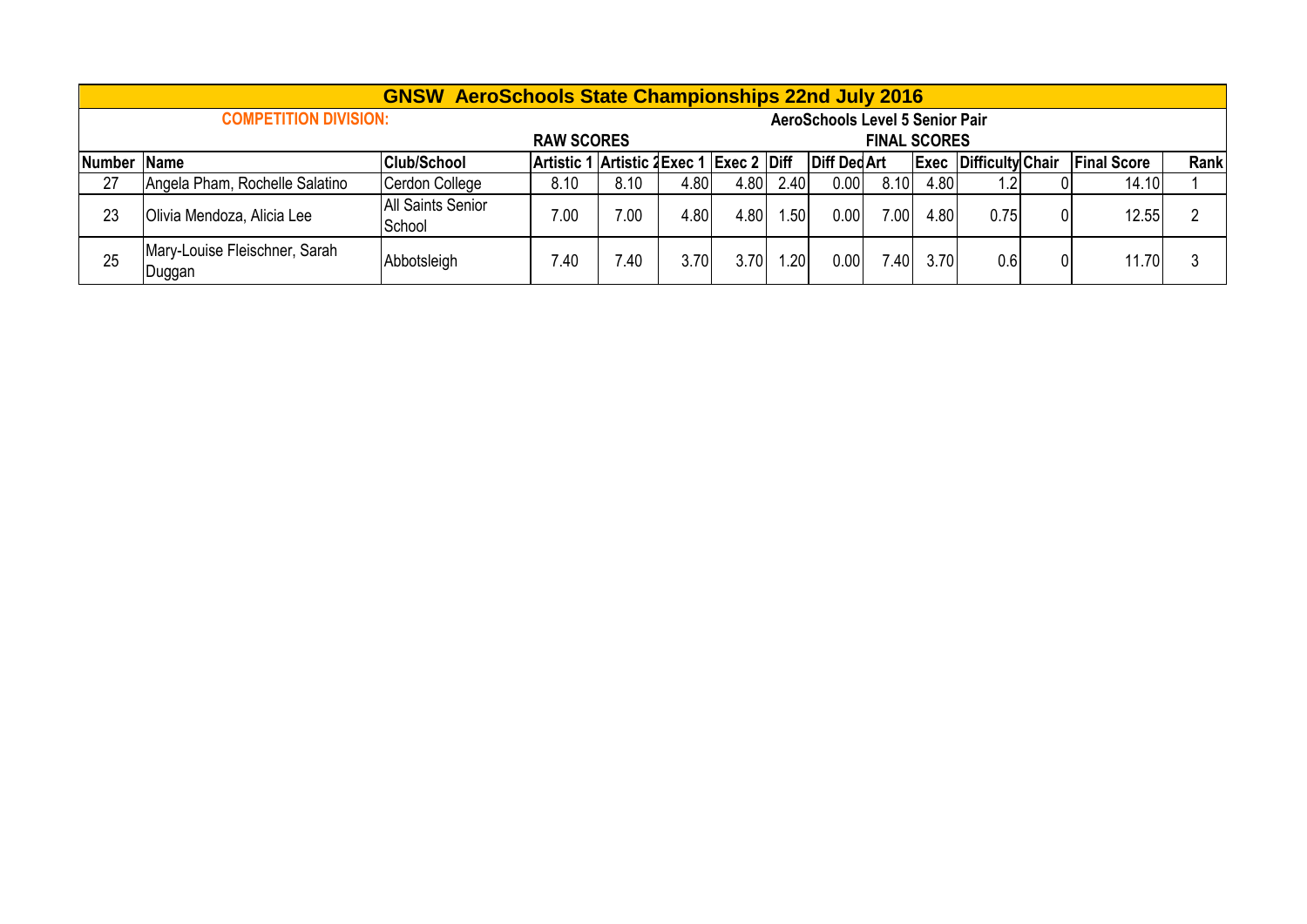|               | <b>COMPETITION DIVISION:</b>                                                                                                                                                                                                            |                     |                                          |      |      |      |      | <b>AeroSchools Level 1 Junior Group</b> |                     |      |                              |                |                    |      |
|---------------|-----------------------------------------------------------------------------------------------------------------------------------------------------------------------------------------------------------------------------------------|---------------------|------------------------------------------|------|------|------|------|-----------------------------------------|---------------------|------|------------------------------|----------------|--------------------|------|
|               |                                                                                                                                                                                                                                         |                     | <b>RAW SCORES</b>                        |      |      |      |      |                                         | <b>FINAL SCORES</b> |      |                              |                |                    |      |
| <b>Number</b> | <b>Name</b>                                                                                                                                                                                                                             | <b>Club/School</b>  | Artistic 1 Artistic 1 Exec 1 Exec 2 Diff |      |      |      |      | <b>Diff Ded Art</b>                     |                     |      | <b>Exec Difficulty Chair</b> |                | <b>Final Score</b> | Rank |
| 210           | Iyla Maguire, Amelie Bald, Elise<br>Babbage, Nicola Richards, Jemma<br>Gillis, Yasmeen Janschek, Angus<br>Devlin, Noah Sullivan                                                                                                         | St Brigid's, Coogee | 8.70                                     | 8.70 | 8.90 | 9.00 | 0.00 | 0.00                                    | 8.70                | 8.95 |                              | $\Omega$       | 17.65              |      |
| 212           | Diavian Da Silva, Alison Huynh,<br>Bratel Youkhana, Mandy Quach,<br>Meleana Fenunuti, Jennifer<br>Minyanish, Renae Wheeler,<br>Laurensa Abraham, Loretta<br>Abraham, Marcella Nerso, Olivia<br>Oliveric, Oriana Epati, Buna<br>Rokocoko | Fairvale            | 8.10                                     | 8.10 | 8.50 | 8.50 | 0.00 | 0.00                                    | 8.10                | 8.50 | 0                            | 0.2            | 16.40              |      |
| 214           | Maggie Hutchinson, Angelina Livolsi,<br>Daniel Dekker, Rocco McDonald,<br>Ciara Regan, Evie Bundy, Benjamin<br>Haley, Chanel Constanteine, Isla<br>Patterson, Jade Landing, Paige<br>Easson                                             | St Brigid's, Coogee | 7.70                                     | 7.70 | 7.80 | 8.00 | 0.00 | 0.00                                    | 7.70                | 7.90 | 0                            | $\overline{0}$ | 15.60              |      |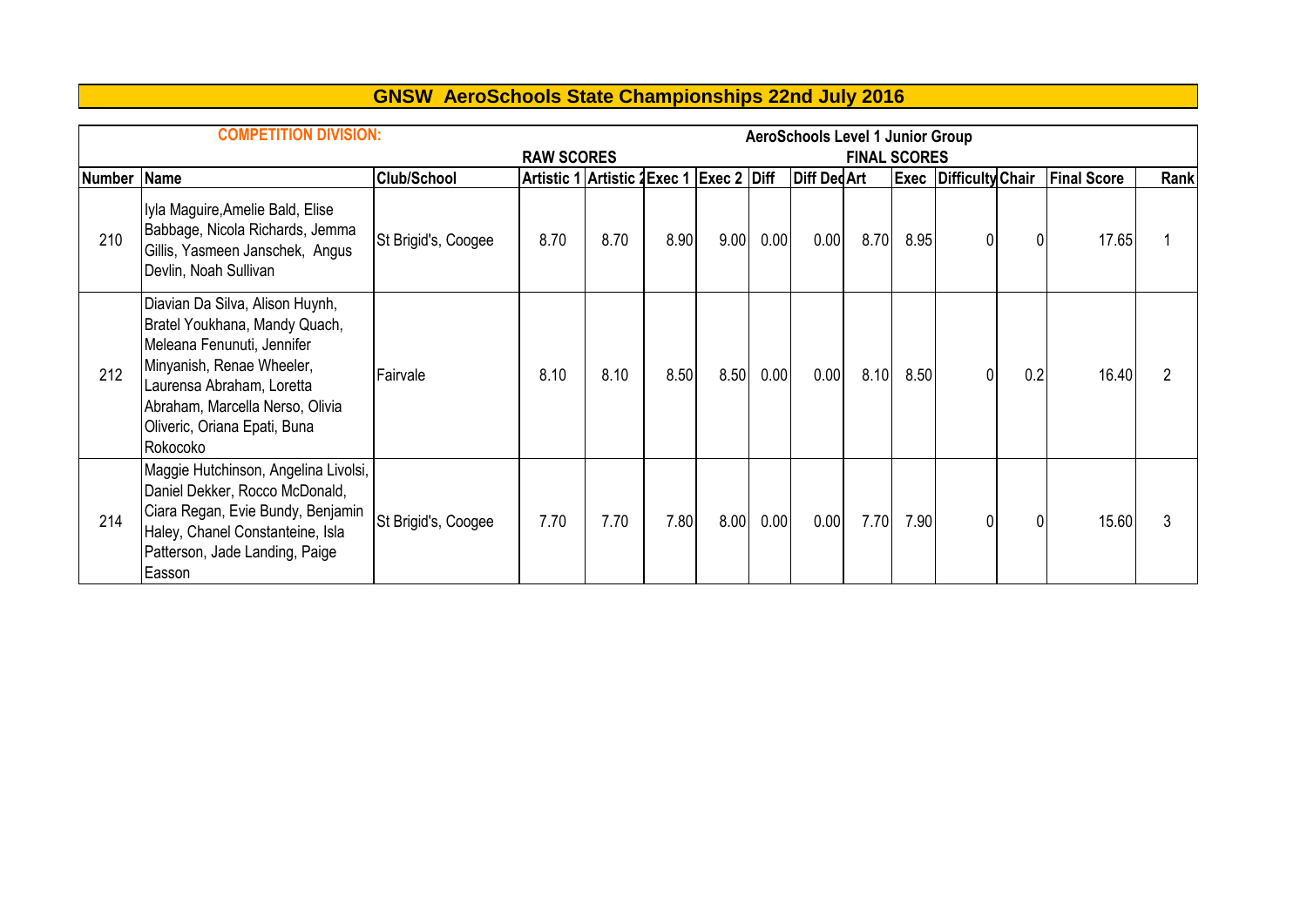|             | <b>COMPETITION DIVISION:</b>                                                             |                           |                                          |      |      |      |      | <b>AeroSchools Level 2 Junior Group</b> |                     |      |                              |     |                    |      |
|-------------|------------------------------------------------------------------------------------------|---------------------------|------------------------------------------|------|------|------|------|-----------------------------------------|---------------------|------|------------------------------|-----|--------------------|------|
|             |                                                                                          |                           | <b>RAW SCORES</b>                        |      |      |      |      |                                         | <b>FINAL SCORES</b> |      |                              |     |                    |      |
| Number Name |                                                                                          | <b>Club/School</b>        | Artistic 1 Artistic 2 Exec 1 Exec 2 Diff |      |      |      |      | <b>Diff Ded Art</b>                     |                     |      | <b>Exec Difficulty Chair</b> |     | <b>Final Score</b> | Rank |
| 218         | Siena Arrarte, Georja Todd, Anabelle<br>Esparon, Sandrine Markhani,<br>Stefania Elfar    | Cecil Hills Public School | 7.90                                     | 7.90 | .40  | 7.20 | 0.00 | 0.00                                    | 7.90                | 7.30 |                              | 0.2 | 15.00              |      |
| 216         | Adelaide Couzins, Zoe Sheehan,<br>Anastasija Zivanovic, Albertina<br>Oraha, Jacinta Apps | Cecil Hills Public School | 7.50                                     | 7.50 | 6.30 | 6.90 | 0.00 | 0.00                                    | .50 <sub>1</sub>    | 6.60 |                              | 0   | 14.10              |      |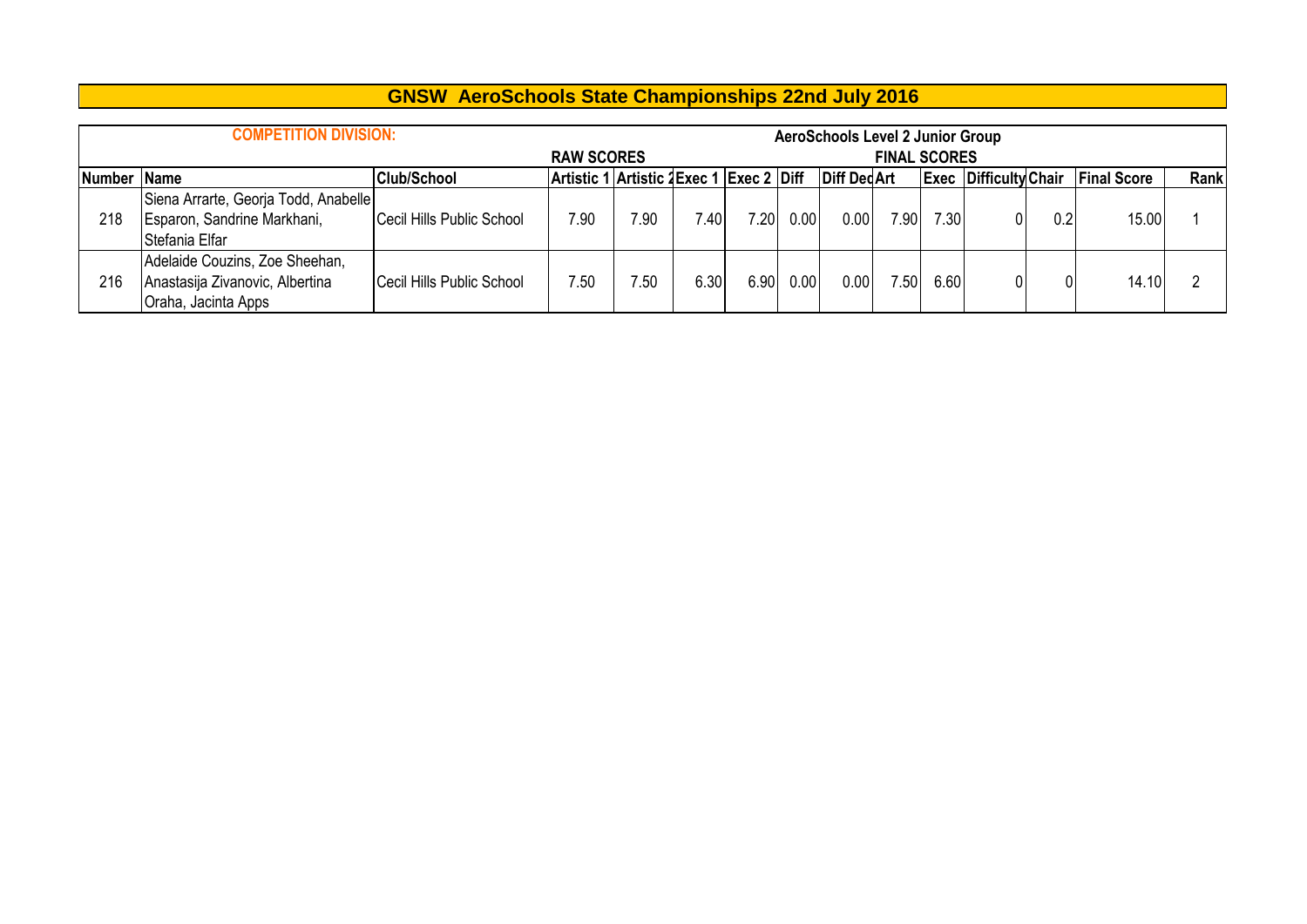|             | <b>COMPETITION DIVISION:</b>    |                    |                                     |      |      |                          |      | <b>AeroSchools Level 3 Mini Trio</b> |                     |      |                              |     |                    |      |
|-------------|---------------------------------|--------------------|-------------------------------------|------|------|--------------------------|------|--------------------------------------|---------------------|------|------------------------------|-----|--------------------|------|
|             |                                 |                    | <b>RAW SCORES</b>                   |      |      |                          |      |                                      | <b>FINAL SCORES</b> |      |                              |     |                    |      |
| Number Name |                                 | <b>Club/School</b> | <b>Artistic 1 Artistic 2 Exec 1</b> |      |      | <sup>1</sup> Exec 2 Diff |      | Diff Ded Art                         |                     |      | <b>Exec Difficulty Chair</b> |     | <b>Final Score</b> | Rank |
| 202         | Naomi Webb, Lefki Papadoupolos, | <b>PLC Sydney</b>  | 6.40                                | 6.40 | 4.00 | 4.30                     | 0.10 | $0.00$ $\mid$                        | 6.40                | 4.15 | 0.05                         | 0.3 | 10.30              |      |
|             | Mia Lazzaro                     |                    |                                     |      |      |                          |      |                                      |                     |      |                              |     |                    |      |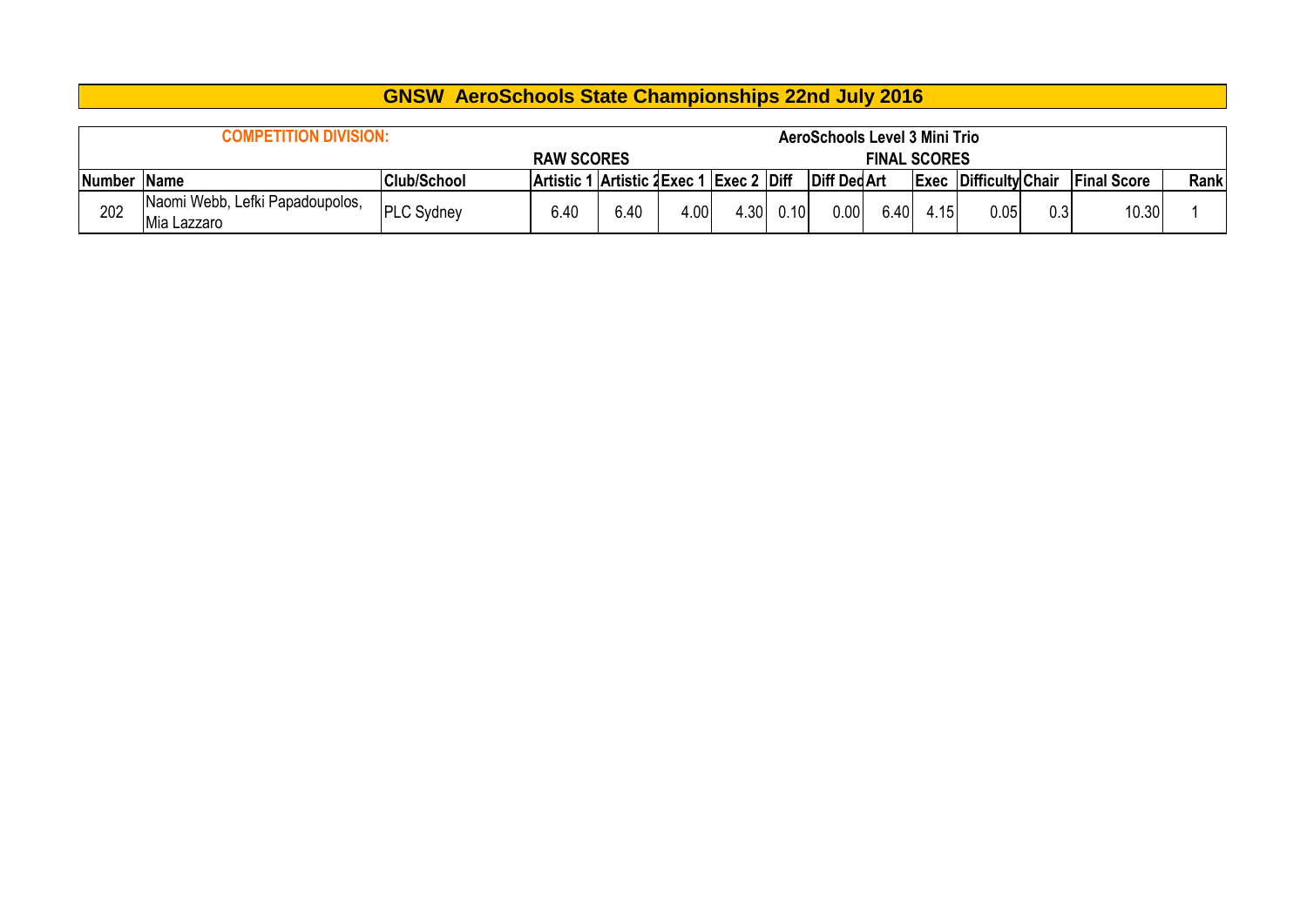|        | <b>COMPETITION DIVISION:</b>                      |                                           |                                         |     |      |      |      | AeroSchools Level 3 Intermediate Trio |                     |      |                              |    |                    |      |
|--------|---------------------------------------------------|-------------------------------------------|-----------------------------------------|-----|------|------|------|---------------------------------------|---------------------|------|------------------------------|----|--------------------|------|
|        |                                                   |                                           | <b>RAW SCORES</b>                       |     |      |      |      |                                       | <b>FINAL SCORES</b> |      |                              |    |                    |      |
| Number | <b>Name</b>                                       | <b>Club/School</b>                        | Artistic 1 Artistic 2Exec 1 Exec 2 Diff |     |      |      |      | <b>Diff DedArt</b>                    |                     |      | <b>Exec Difficulty Chair</b> |    | <b>Final Score</b> | Rank |
| 206    | Abby Kidston, Isabella Berenger,<br>Stephanie Gee | Abbotsleigh                               | 7.70                                    | .70 | 6.30 | 6.50 | 0.40 | 0.00                                  | 7.70                | 6.40 | 0.2                          | 01 | 14.30              |      |
| 213    | Isabelle Tawfik, Bianca Thomsen,<br>Sarah O'Grady | Monte Sant Angelo<br><b>Mercy College</b> | 7.50                                    | .50 | 5.90 | 6.10 | 0.20 | 0.00                                  | 7.50                | 6.00 | 0.1                          | 01 | 13.60              |      |
| 204    | Camilla Wacher, Charlotte Murray,<br>Emma Vercoe  | Monte Sant Angelo<br><b>Mercy College</b> | 7.50                                    | .50 | 5.30 | 6.00 | 0.40 | 0.00                                  | 7.50                | 5.65 | 0.2                          | 01 | 13.35              |      |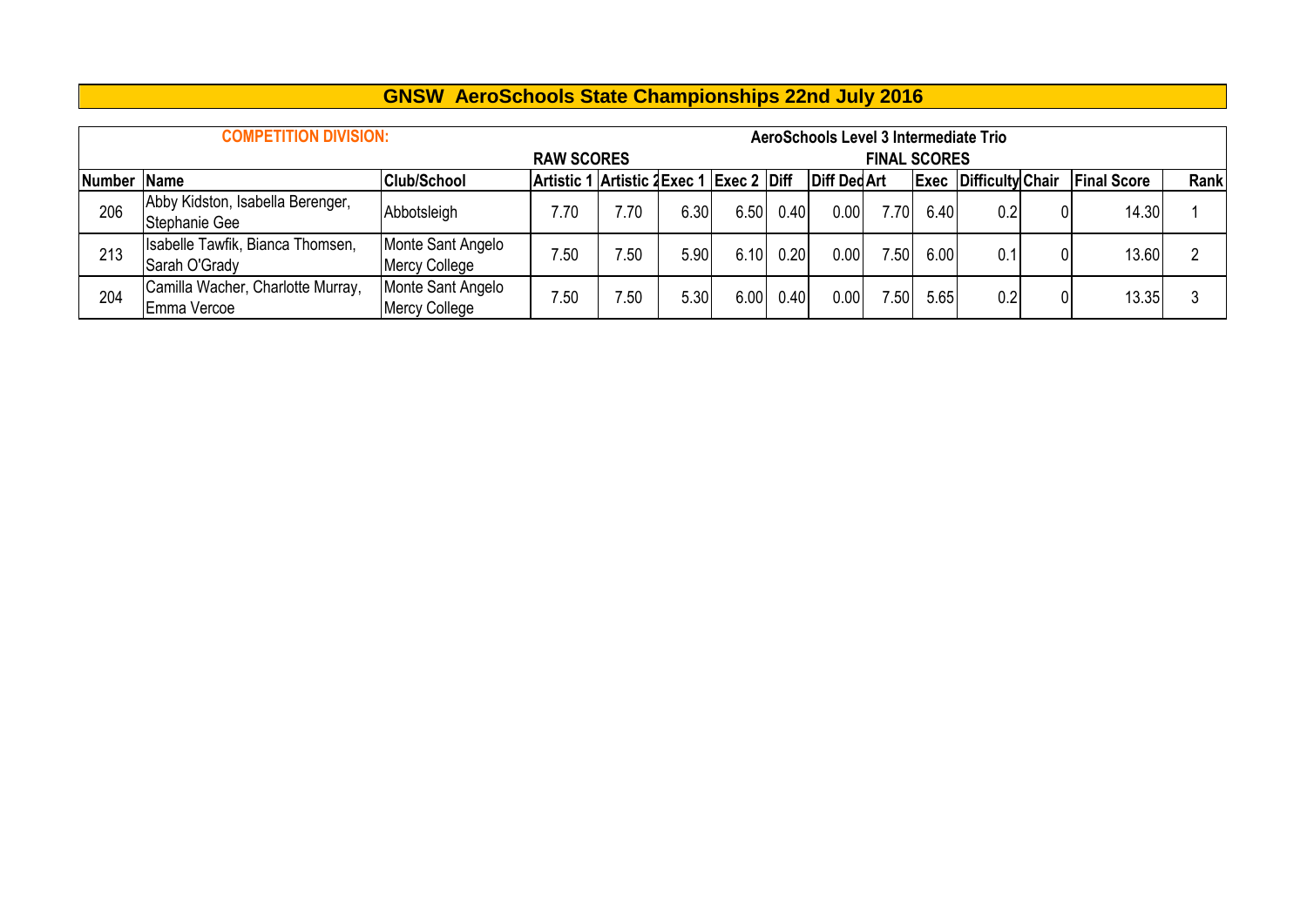|             | <b>COMPETITION DIVISION:</b>                    |                                    |                                         |      |      |      |      | <b>AeroSchools Level 4 Senior Trio</b> |                     |      |                              |     |                    |      |
|-------------|-------------------------------------------------|------------------------------------|-----------------------------------------|------|------|------|------|----------------------------------------|---------------------|------|------------------------------|-----|--------------------|------|
|             |                                                 |                                    | <b>RAW SCORES</b>                       |      |      |      |      |                                        | <b>FINAL SCORES</b> |      |                              |     |                    |      |
| Number Name |                                                 | Club/School                        | Artistic 1 Artistic 2Exec 1 Exec 2 Diff |      |      |      |      | Diff Ded Art                           |                     |      | <b>Exec Difficulty Chair</b> |     | <b>Final Score</b> | Rank |
| 208         | Emma Hillier, Madeleine Wilson,<br>Olivia Terry | Monte Sant Angelo<br>Mercy College | 6.60                                    | 6.60 | 5.10 | 5.00 | 0.40 | 0.00                                   | 6.60                | 5.05 | 0.2                          | 0.2 | 11.65              |      |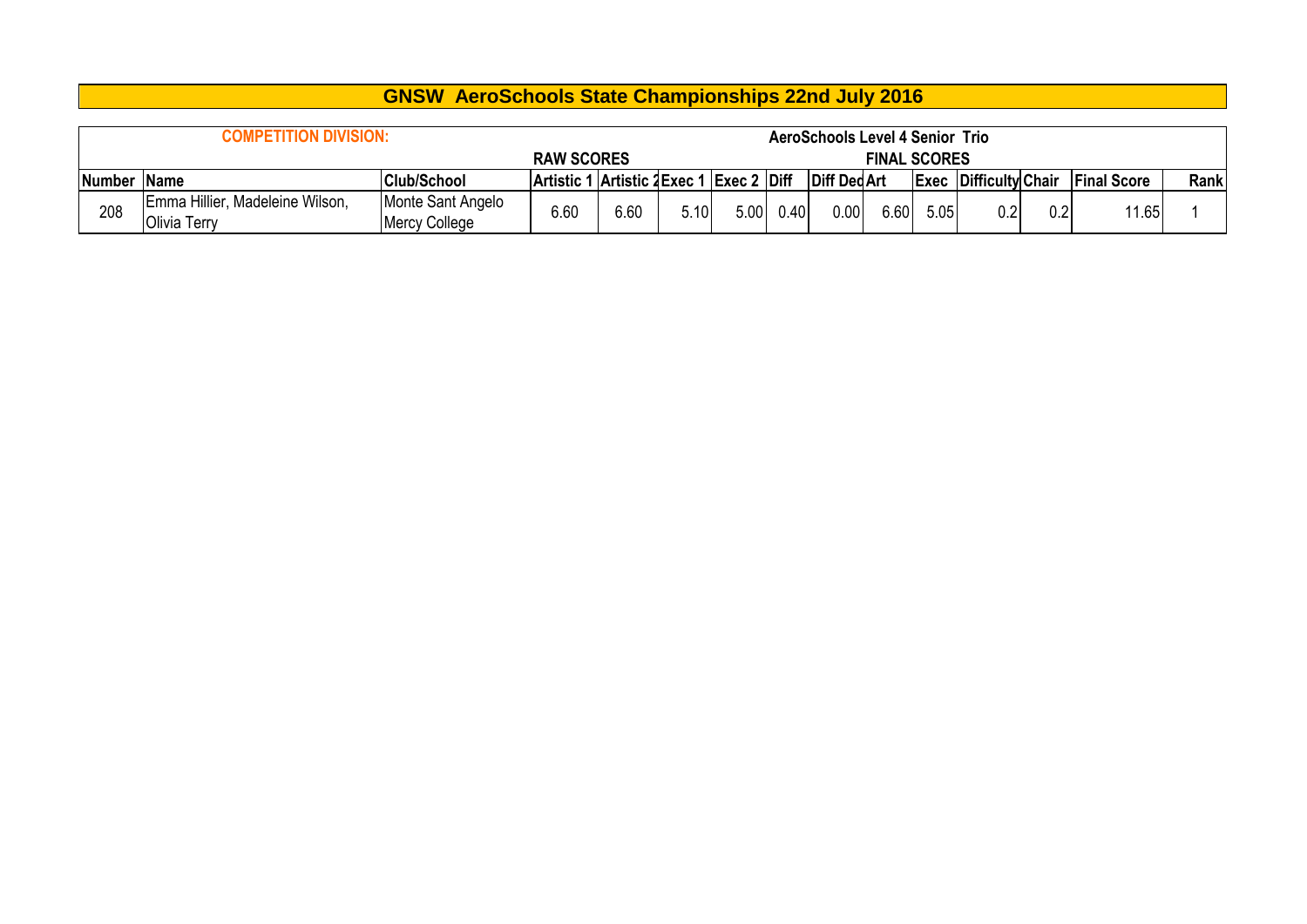|             | <b>COMPETITION DIVISION:</b>                                        |                                |                                         |      |      |      |      | AeroSchools Level 5 Intermediate Trio |                     |      |                              |   |                    |      |
|-------------|---------------------------------------------------------------------|--------------------------------|-----------------------------------------|------|------|------|------|---------------------------------------|---------------------|------|------------------------------|---|--------------------|------|
|             |                                                                     |                                | <b>RAW SCORES</b>                       |      |      |      |      |                                       | <b>FINAL SCORES</b> |      |                              |   |                    |      |
| Number Name |                                                                     | <b>Club/School</b>             | Artistic 1 Artistic 2Exec 1 Exec 2 Diff |      |      |      |      | <b>Diff DedArt</b>                    |                     |      | <b>Exec Difficulty Chair</b> |   | <b>Final Score</b> | Rank |
| 203         | Eleanor Smith, Eleonor Clifton-Bligh, PLC Sydney<br>Jennifer Turner |                                | 7.80                                    | 7.80 | 5.70 | 5.70 | 2.00 | 0.00                                  | 7.80                | 5.70 |                              |   | 14.50              |      |
| 205         | Lauren Anderson, Emily Anderson,<br>Victoria Lopes                  | All Saints Catholic<br>College | 6.80                                    | 6.80 | 5.50 | 5.50 | .50  | 0.00                                  | 6.80                | 5.50 | 0.75                         | 0 | 13.05              |      |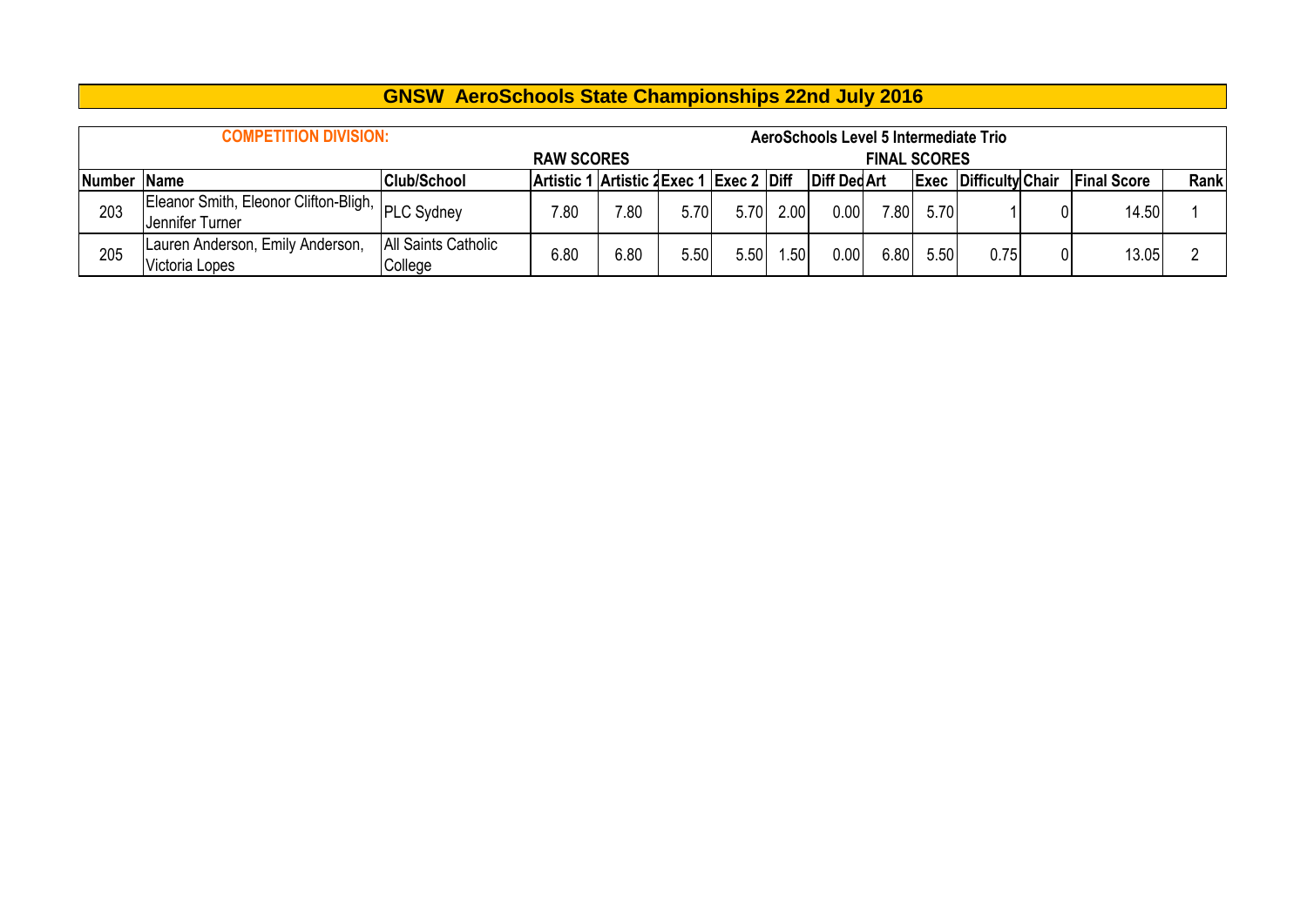|             | <b>COMPETITION DIVISION:</b>                       |                    |                                         |      |      |                   |      | <b>AeroSchools Level 5 Senior Trio</b> |                     |      |                              |                    |      |
|-------------|----------------------------------------------------|--------------------|-----------------------------------------|------|------|-------------------|------|----------------------------------------|---------------------|------|------------------------------|--------------------|------|
|             |                                                    |                    | <b>RAW SCORES</b>                       |      |      |                   |      |                                        | <b>FINAL SCORES</b> |      |                              |                    |      |
| Number Name |                                                    | <b>Club/School</b> | Artistic 1 Artistic 2Exec 1 Exec 2 Diff |      |      |                   |      | <b>Diff DedArt</b>                     |                     |      | <b>Exec Difficulty Chair</b> | <b>Final Score</b> | Rank |
| 209         | Grace Kleppich, Lucy McSwiggan,<br>Courtney Holley | <b>PLC Sydney</b>  | 7.70                                    | 7.70 | .40  | 740               | 2.60 | 0.00                                   | 7.70                | 7.40 | 1.3                          | 16.40              |      |
| 207         | Angela Pham, Rochelle Salatino,<br>Rachael Vella   | Cerdon College     | 7.30                                    | 7.30 | 6.30 | 6.30 <sub>1</sub> | 2.20 | 0.00                                   | 7.30                | 6.30 | 1.1                          | 14.70              |      |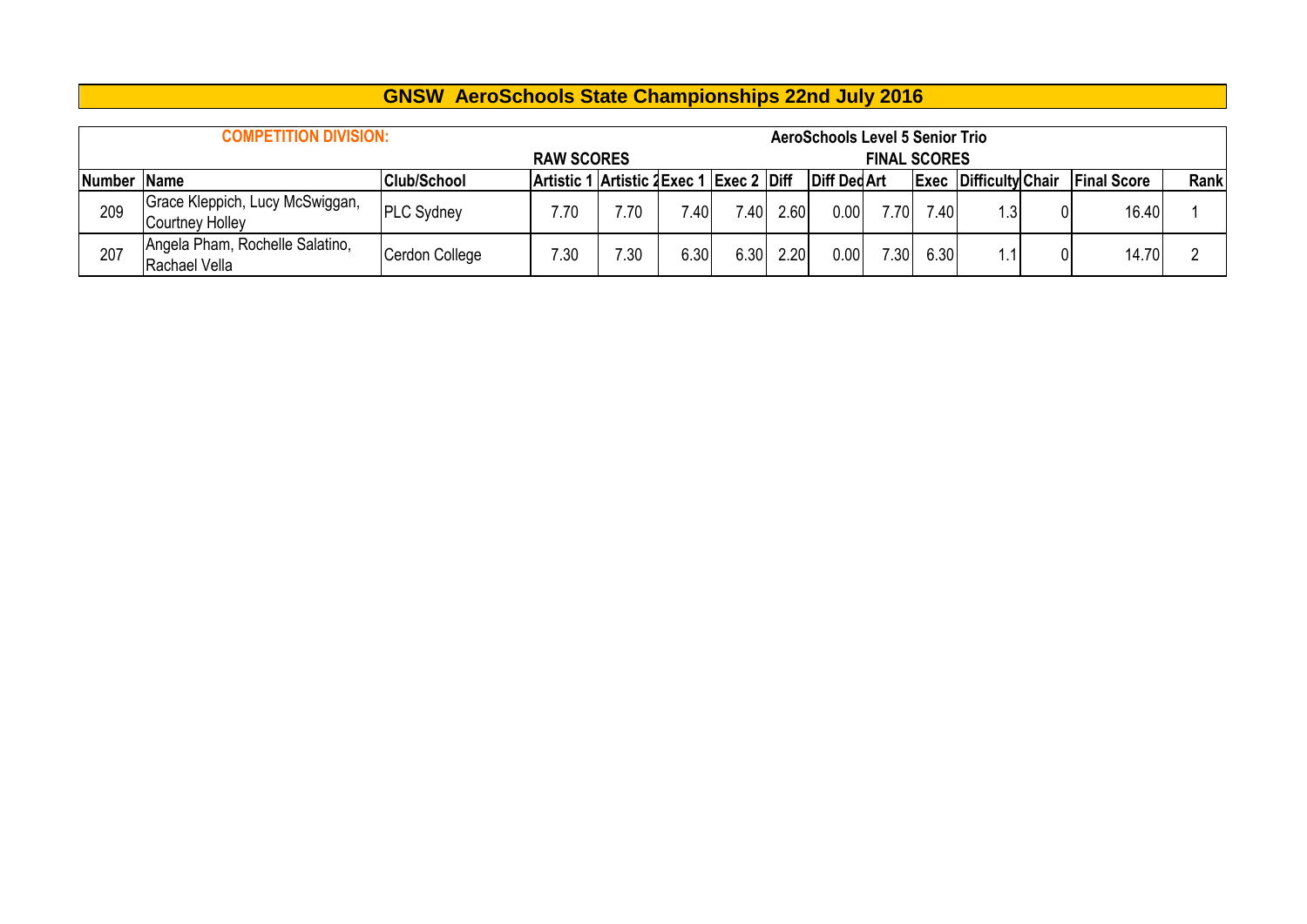|  | <b>GNSW AeroSchools State Championships 22nd July 2016</b> |  |  |
|--|------------------------------------------------------------|--|--|
|--|------------------------------------------------------------|--|--|

|               | <b>COMPETITION DIVISION:</b>                                                               |                                    |                             |      |      |               |      |                    |                     |             | <b>AeroSchools Level 3 Intermediate Group</b> |                |                    |                |
|---------------|--------------------------------------------------------------------------------------------|------------------------------------|-----------------------------|------|------|---------------|------|--------------------|---------------------|-------------|-----------------------------------------------|----------------|--------------------|----------------|
|               |                                                                                            |                                    | <b>RAW SCORES</b>           |      |      |               |      |                    | <b>FINAL SCORES</b> |             |                                               |                |                    |                |
| <b>Number</b> | Name                                                                                       | <b>Club/School</b>                 | Artistic 1 Artistic 2Exec 1 |      |      | $Exec 2$ Diff |      | <b>Diff DedArt</b> |                     | <b>Exec</b> | Difficulty Chair                              |                | <b>Final Score</b> | Rank           |
| 215           | Lucy Phelps, Emily Phelps, Elizabeth<br>Xeri, Jessica Woodgate                             | Abbotsleigh                        | 7.70                        | 7.70 | 6.60 | 6.60          | 0.60 | 0.00               | 7.70                | 6.60        | 0.3                                           | $\overline{0}$ | 14.60              | 1              |
| 211           | Alyssa Uzunovski, Bridget Hawdon,<br>Ella Freeman, Lara Doherty                            | Monte Sant Angelo<br>Mercy College | 7.90                        | 7.90 | 5.60 | 5.60          | 0.40 | 0.00               | 7.90                | 5.60        | 0.2                                           | $\overline{0}$ | 13.70              | $\overline{2}$ |
| 221           | Grace Chidiac, Chloe Cornica, Isobel Monte Sant Angelo<br>Halloran, Claudia Jackson        | <b>Mercy College</b>               | 7.60                        | 7.60 | 4.70 | 4.70          | 0.40 | 0.00               | 7.60                | 4.70        | 0.2                                           | $\overline{0}$ | 12.50              | 3              |
| 219           | Angela Taylor, Chloe O'Neill, Claire<br>Devine, Nellie O'Connor, Annabelle<br><b>Chick</b> | Monte Sant Angelo<br>Mercy College | 7.00                        | 7.00 | 5.20 | 5.20          | 0.10 | 0.00               | 7.00                | 5.20        | 0.05                                          | $\overline{0}$ | 12.25              | 4              |
| 217           | Alice Knox, Alisha Rashid, Isabella<br>Dee, Neeyaz Banyani, Olivia Griggs                  | Monte Sant Angelo<br>Mercy College | 7.20                        | 7.20 | 5.10 | 5.10          | 0.10 | 0.00               | 7.20                | 5.10        | 0.05                                          | 0.2            | 12.15              | 5              |
|               |                                                                                            |                                    |                             |      |      |               |      | 0.00               | 0.00                | 0.00        |                                               | $\Omega$       | 0.00               | 6              |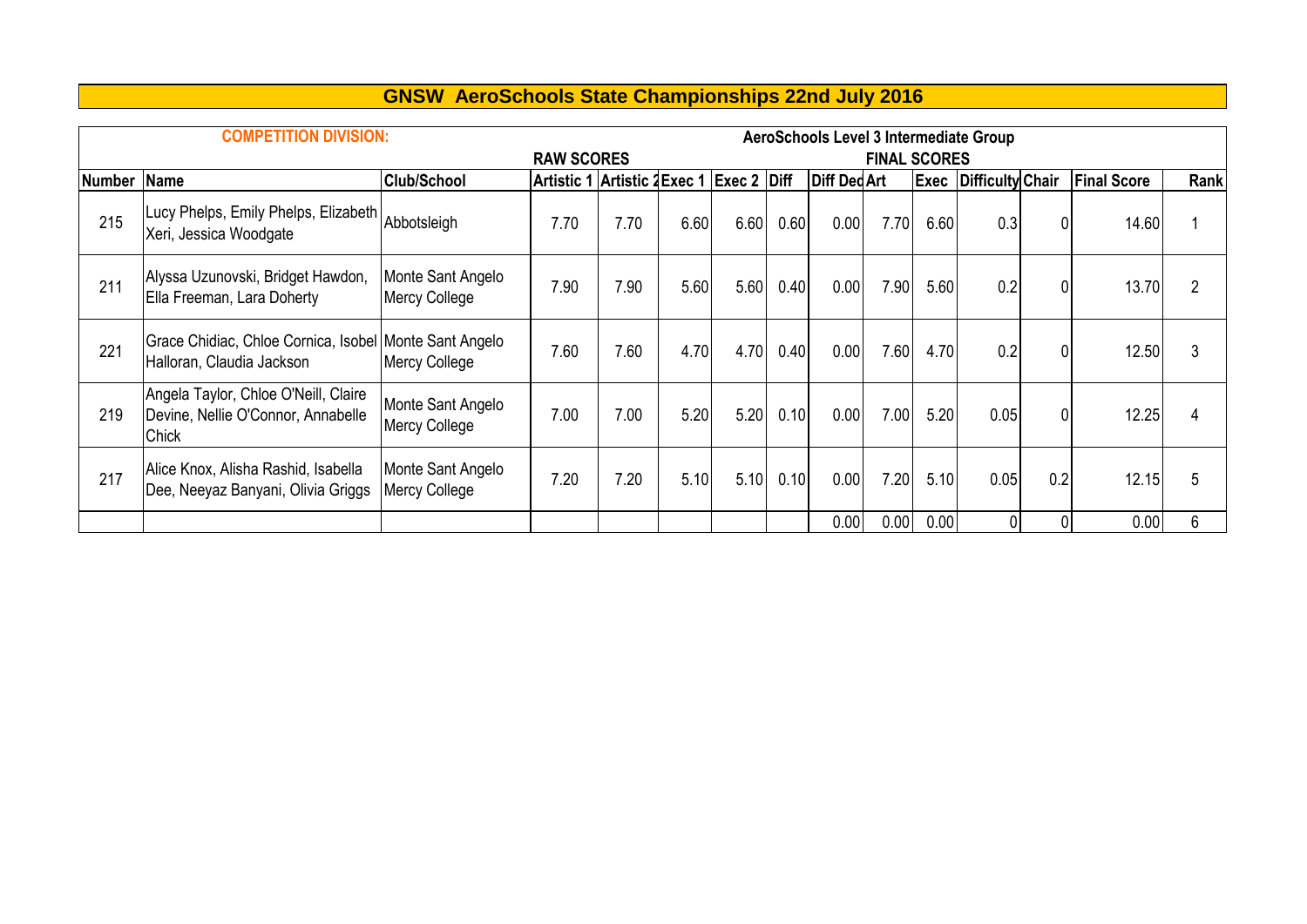|     | <b>COMPETITION DIVISION:</b>                                                 |                   |                   |      |                 |      |      |                    |                     |      | AeroSchools Level 4 Intermediate Group |          |                    |      |
|-----|------------------------------------------------------------------------------|-------------------|-------------------|------|-----------------|------|------|--------------------|---------------------|------|----------------------------------------|----------|--------------------|------|
|     |                                                                              |                   | <b>RAW SCORES</b> |      |                 |      |      |                    | <b>FINAL SCORES</b> |      |                                        |          |                    |      |
|     | Artistic 1 Artistic 2Exec 1 Exec 2 Diff<br><b>Club/School</b><br>Number Name |                   |                   |      |                 |      |      | <b>Diff DedArt</b> |                     |      | <b>Exec Difficulty Chair</b>           |          | <b>Final Score</b> | Rank |
| 220 | Vera Chakti, Amy Townsend,<br>Vanessa Madeleine, Maddison<br>Temple-Twindley | Cerdon College    | 7.90              | 7.90 | $^{\prime}$ .10 | 6.70 | 1.10 | 0.00 <sub>1</sub>  | 7.90                | 6.90 | 0.55                                   | $\Omega$ | 15.35              |      |
| 222 | Mia Mariner, Lily Tyson, Laura<br>Brady, Georgie Allan                       | <b>PLC Sydney</b> | 7.80              | .80  | 5.20            | 5.30 | 0.70 | 0.00               | 7.80 <sub>1</sub>   | 5.25 | 0.35                                   | 0        | 13.40              |      |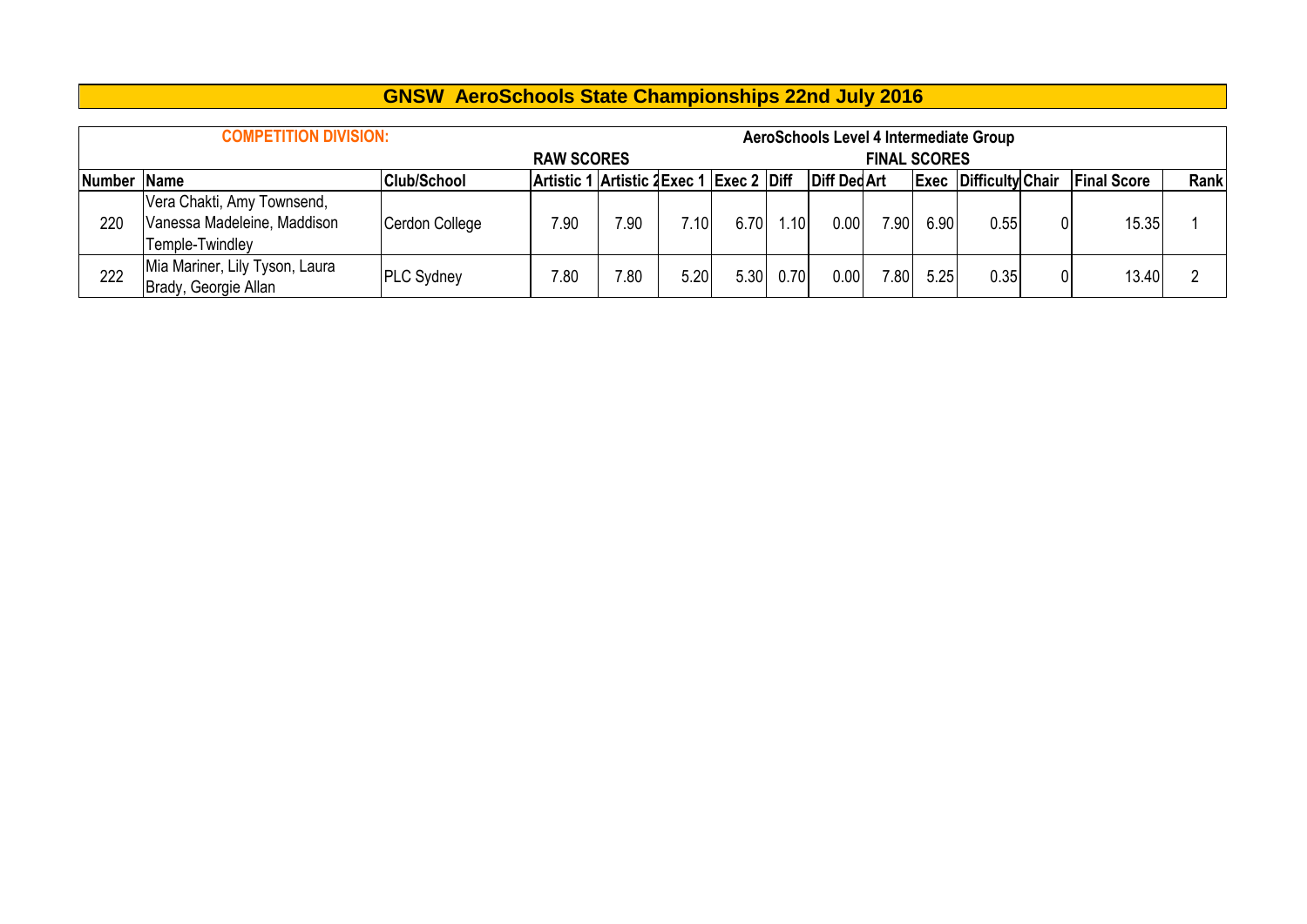|        | <b>COMPETITION DIVISION:</b>                                       |                                    |                                         |      |      |      |     | <b>AeroSchools Level 4 Senior Group</b> |                     |      |                              |                    |      |
|--------|--------------------------------------------------------------------|------------------------------------|-----------------------------------------|------|------|------|-----|-----------------------------------------|---------------------|------|------------------------------|--------------------|------|
|        |                                                                    |                                    | <b>RAW SCORES</b>                       |      |      |      |     |                                         | <b>FINAL SCORES</b> |      |                              |                    |      |
| Number | <b>Name</b>                                                        | <b>Club/School</b>                 | Artistic 1 Artistic 2Exec 1 Exec 2 Diff |      |      |      |     | Diff Ded Art                            |                     |      | <b>Exec Difficulty Chair</b> | <b>Final Score</b> | Rank |
| 224    | Bridget Murray, Julia Marks, Lucy<br>Henderson, Madeleine Urguhart | Monte Sant Angelo<br>Mercy College | 7.90                                    | 7.90 | 5.40 | 6.00 | .20 | 0.00                                    | 7.90                | 5.70 | 0.6                          | 14.20              |      |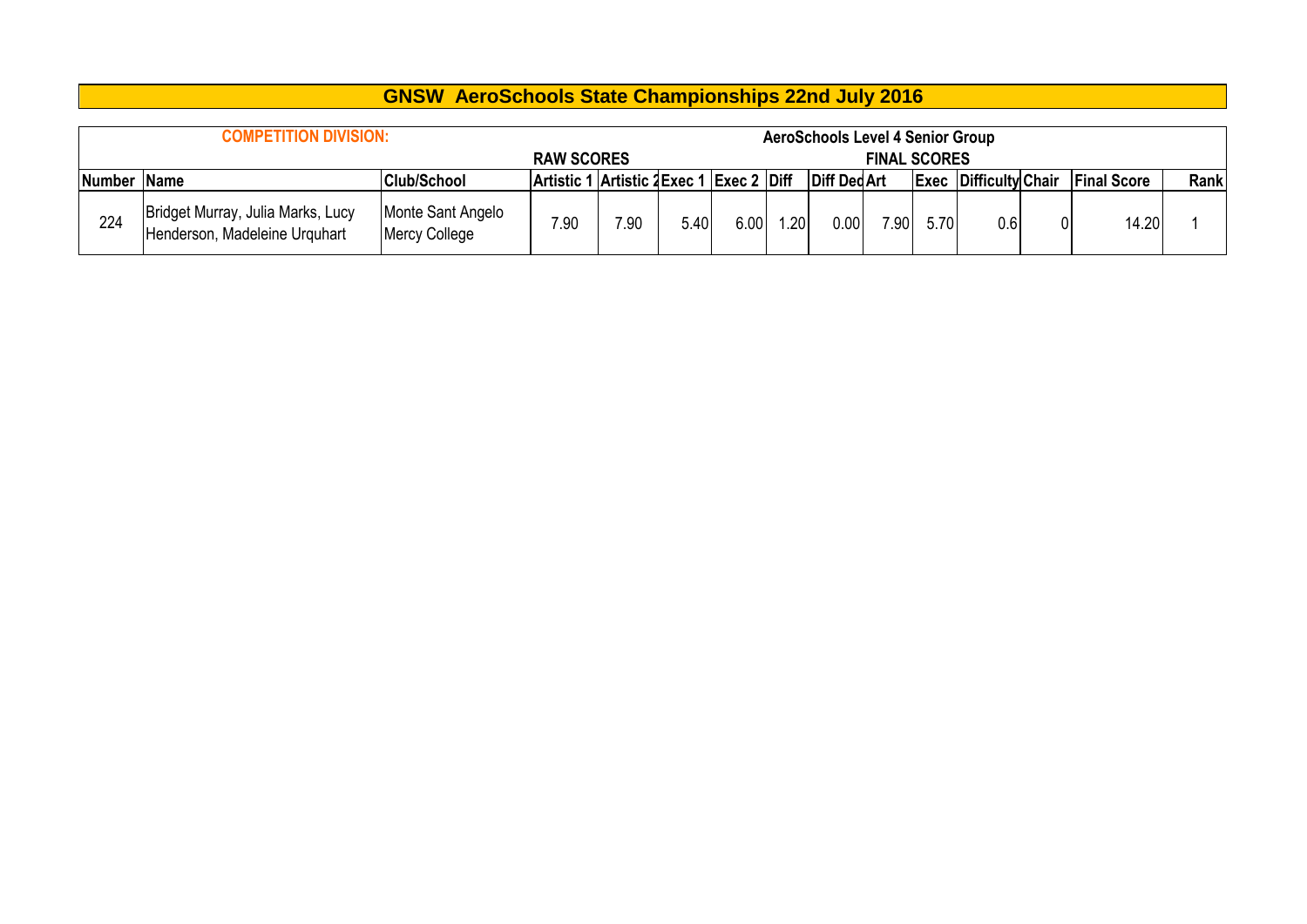|                                                                                                                                                                    |                       | <b>GNSW AER State Championships 2016</b> |      |      |  |           |                                   |      |      |    |  |       |  |
|--------------------------------------------------------------------------------------------------------------------------------------------------------------------|-----------------------|------------------------------------------|------|------|--|-----------|-----------------------------------|------|------|----|--|-------|--|
| <b>COMPETITION DIVISION:</b>                                                                                                                                       |                       |                                          |      |      |  |           | Level 6 Junior Individual Prelims |      |      |    |  |       |  |
| <b>RAW SCORES</b><br><b>FINAL SCORES</b>                                                                                                                           |                       |                                          |      |      |  |           |                                   |      |      |    |  |       |  |
| Artistic 2 Exec 1 Exec 2 Diff Diff Ded Art<br>Rank<br>Number Name<br><b>Club/School</b><br><b>Artistic 1</b><br><b>Exec Difficulty Chair</b><br><b>Final Score</b> |                       |                                          |      |      |  |           |                                   |      |      |    |  |       |  |
| <b>IMacKenzie Manev</b>                                                                                                                                            | Sydney West Gympsorts | 8.00                                     | 8.00 | 7.90 |  | 7.90 2.40 | 0.00                              | 8.00 | 7.90 | .2 |  | 17.10 |  |
|                                                                                                                                                                    |                       | <b>GNSW AER State Championships 2016</b> |      |      |  |           |                                   |      |      |    |  |       |  |

|             | <b>COMPETITION DIVISION:</b> |                        |                                          |                               |      |      |      | Level 6 Intermediate Individual Prelims |                     |       |                              |       |                    |      |
|-------------|------------------------------|------------------------|------------------------------------------|-------------------------------|------|------|------|-----------------------------------------|---------------------|-------|------------------------------|-------|--------------------|------|
|             |                              |                        | <b>RAW SCORES</b>                        |                               |      |      |      |                                         | <b>FINAL SCORES</b> |       |                              |       |                    |      |
| Number Name |                              | <b>Club/School</b>     | <b>Artistic 1</b>                        | Artistic 2 Exec 1 Exec 2 Diff |      |      |      | <b>Diff Ded</b>                         | ∣Art                |       | <b>Exec Difficulty Chair</b> |       | <b>Final Score</b> | Rank |
| 27          | Tiana Yan                    | Sydney West Gympsorts  | 8.10                                     | 8.10                          | 8.30 | 8.30 | 2.60 | 0.00                                    | 8.10                | 8.30  | .3 <sup>1</sup>              |       | 17.70              |      |
| 17          | Taylah Woods                 | Sydney West Gympsorts  | 7.90                                     | 7.90                          | 7.90 | 7.90 | 2.90 | 0.00                                    | 7.90 <sub>1</sub>   | 7.90  | 1.45                         |       | 17.25              | n    |
| 23          | Casey Rogan                  | 8.00                   | 8.00                                     | 0.8                           | 8.00 | 2.20 | 0.00 | 8.00                                    | 8.00                |       |                              | 17.10 |                    |      |
| 31          | Jennifer Turner              | <b>PLC Sydney</b>      | 7.80                                     | 7.80                          | 7.70 | 7.70 | 2.40 | 0.00                                    | 7.80                | 7.70  | $\cdot$                      |       | 16.70              |      |
| 25          | Alix Boyle                   | Non Stop Dance Company | 7.90                                     | 7.90                          | 7.40 | 7.40 | 2.40 | 0.00                                    | 7.90                | 7.40  | $\overline{2}$               |       | 16.50              |      |
| 19          | Eleanor Clifton-Bligh        | <b>PLC Sydney</b>      | 7.70                                     | 7.70                          | 7.30 | 7.30 | 2.30 | 0.00                                    | 7.70                | 7.30  | 1.15                         |       | 16.15              |      |
| 29          | <b>Eleanor Smith</b>         | <b>PLC Sydney</b>      | 7.70                                     | 7.70                          | 7.20 | 7.20 | 2.20 | 0.00                                    | 7.70                | 7.201 |                              |       | 16.00              |      |
| 21          | Gabriella Porreca            | Kinetic Force Fitness  | 7.60                                     | 7.60                          | 7.10 | .101 | 1.70 | 0.00                                    | 7.60                | 7.10  | 0.85                         | 0.1   | 15.45              | 8    |
|             |                              |                        | <b>GNSW AER State Championships 2016</b> |                               |      |      |      |                                         |                     |       |                              |       |                    |      |

|             | COMPETITION DIVISION:           |                        |                   |                                               |      |      |                  | Level 6 Senior Individual Prelims |                     |      |                              |                    |      |
|-------------|---------------------------------|------------------------|-------------------|-----------------------------------------------|------|------|------------------|-----------------------------------|---------------------|------|------------------------------|--------------------|------|
|             |                                 |                        | <b>RAW SCORES</b> |                                               |      |      |                  |                                   | <b>FINAL SCORES</b> |      |                              |                    |      |
| Number Name |                                 | <b>Club/School</b>     | <b>Artistic 1</b> | $ $ Artistic 2 $ $ Exec 1 $ $ Exec 2 $ $ Diff |      |      |                  | Diff Ded                          | ⊺Art                |      | <b>Exec Difficulty Chair</b> | <b>Final Score</b> | Rank |
| 35          | <b>Fiarna Martin-Durrington</b> | North Coast Gymnastics | 7.80              | 7.80                                          | 8.10 | 8.10 | 2.40             | 0.00                              | 7.80                | 8.10 | ופ                           | 17.10              |      |
| 37          | Lucy Mcswiggan                  | <b>PLC Sydney</b>      | 8.00              | 8.00                                          | 7.30 | 7.30 | 2.50             | 0.00                              | 8.00                | 7.30 | .25                          | 16.55              |      |
| 33          | Courtney Holley                 | <b>PLC Sydney</b>      | 7.50              | 7.50                                          | 7.20 | 7.20 | .60 <sub>1</sub> | 0.00                              | 7.50                | 7.20 | 0.8                          | 15.50              |      |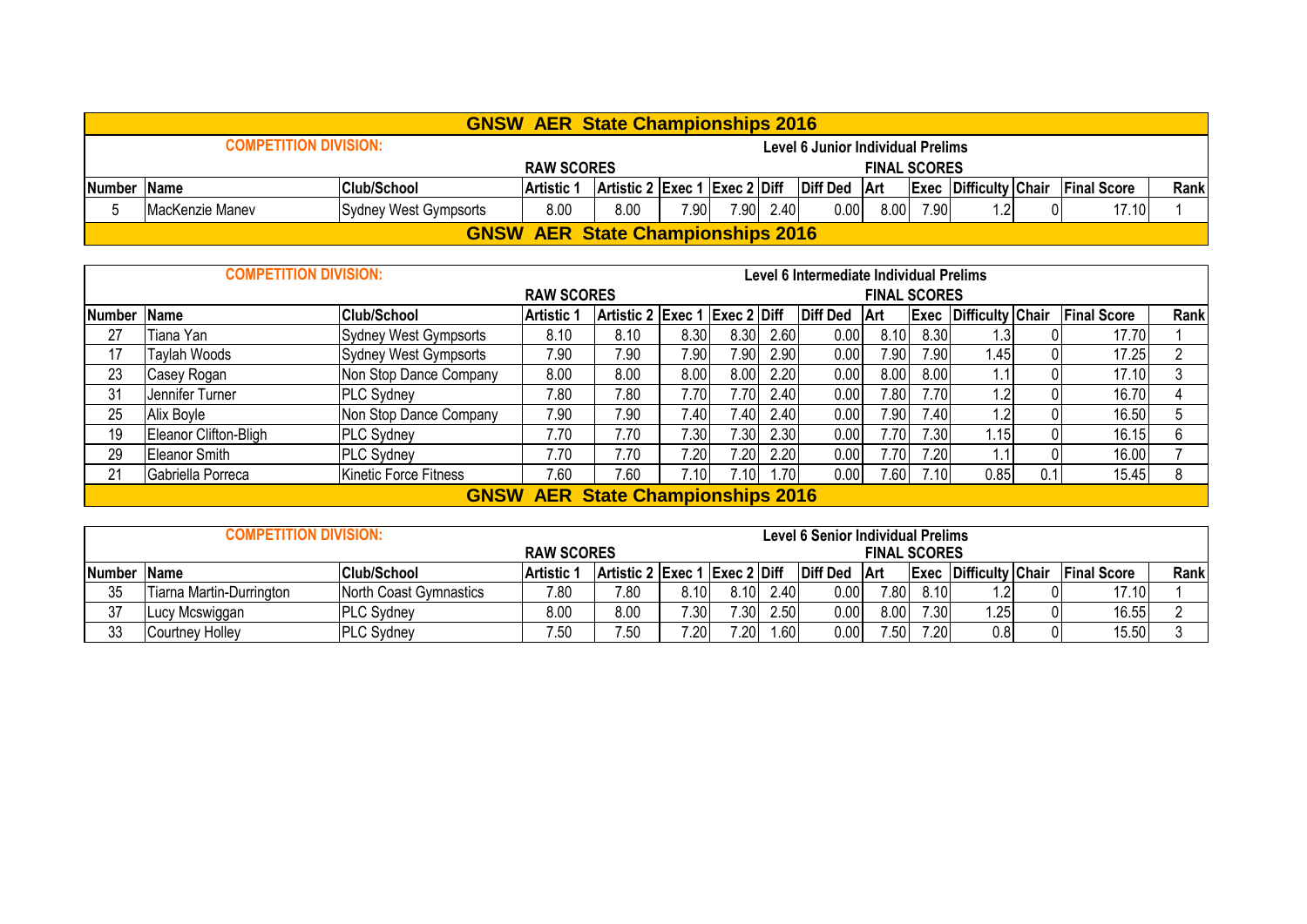|   |                                                                                                                                                                                       |                       | <b>GNSW AER State Championships 2016</b> |      |       |       |      |                                        |                     |      |             |     |       |  |
|---|---------------------------------------------------------------------------------------------------------------------------------------------------------------------------------------|-----------------------|------------------------------------------|------|-------|-------|------|----------------------------------------|---------------------|------|-------------|-----|-------|--|
|   | <b>COMPETITION DIVISION:</b>                                                                                                                                                          |                       |                                          |      |       |       |      | Level 6 Intermediate Multiples Prelims |                     |      |             |     |       |  |
|   |                                                                                                                                                                                       |                       | <b>RAW SCORES</b>                        |      |       |       |      |                                        | <b>FINAL SCORES</b> |      |             |     |       |  |
|   | $ $ Artistic 2 $ $ Exec 1 $ $ Exec 2 $ $ Diff<br><b>Club/School</b><br>Diff Ded Art<br>Rank<br><b>Exec Difficulty Chair</b><br><b>Final Score</b><br>Number Name<br><b>Artistic 1</b> |                       |                                          |      |       |       |      |                                        |                     |      |             |     |       |  |
| n | Tiana Yan, Taylah Woods                                                                                                                                                               | Sydney West Gympsorts | 8.10                                     | 8.10 | 7.601 | 7.60  | 2.60 | 0.00                                   | 8.10                | 7.60 | $3^{\circ}$ |     | 17.00 |  |
|   | Eleonor Clifton-Bligh, Eleanor<br>Smith                                                                                                                                               | <b>PLC Sydney</b>     | 7.40                                     | 7.40 | 7.401 | 7.401 | 1.60 | 0.00                                   | 7.40                | 7.40 | 0.8         | 0.5 | 15.10 |  |
|   |                                                                                                                                                                                       |                       | <b>GNSW AER State Championships 2016</b> |      |       |       |      |                                        |                     |      |             |     |       |  |

|             | <b>COMPETITION DIVISION:</b>                   |                    |                   |                                           |      |      |                  | <b>Level 6 Senior Multiples Prelims</b> |                     |      |                              |                    |      |
|-------------|------------------------------------------------|--------------------|-------------------|-------------------------------------------|------|------|------------------|-----------------------------------------|---------------------|------|------------------------------|--------------------|------|
|             |                                                |                    | <b>RAW SCORES</b> |                                           |      |      |                  |                                         | <b>FINAL SCORES</b> |      |                              |                    |      |
| Number Name |                                                | <b>Club/School</b> | <b>Artistic 1</b> | $ $ Artistic 2 $ $ Exec 1 $ $ Exec 2 Diff |      |      |                  | Diff Ded Art                            |                     |      | <b>Exec Difficulty Chair</b> | <b>Final Score</b> | Rank |
|             | Courtney Holley, Lucy<br>McSwiggan             | <b>PLC Sydney</b>  | 7.70              | 7.70                                      | 6.80 | 6.80 | 2.00             | 0.00                                    | 7.70                | 6.80 |                              | 15.50              |      |
|             | Eliza Johnston, Keira Hajek,<br>Skye DeGouveia | Oatley RSLYC       | 7.60              | 7.60                                      | 6.50 | 6.50 | .50 <sub>1</sub> | 0.00                                    | 7.60                | 6.50 | 0.75                         | 14.85              |      |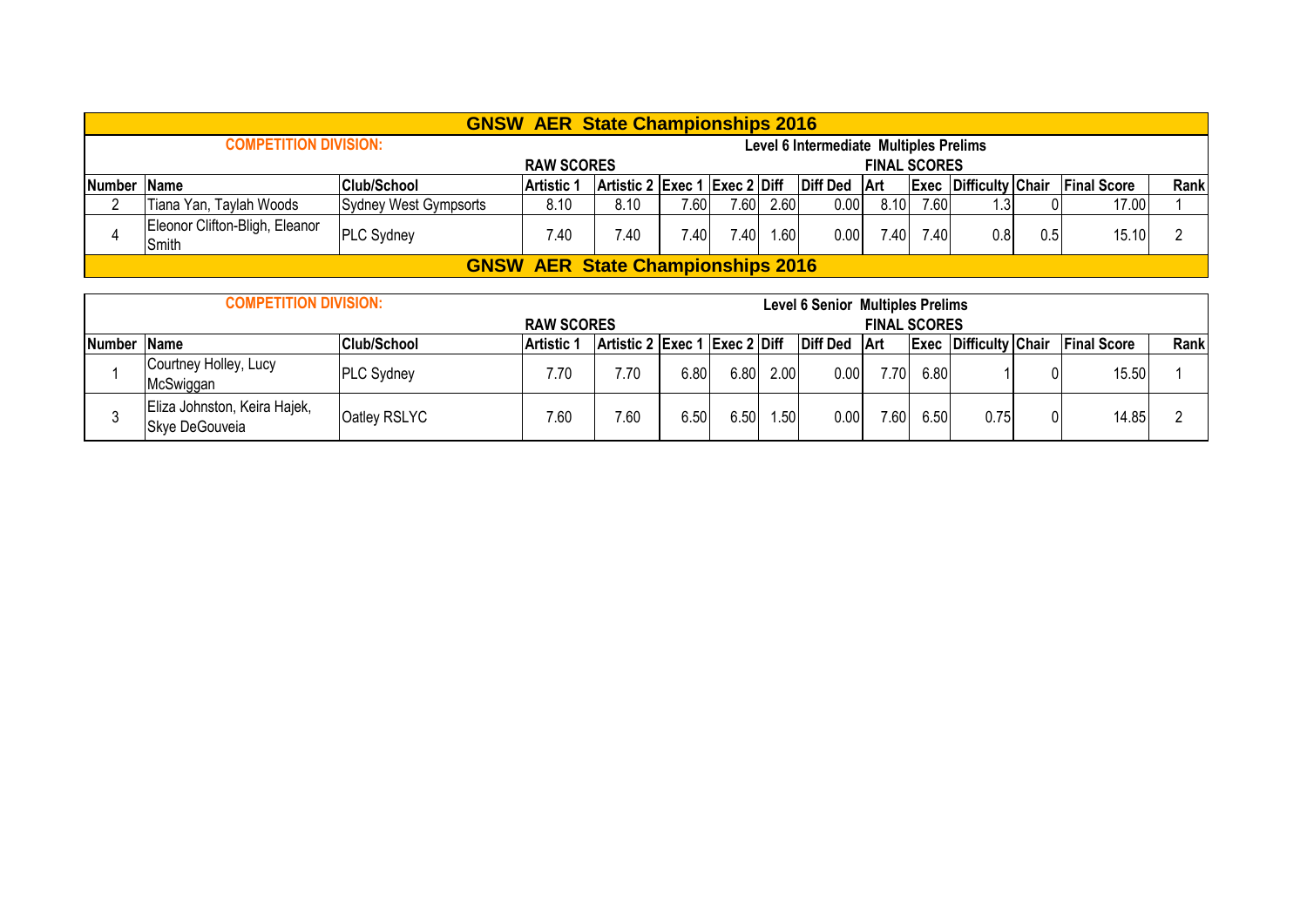| <b>COMPETITION DIVISION:</b>                                                          |                           |                   |                                          |      |      |      | Level 7 Intermediate Individual Prelims |                     |      |                              |     |                    |      |
|---------------------------------------------------------------------------------------|---------------------------|-------------------|------------------------------------------|------|------|------|-----------------------------------------|---------------------|------|------------------------------|-----|--------------------|------|
|                                                                                       |                           | <b>RAW SCORES</b> |                                          |      |      |      |                                         | <b>FINAL SCORES</b> |      |                              |     |                    |      |
| Artistic 2 Exec 1 Exec 2 Diff<br> Club/School<br>Number Name<br>Artistic <sup>1</sup> |                           |                   |                                          |      |      |      | Diff Ded Art                            |                     |      | <b>Exec Difficulty Chair</b> |     | <b>Final Score</b> | Rank |
| Kara Vincetic                                                                         | Non Stop Dance<br>Company | 7.80              | 7.80                                     | 6.80 | 6.80 | 3.20 | 0.00                                    | 7.80.               | 6.80 | .6                           | 0.2 | 16.00              |      |
|                                                                                       |                           |                   | <b>GNSW AER State Championships 2016</b> |      |      |      |                                         |                     |      |                              |     |                    |      |

|               | <b>COMPETITION DIVISION:</b> |                           |                   |                               |       |       |      | <b>Level 7 Senior Individual Prelims</b> |                     |       |                        |       |                    |      |
|---------------|------------------------------|---------------------------|-------------------|-------------------------------|-------|-------|------|------------------------------------------|---------------------|-------|------------------------|-------|--------------------|------|
|               |                              |                           | <b>RAW SCORES</b> |                               |       |       |      |                                          | <b>FINAL SCORES</b> |       |                        |       |                    |      |
| <b>Number</b> | <b>Name</b>                  | <b>Club/School</b>        | <b>Artistic 1</b> | Artistic 2 Exec 1 Exec 2 Diff |       |       |      | <b>Diff Ded</b>                          | <b>Art</b>          |       | <b>Exec Difficulty</b> | Chair | <b>Final Score</b> | Rank |
| 11            | <b>Grace Kleppich</b>        | <b>PLC Sydney</b>         | 7.70              | 7.70                          | 8.00  | 8.00  | 3.80 | 0.00                                     | 7.70                | 8.00  | .9                     |       | 17.60              |      |
| 13            | Mriah Smith                  | North Coast<br>Gymnastics | 8.00              | 8.00                          | 7.40  | 7.401 | 3.80 | 0.00                                     | 8.00                | 7.40  | 1.9                    |       | 17.30              | റ    |
| 9             | Danielle Smith               | North Coast<br>Gymnastics | 8.10              | 8.10                          | 7.201 | 7.20  | 3.00 | 0.00                                     | 8.10                | 7.201 | $.5\,$                 |       | 16.80              |      |
| 15            | Kristen Dive                 | <b>PLC Sydney</b>         | 0.00              | 0.00                          | 0.00  | 0.00  | 0.00 | 0.00                                     | 0.00                | 0.00  | $\overline{0}$         |       | 0.00               | 4    |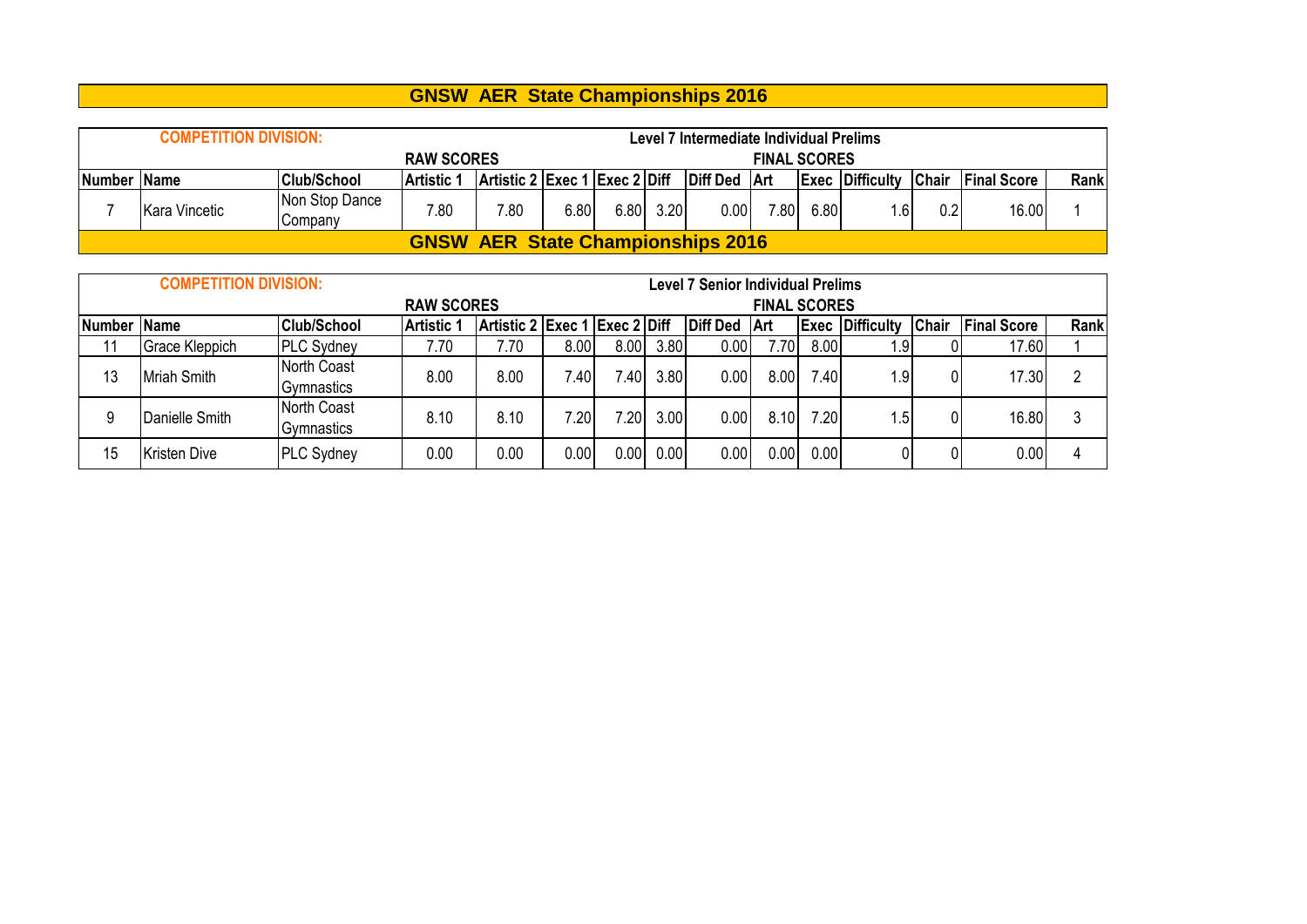|               |                              |                                                 |                   | <b>GNSW AER State Championships 2016</b> |                   |      |      |              |                     |      |                                                     |       |                    |                |
|---------------|------------------------------|-------------------------------------------------|-------------------|------------------------------------------|-------------------|------|------|--------------|---------------------|------|-----------------------------------------------------|-------|--------------------|----------------|
|               | <b>COMPETITION DIVISION:</b> |                                                 |                   |                                          |                   |      |      |              |                     |      | International Age Group 1 Individual Female Prelims |       |                    |                |
|               |                              |                                                 | <b>RAW SCORES</b> |                                          |                   |      |      |              | <b>FINAL SCORES</b> |      |                                                     |       |                    |                |
| <b>Number</b> | <b>Name</b>                  | <b>Club/School</b>                              |                   | Artistic 1 Artistic 2 Exec 1 Exec 2 Diff |                   |      |      | Diff Ded Art |                     |      | <b>Exec Difficulty</b>                              | Chair | <b>Final Score</b> | Rank           |
| 16            | Elisabeth Kidane             | Sydney West Gympsorts                           | 8.30              | 8.30                                     | 8.50              | 8.50 | 3.50 | 0.00         | 8.30                | 8.50 | 1.75                                                |       | 18.55              |                |
| 8             | Elian Jabbour                | <b>Kinetic Force Fitness</b>                    | 8.70              | 8.70                                     | 8.40              | 8.40 | 2.70 | 0.00         | 8.70                | 8.40 | 1.35                                                |       | 18.45              | $\overline{2}$ |
| 20            | Madison Swan                 | Lauren's Academy of Aerobic &<br><b>Fitness</b> | 8.50              | 8.50                                     | 8.10              | 8.10 | 2.90 | 0.00         | 8.50                | 8.10 | 1.45                                                |       | 18.05              | 3              |
| 14            | <b>Madison Rogers</b>        | Lauren's Academy of Aerobic &<br>Fitness        | 8.30              | 8.30                                     | 7.70I             | 7.70 | 2.60 | 0.00         | 8.30                | 7.70 | 1.3                                                 |       | 17.30              | $\overline{4}$ |
| 12            | Juliah Tolentino             | Kinetic Force Fitness                           | 7.90              | 7.90                                     | 7.60              | 7.60 | 2.30 | 0.00         | 7.90                | 7.60 | 1.15                                                |       | 16.65              | 5              |
| 10            | Danni - Elle Carnovale       | Kinetic Force Fitness                           | 7.70              | 7.70                                     | 7.40 <sub>1</sub> | 7.40 | 2.30 | 0.00         | 7.70                | 7.40 | 1.15                                                |       | 16.25              | 6              |
| 18            | Nadia Wang                   | Sydney West Gympsorts                           | 7.70              | 7.70                                     | 7.40              | 7.40 | 2.20 | 0.00         | 7.70                | 7.40 | 1.1                                                 |       | 16.20              | $\overline{7}$ |
| 22            | Amy Waters                   | Sydney West Gympsorts                           | 7.40              | 7.40                                     | 7.00 <sub>1</sub> | 7.00 | 1.30 | 0.00         | 7.40                | 7.00 | 0.65                                                |       | 15.05              | 8              |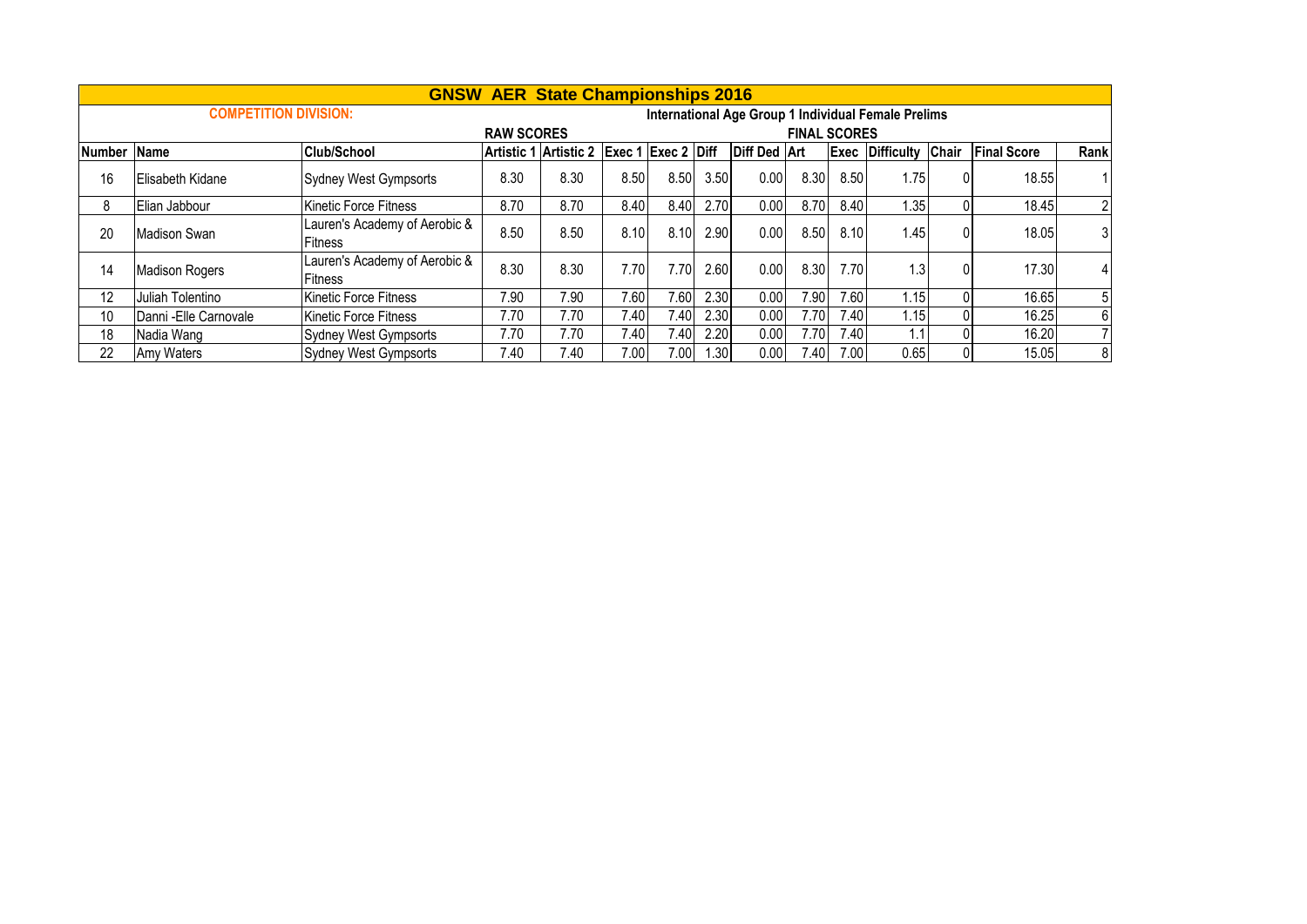|             |                                             |                       |                   | <b>GNSW AER State Championships 2016</b> |      |      |      |                                       |                     |      |                              |                     |      |
|-------------|---------------------------------------------|-----------------------|-------------------|------------------------------------------|------|------|------|---------------------------------------|---------------------|------|------------------------------|---------------------|------|
|             | <b>COMPETITION DIVISION:</b>                |                       |                   |                                          |      |      |      | International Age Group1 Trio Prelims |                     |      |                              |                     |      |
|             |                                             |                       | <b>RAW SCORES</b> |                                          |      |      |      |                                       | <b>FINAL SCORES</b> |      |                              |                     |      |
| Number Name |                                             | <b>Club/School</b>    |                   | Artistic 1 Artistic 2 Exec 1 Exec 2 Diff |      |      |      | <b>Diff Ded   Art</b>                 |                     |      | <b>Exec Difficulty Chair</b> | <b>IFinal Score</b> | Rank |
| 6           | Amy Waters, Elisabeth<br>Kidane, Nadia Wang | Sydney West Gympsorts | 7.30              | 7.30                                     | 7.00 | 7.00 | 1.00 | 0.001                                 | 7.30                | 7.00 | 0.5                          | 14.80               |      |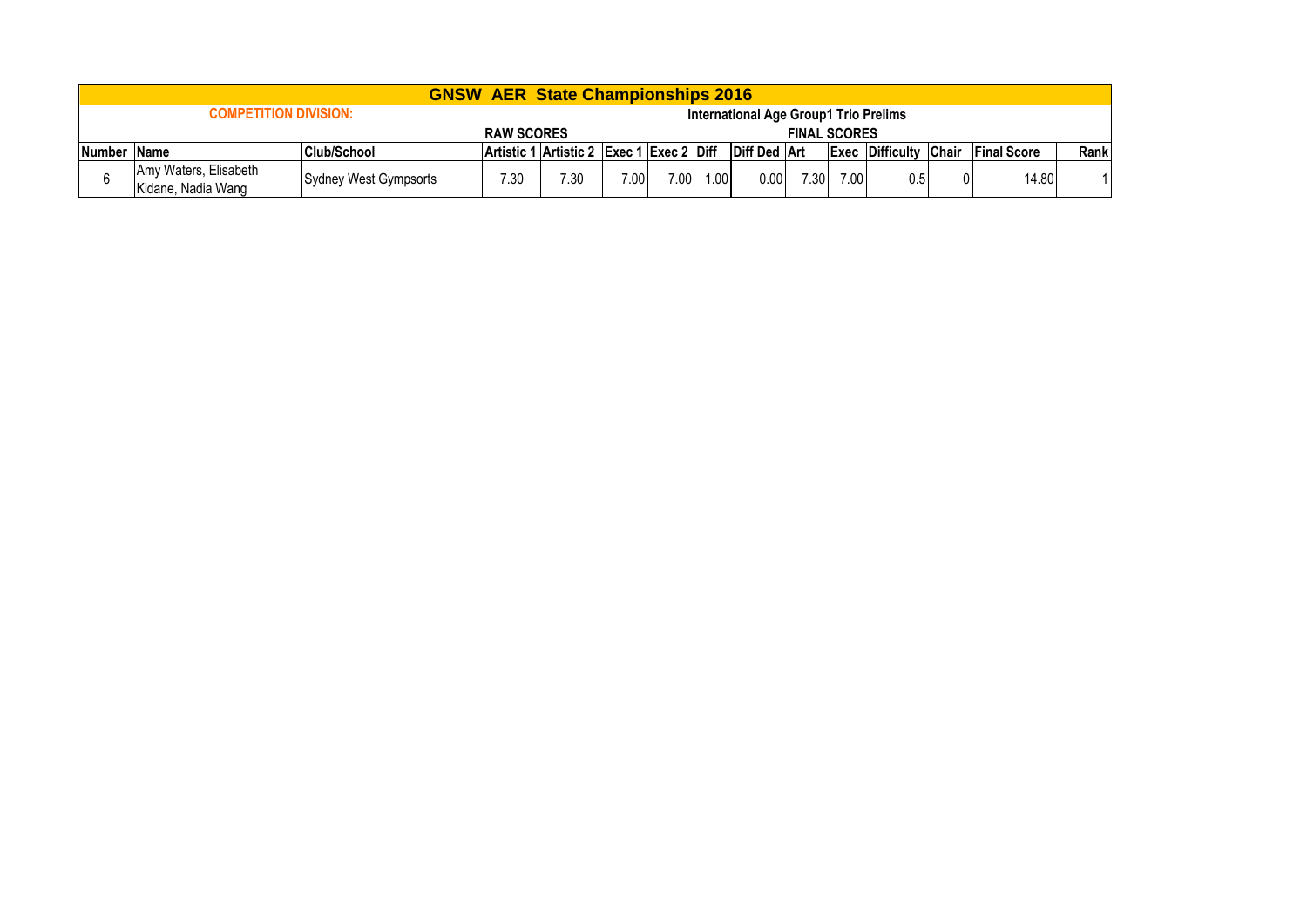|               |                                                            |                     |                   | <b>GNSW AER State Championships 2016</b> |      |      |                      |              |                     |      |                                                     |     |                    |                |
|---------------|------------------------------------------------------------|---------------------|-------------------|------------------------------------------|------|------|----------------------|--------------|---------------------|------|-----------------------------------------------------|-----|--------------------|----------------|
|               | <b>COMPETITION DIVISION:</b>                               |                     |                   |                                          |      |      |                      |              |                     |      | International Age Group 2 Individual Female Prelims |     |                    |                |
|               |                                                            |                     |                   |                                          |      |      |                      |              |                     |      |                                                     |     |                    |                |
|               |                                                            |                     |                   |                                          |      |      |                      |              |                     |      |                                                     |     |                    |                |
|               |                                                            |                     | <b>RAW SCORES</b> |                                          |      |      |                      |              | <b>FINAL SCORES</b> |      |                                                     |     |                    |                |
| <b>Number</b> | <b>Club/School</b><br>Artistic 1 Artistic 2<br><b>Name</b> |                     |                   |                                          |      |      | $Exec 1$ Exec 2 Diff | Diff Ded Art |                     |      | <b>Exec Difficulty Chair</b>                        |     | <b>Final Score</b> | Rank           |
| 28            | Matilda Narvo                                              | North Coast         | 8.30              | 8.30                                     | 8.00 | 8.00 | 4.50                 | 0.00         | 8.30                | 8.00 | 2.25                                                | 0   | 18.55              |                |
|               |                                                            | Gymnastics          |                   |                                          |      |      |                      |              |                     |      |                                                     |     |                    |                |
| 24            | Carissa Uno                                                | <b>Sydney West</b>  | 7.60              | 7.60                                     | 7.60 | 7.60 | 3.60                 | 0.00         | .60                 | 7.60 | 1.8                                                 |     | 17.00              | 2 <sup>1</sup> |
|               |                                                            | Gympsorts           |                   |                                          |      |      |                      |              |                     |      |                                                     |     |                    |                |
| 26            | Nikita Lloyd                                               | Lauren's Academy of | 7.40              | 7.40                                     | 6.80 | 6.80 | 2.60                 | 0.00         | .40                 | 6.80 | 1.3                                                 | 0.2 | 15.30              | 31             |
|               |                                                            | Aerobic & Fitness   |                   |                                          |      |      |                      |              |                     |      |                                                     |     |                    |                |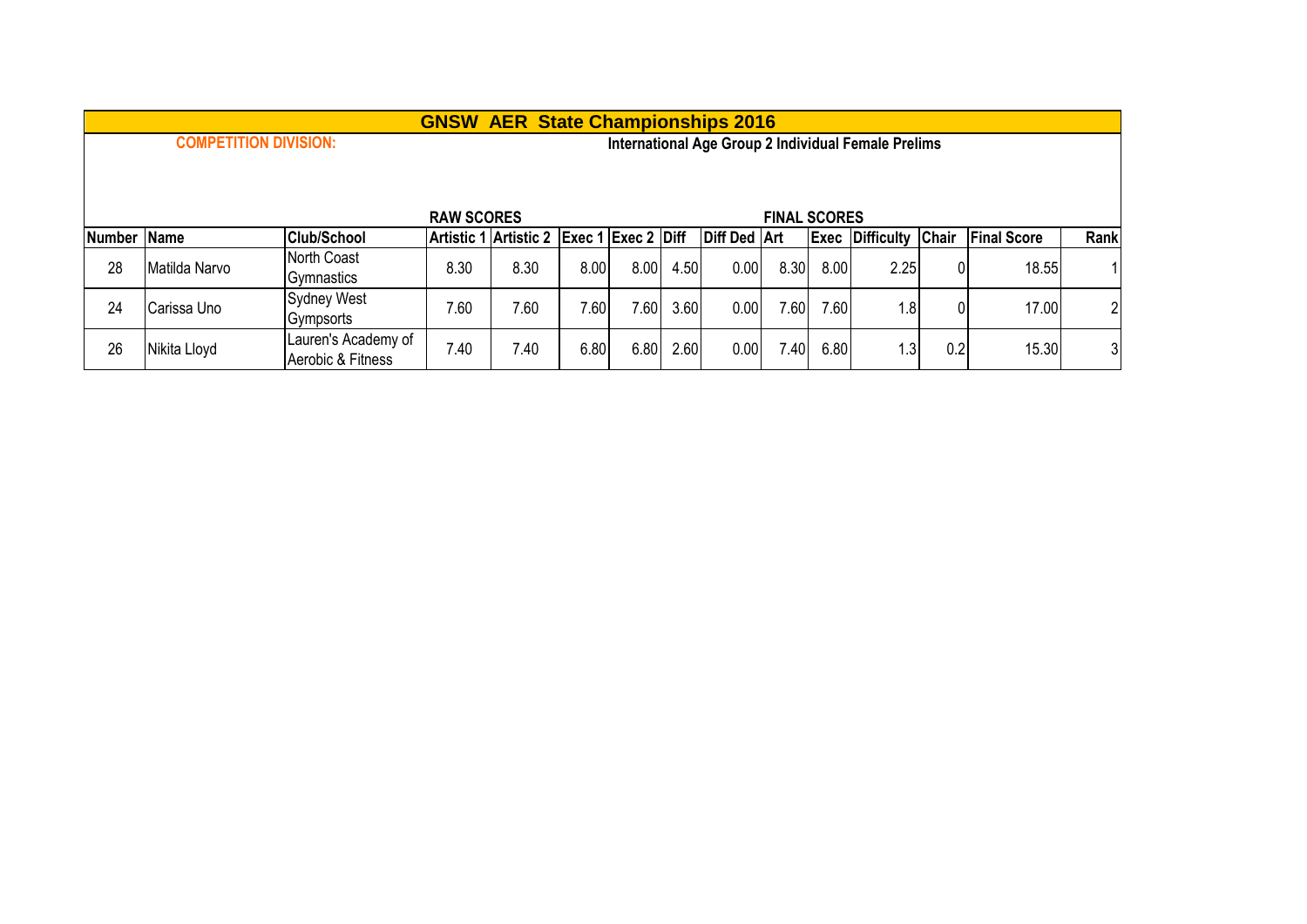|    |                                                                               |                           | <b>GNSW AER State Championships 2016</b> |      |      |      |      |                                              |                  |  |  |                                        |      |
|----|-------------------------------------------------------------------------------|---------------------------|------------------------------------------|------|------|------|------|----------------------------------------------|------------------|--|--|----------------------------------------|------|
|    | <b>COMPETITION DIVISION:</b>                                                  |                           |                                          |      |      |      |      | International Senior Individual Male Prelims |                  |  |  |                                        |      |
|    | <b>FINAL SCORES</b><br><b>RAW SCORES</b>                                      |                           |                                          |      |      |      |      |                                              |                  |  |  |                                        |      |
|    | Artistic 1 Artistic 1 Exec 1 Exec 1 Diff<br> Club/School<br><b>NumbelName</b> |                           |                                          |      |      |      |      | Diff Ded Art                                 |                  |  |  | <b>Exec Difficul Chair Final Score</b> | Rank |
| 30 | <b>Tyson Martin-Durrington</b>                                                | North Coast<br>Gymnastics | 7.70                                     | 7.70 | 7.70 | 7.70 | 4.00 |                                              | $0.00$ 7.70 7.70 |  |  | 17.40                                  |      |

|             | <b>COMPETITION DIVISION:</b> |                                          |                                       |      |      |      |      | <b>International Senior Individual Female Prelims</b> |                     |                   |      |    |                                        |      |
|-------------|------------------------------|------------------------------------------|---------------------------------------|------|------|------|------|-------------------------------------------------------|---------------------|-------------------|------|----|----------------------------------------|------|
|             |                              |                                          | <b>RAW SCORES</b>                     |      |      |      |      |                                                       | <b>FINAL SCORES</b> |                   |      |    |                                        |      |
| Numbel Name |                              | <b>Club/School</b>                       | Artistic 1 Artistic 1Exec 1Exec 1Diff |      |      |      |      | Diff Ded Art                                          |                     |                   |      |    | <b>Exec Difficul Chair Final Score</b> | Rank |
| 34          | Deborah Greenbaum            | Lauren's Academy of<br>Aerobic & Fitness | 8.90                                  | 8.90 | 8.40 | 8.40 | 5.50 | 0.00                                                  | 8.90                | 8.40              | 2.75 | 01 | 20.05                                  |      |
| 36          | Nicole Morely                | Lauren's Academy of<br>Aerobic & Fitness | 8.00                                  | 8.00 | 7.80 | 7.80 | 3.80 | 0.00                                                  | 8.00                | 7.80              | 1.9  | 01 | 17.70                                  | 21   |
| 32          | Samantha Panos               | Lauren's Academy of<br>Aerobic & Fitness | 8.00                                  | 8.00 | 7.60 | 7.60 | 3.70 | 0.00                                                  | 8.00                | 7.60 <sub>1</sub> | .85  | 01 | 17.45                                  | 3    |
| 38          | Nicola Pithers               | Lauren's Academy of<br>Aerobic & Fitness | 7.90                                  | 7.90 | 7.70 | 7.70 | 3.20 | 0.00                                                  | 7.90 <sub>1</sub>   | 7.70              | 1.6  | 01 | 17.20                                  | 4    |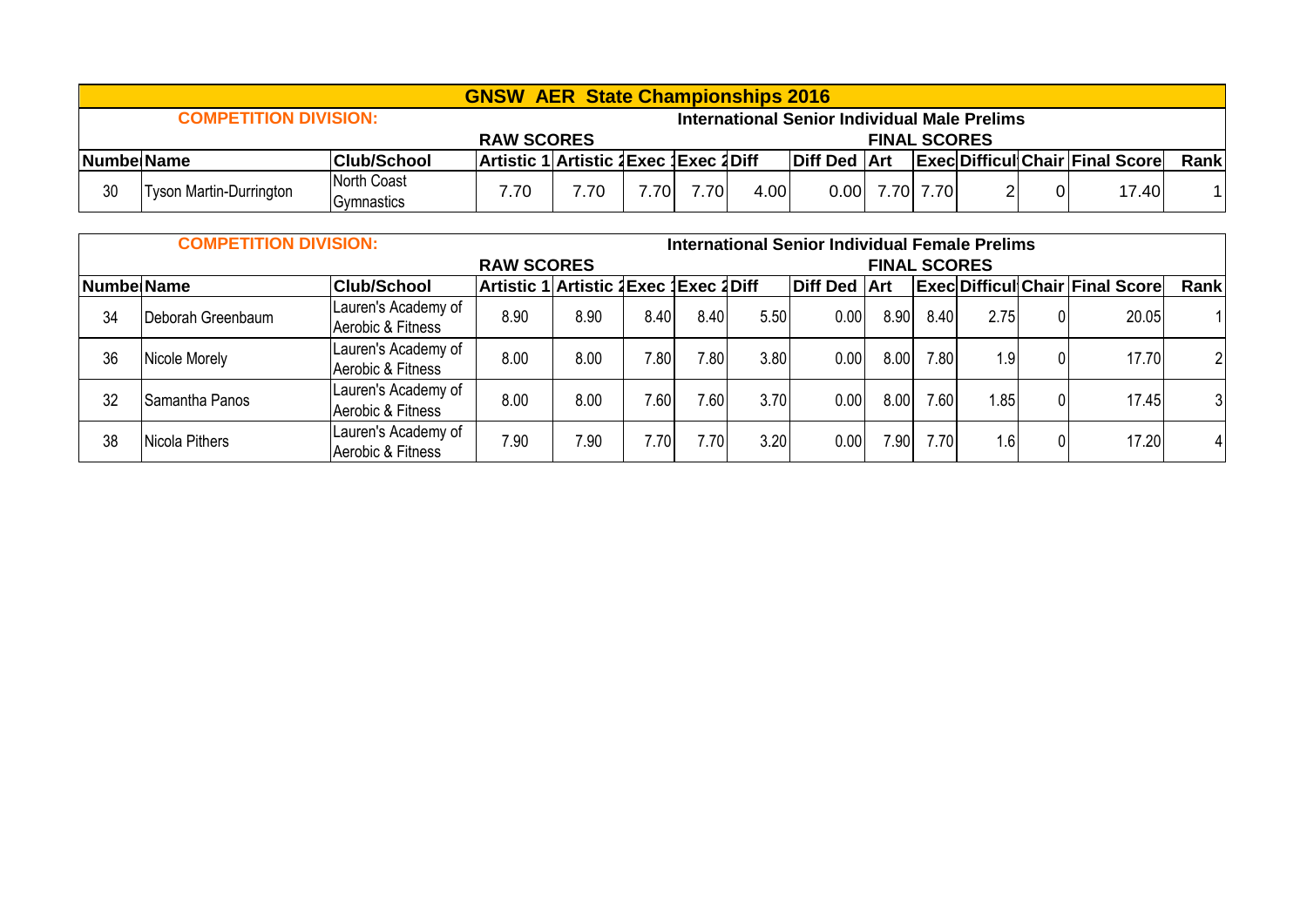|             |                                                                                                                                       |                        |                       | <b>GNSW AER State Championships 2016</b> |      |                    |          |                 |      |      |                                                                               |              |                    |      |
|-------------|---------------------------------------------------------------------------------------------------------------------------------------|------------------------|-----------------------|------------------------------------------|------|--------------------|----------|-----------------|------|------|-------------------------------------------------------------------------------|--------------|--------------------|------|
|             | <b>COMPETITION DIVISION:</b>                                                                                                          |                        |                       | <b>RAW SCORES</b>                        |      |                    |          |                 |      |      | <b>AeroDance Division 2 Intermediate Group Prelims</b><br><b>FINAL SCORES</b> |              |                    |      |
| Number Name |                                                                                                                                       | <b>Club/School</b>     | Artistic 1 Artistic 2 |                                          |      | Exec 1 Exec 2 Diff |          | <b>Diff Ded</b> | ∣Art |      | <b>Exec Difficulty</b>                                                        | <b>Chair</b> | <b>Final Score</b> | Rank |
| 39          | Alanna Mckew, Alix Boyle, Amalia<br>Lia, Caitlin Vincetic, Jack<br>Thepsourinthone, Kaitlyn Bonifacio,<br>Kara Vincetic, Rachel Mckew | Non Stop Dance Company | 7.80                  | 7.80                                     | 8.00 | 8.00               | $0.90\,$ | 0.00            | 7.80 | 8.00 | 0.90                                                                          | 0.00         | 16.70              |      |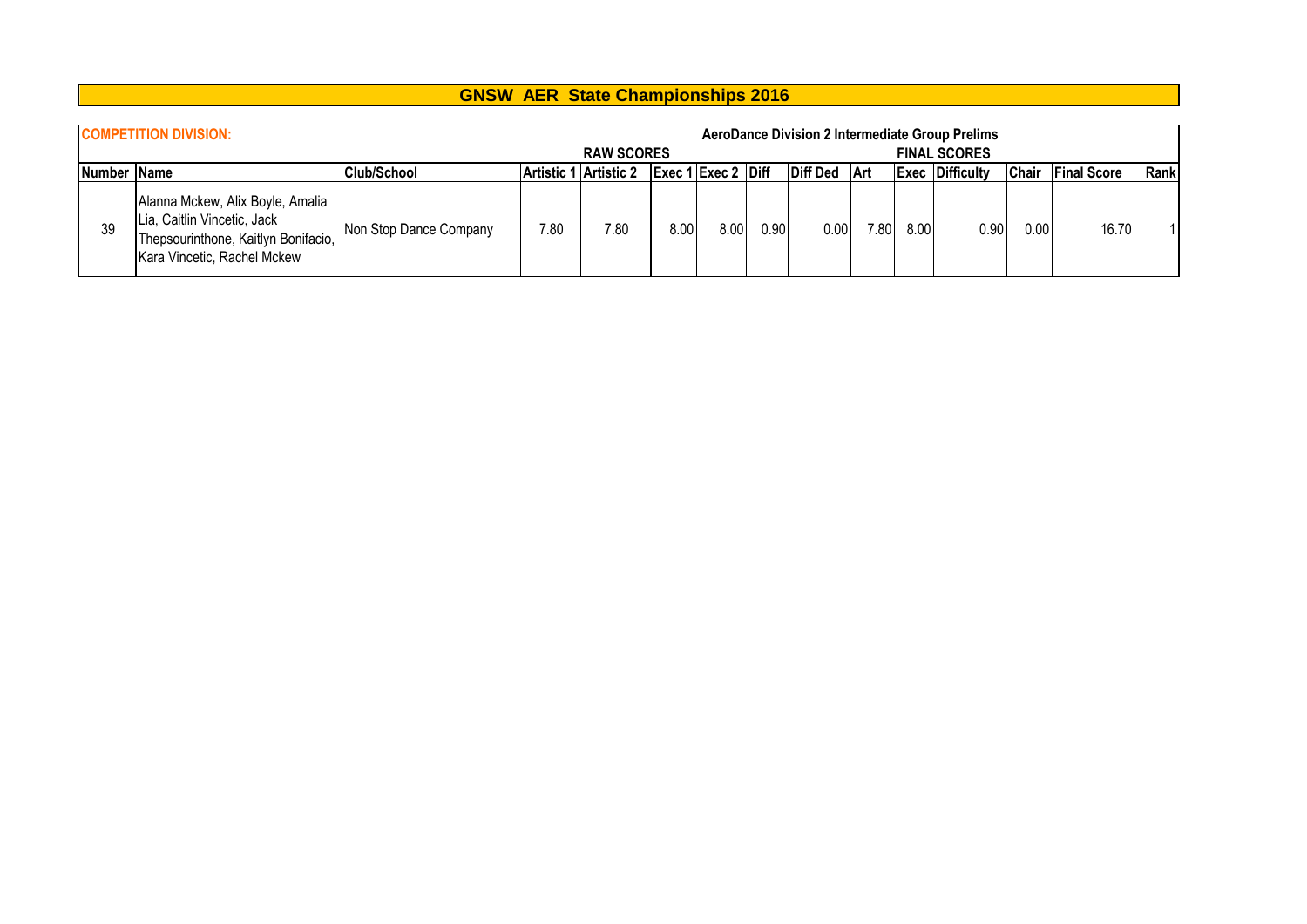|               | <b>COMPETITION DIVISION:</b>                     |                              |                   | AeroDance Junior Individual Female Prelims |                   |                    |      |          |            |      |                     |              |                    |                  |  |  |
|---------------|--------------------------------------------------|------------------------------|-------------------|--------------------------------------------|-------------------|--------------------|------|----------|------------|------|---------------------|--------------|--------------------|------------------|--|--|
|               |                                                  |                              |                   | <b>RAW SCORES</b>                          |                   |                    |      |          |            |      | <b>FINAL SCORES</b> |              |                    |                  |  |  |
| <b>Number</b> | <b>Name</b>                                      | <b>Club/School</b>           | <b>Artistic 1</b> | Artistic 2                                 |                   | Exec 1 Exec 2 Diff |      | Diff Ded | <b>Art</b> | Exec | Difficulty          | <b>Chair</b> | <b>Final Score</b> | Rank             |  |  |
| 49            | Nadia Wang                                       | <b>Sydney West Gympsorts</b> | 8.00              | 8.00                                       | 7.10              | 7.10               | 1.30 | 0.00     | 8.00       | 7.10 | 1.30                | 0.00         | 16.40              |                  |  |  |
| 51            | MacKenzie Manev                                  | Sydney West Gympsorts        | 8.20              | 8.20                                       | 8.00              | 8.00               | 0.90 | 1.001    | 8.20       | 8.00 | 0.00                | 0.00         | 16.20              | $\boldsymbol{2}$ |  |  |
| 53            | Gabriella Porreca                                | lKinetic Force Fitness       | 7.80              | 7.80                                       | 7.90              | 7.90               | 0.30 | 0.00     | 7.80       | 7.90 | 0.30                | 0.00         | 16.00              | 3 <sub>l</sub>   |  |  |
|               |                                                  |                              |                   | <b>GNSW AER State Championships 2016</b>   |                   |                    |      |          |            |      |                     |              |                    |                  |  |  |
|               |                                                  |                              |                   |                                            |                   |                    |      |          |            |      |                     |              |                    |                  |  |  |
|               | AeroDance Intermediate Individual Female Prelims |                              |                   |                                            |                   |                    |      |          |            |      |                     |              |                    |                  |  |  |
|               | <b>COMPETITION DIVISION:</b>                     |                              |                   |                                            |                   |                    |      |          |            |      |                     |              |                    |                  |  |  |
|               |                                                  |                              |                   | <b>RAW SCORES</b>                          |                   |                    |      |          |            |      | <b>FINAL SCORES</b> |              |                    |                  |  |  |
| <b>Number</b> | Name                                             | <b>Club/School</b>           | <b>Artistic 1</b> | Artistic 2                                 |                   | Exec 1 Exec 2 Diff |      | Diff Ded | Art        | Exec | Difficulty          | Chair        | <b>Final Score</b> | Rank             |  |  |
| 44            | Carissa Uno                                      | <b>Sydney West Gympsorts</b> | 8.40              | 8.40                                       | 8.90 <sub>1</sub> | 8.90               | 1.60 | 0.00     | 8.40       | 8.90 | 1.60                | 0.00         | 18.90              |                  |  |  |
| 42            | Elian Jabbour                                    | Kinetic Force Fitness        | 8.70              | 8.70                                       | 8.60              | 8.60               | .60  | 0.00     | 8.70       | 8.60 | 1.60                | 0.00         | 18.90              | $\overline{c}$   |  |  |
| 52            | Juliah Tolentino                                 | Kinetic Force Fitness        | 8.60              | 8.60                                       | 8.40              | 8.40               | 1.20 | 0.00     | 8.60       | 8.40 | 1.20                | 0.00         | 18.20              | 3 <sup>1</sup>   |  |  |
|               |                                                  | Lauren's Academy of          |                   |                                            |                   |                    |      |          |            |      |                     |              |                    |                  |  |  |
| 46            | Nikita Lloyd                                     | Aerobic & Fitness            | 8.10              | 8.10                                       | 8.40              | 8.40               | 1.50 | 0.00     | 8.10       | 8.40 | 1.50                | 0.20         | 17.80              | 4                |  |  |
| 48            | Lauren Anderson                                  | Kinetic Force Fitness        | 8.20              | 8.20                                       | 8.10              | 8.10               | .50  | 0.00     | 8.20       | 8.10 | .50                 | 0.00         | 17.80              | 5                |  |  |
| 40            | Claudia Colvin                                   | North Coast Gymnastics       | 8.00              | 8.00                                       | 7.70              | 7.701              | 1.70 | 1.00     | 8.00       | 7.70 | 0.70                | 0.00         | 16.40              | 6                |  |  |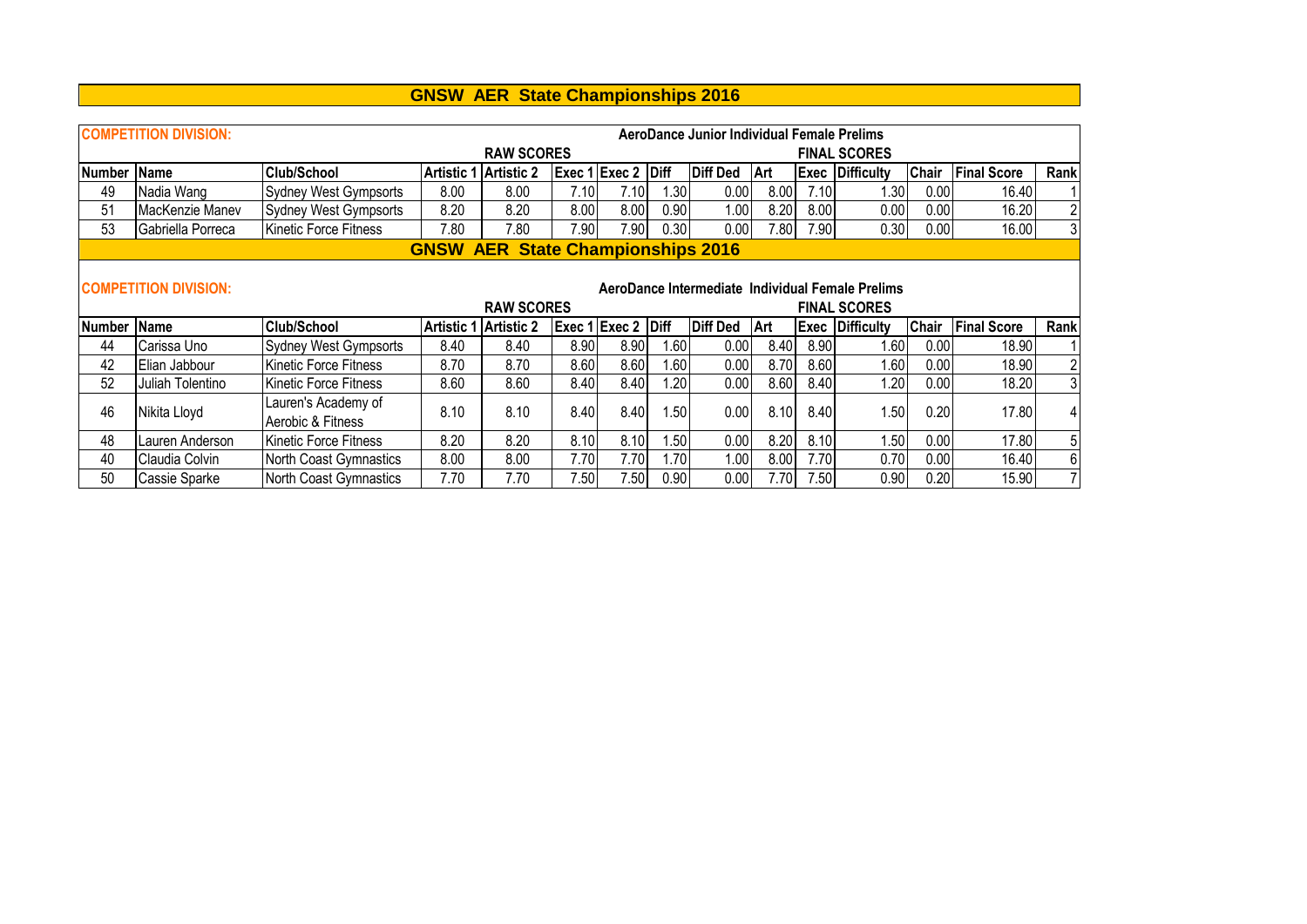|             | <b>COMPETITION DIVISION:</b> |                                          |                                                                                                            |                                          |                   |                    |                  | AeroDance Senior Individual Female Prelims |      |      |                        |              |                    |      |  |
|-------------|------------------------------|------------------------------------------|------------------------------------------------------------------------------------------------------------|------------------------------------------|-------------------|--------------------|------------------|--------------------------------------------|------|------|------------------------|--------------|--------------------|------|--|
|             |                              |                                          |                                                                                                            | <b>RAW SCORES</b>                        |                   |                    |                  |                                            |      |      | <b>FINAL SCORES</b>    |              |                    |      |  |
| Number Name |                              | <b>Club/School</b>                       |                                                                                                            | Artistic 1 Artistic 2                    |                   | Exec 1 Exec 2 Diff |                  | <b>Diff Ded</b>                            | ∣Art |      | <b>Exec Difficulty</b> | <b>Chair</b> | <b>Final Score</b> | Rank |  |
| 58          | Katie Payne                  | North Coast Gymnastics                   | 8.80                                                                                                       | 8.80                                     | 8.70              | 8.70               |                  | 0.00                                       | 8.80 | 8.70 | .50                    | 0.00         | 19.00              |      |  |
| 56          | Nicola Pithers               | Lauren's Academy of<br>Aerobic & Fitness | . 501<br>8.30<br>8.30<br>18.30<br>8.30<br>8.50<br>.501<br>0.00<br>8.50<br>.50 <sub>1</sub><br>0.00<br>8.50 |                                          |                   |                    |                  |                                            |      |      |                        |              |                    |      |  |
| 54          | <b>Krystal Wallace</b>       | North Coast Gymnastics                   | 8.40                                                                                                       | 8.40                                     | 7.70              | 7.70               | .20              | 0.00                                       | 8.40 | 7.70 | 1.20                   | 0.00         | 17.30              | 3    |  |
| 60          | Tiarna Martin-<br>Durrington | North Coast Gymnastics                   | 7.80                                                                                                       | 7.80                                     | 7.30 <sub>1</sub> | 7.30               | .50 <sub>1</sub> | 0.00                                       | 7.80 | 7.30 | .501                   | 0.00         | 16.60              | 4    |  |
|             |                              |                                          |                                                                                                            | <b>GNSW AER State Championships 2016</b> |                   |                    |                  |                                            |      |      |                        |              |                    |      |  |

|    | <b>COMPETITION DIVISION:</b>      |                        |      |                        |      |                           |     | AeroDance Senior Individual Male Prelims |       |      |                        |              |                    |      |
|----|-----------------------------------|------------------------|------|------------------------|------|---------------------------|-----|------------------------------------------|-------|------|------------------------|--------------|--------------------|------|
|    |                                   |                        |      | <b>RAW SCORES</b>      |      |                           |     |                                          |       |      | <b>FINAL SCORES</b>    |              |                    |      |
|    | <b>Club/School</b><br>Number Name |                        |      | Artistic 1  Artistic 2 |      | <b>Exec 1 Exec 2 Diff</b> |     | Diff Ded                                 | l Art |      | <b>Exec Difficulty</b> | <b>Chair</b> | <b>Final Score</b> | Rank |
| 61 | Γvson Martin-<br>Durrington       | North Coast Gymnastics | 8.70 | 8.70                   | 8.80 | 8.80                      | .60 | 0.00                                     | 8.70  | 8.80 | .60                    | 0.00         | 19.10              |      |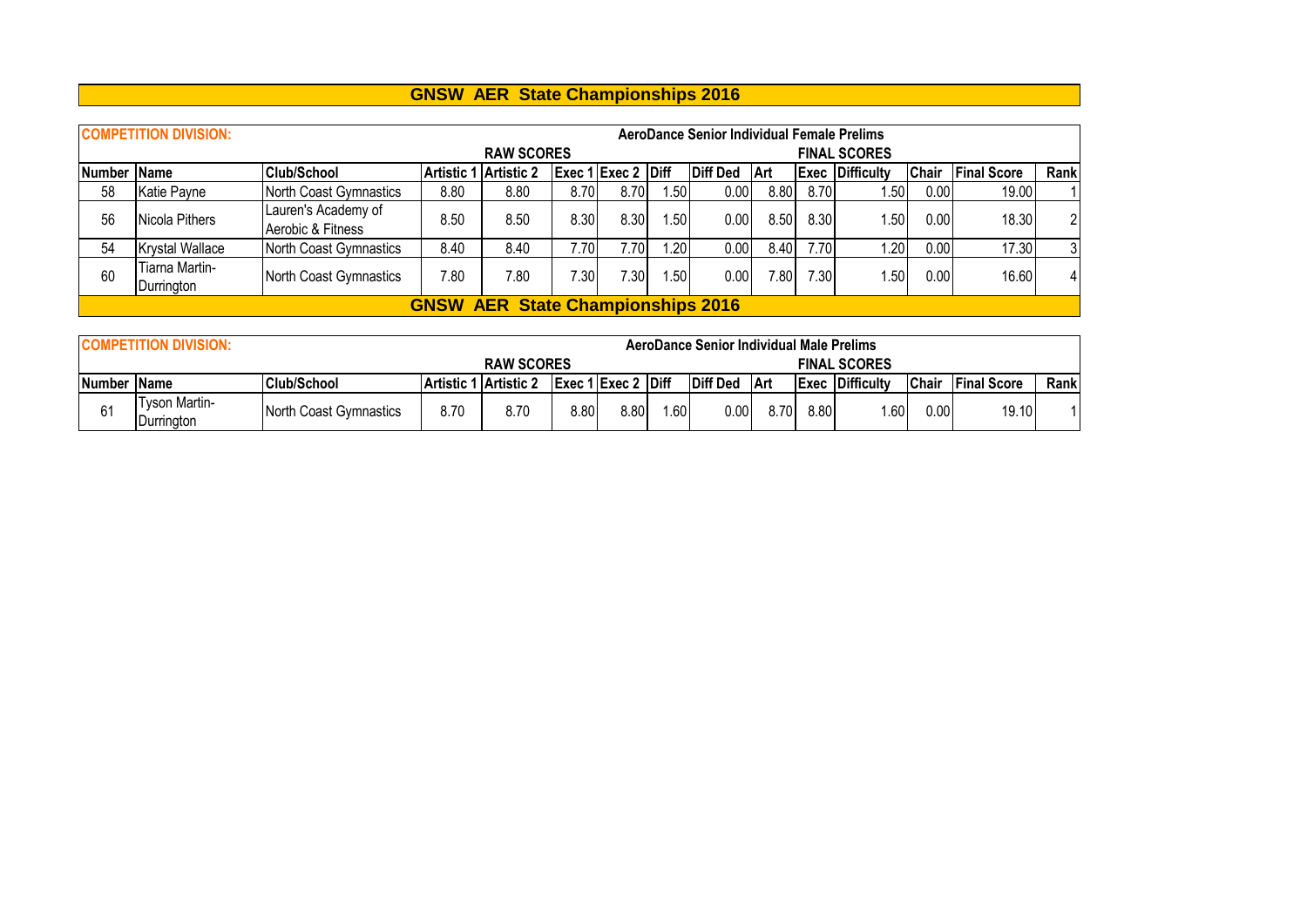|             | <b>COMPETITION DIVISION:</b>                                      |                    |      |                       |      |                                                |     | <b>AeroDance Senior Mixed Pair Prelims</b> |       |      |                        |              |                    |      |
|-------------|-------------------------------------------------------------------|--------------------|------|-----------------------|------|------------------------------------------------|-----|--------------------------------------------|-------|------|------------------------|--------------|--------------------|------|
|             |                                                                   |                    |      | <b>RAW SCORES</b>     |      |                                                |     |                                            |       |      | <b>FINAL SCORES</b>    |              |                    |      |
| Number Name |                                                                   | <b>Club/School</b> |      | Artistic 1 Artistic 2 |      | $\left $ Exec 1 $\left $ Exec 2 $\right $ Diff |     | <b>Diff Ded</b>                            | Art   |      | <b>Exec Difficulty</b> | <b>Chair</b> | <b>Final Score</b> | Rank |
|             | Danielle Smith, Tyson Martin-North Coast Gymnastics<br>Durrington |                    | 8.10 | 8.10                  | 8.90 | 8.90                                           | .50 | $0.00\,$                                   | 8.10I | 8.90 | .50                    | 0.00         | 18.50              |      |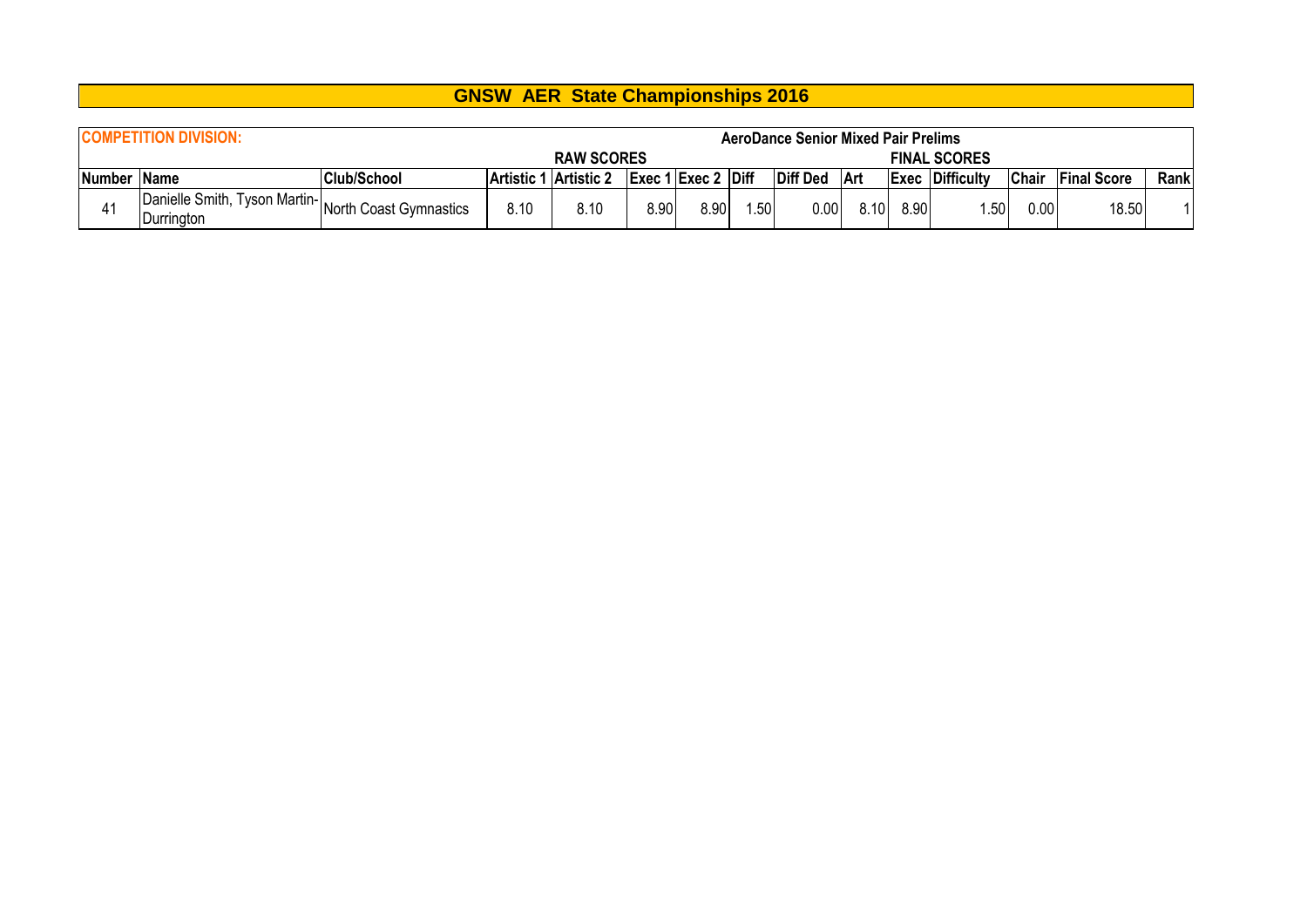|             | <b>COMPETITION DIVISION:</b>                         |                       |             |                                          |      |                                     |       | <b>AeroDance Junior Trio Prelims</b> |      |      |                        |              |                    |      |
|-------------|------------------------------------------------------|-----------------------|-------------|------------------------------------------|------|-------------------------------------|-------|--------------------------------------|------|------|------------------------|--------------|--------------------|------|
|             |                                                      |                       |             | <b>RAW SCORES</b>                        |      |                                     |       |                                      |      |      | <b>FINAL SCORES</b>    |              |                    |      |
| Number Name |                                                      | <b>Club/School</b>    | lArtistic 1 | ∣ lArtistic 2                            |      | $\left  \right $ Exec 1 Exec 2 Diff |       | Diff Ded Art                         |      |      | <b>Exec Difficulty</b> | <b>Chair</b> | <b>Final Score</b> | Rank |
| 43          | Jessica Naman, MacKenzie<br>Manev, Patricia Siriphan | Sydney West Gympsorts | 8.00        | 8.00                                     | 8.50 | 8.50                                | l.10I | 0.00                                 | 8.00 | 8.50 | l.10l                  | 0.00         | 17.60              |      |
|             |                                                      |                       |             | <b>GNSW AER State Championships 2016</b> |      |                                     |       |                                      |      |      |                        |              |                    |      |

|             | <b>COMPETITION DIVISION:</b>                                               |                       |                       |                   |      |                    |                  | AeroDance Intermediate Trio Prelims |      |      |                        |              |                    |                |
|-------------|----------------------------------------------------------------------------|-----------------------|-----------------------|-------------------|------|--------------------|------------------|-------------------------------------|------|------|------------------------|--------------|--------------------|----------------|
|             |                                                                            |                       |                       | <b>RAW SCORES</b> |      |                    |                  |                                     |      |      | <b>FINAL SCORES</b>    |              |                    |                |
| Number Name |                                                                            | <b>Club/School</b>    | Artistic 1 Artistic 2 |                   |      | Exec 1 Exec 2 Diff |                  | <b>Diff Ded</b>                     | ∣Art |      | <b>Exec Difficulty</b> | <b>Chair</b> | <b>Final Score</b> | Rank           |
| 45          | Emily Krajovski, Jordan Brett, Sydney West Gympsorts<br><b>Ruby Clarke</b> |                       | 7.80                  | 7.80              | 8.20 | 8.20               | .10              | $0.00\,$                            | 7.80 | 8.20 | .10                    | 0.00         | 17.10              |                |
| 47          | Elisabeth Kidane, Taylah<br>Woods, Tiana Yan                               | Sydney West Gympsorts | 7.60                  | 7.60              | 8.00 | 8.00               | .30 <sub>1</sub> | $0.00\,$                            | 7.60 | 8.00 | .30                    | 0.00         | 16.90              | $\overline{2}$ |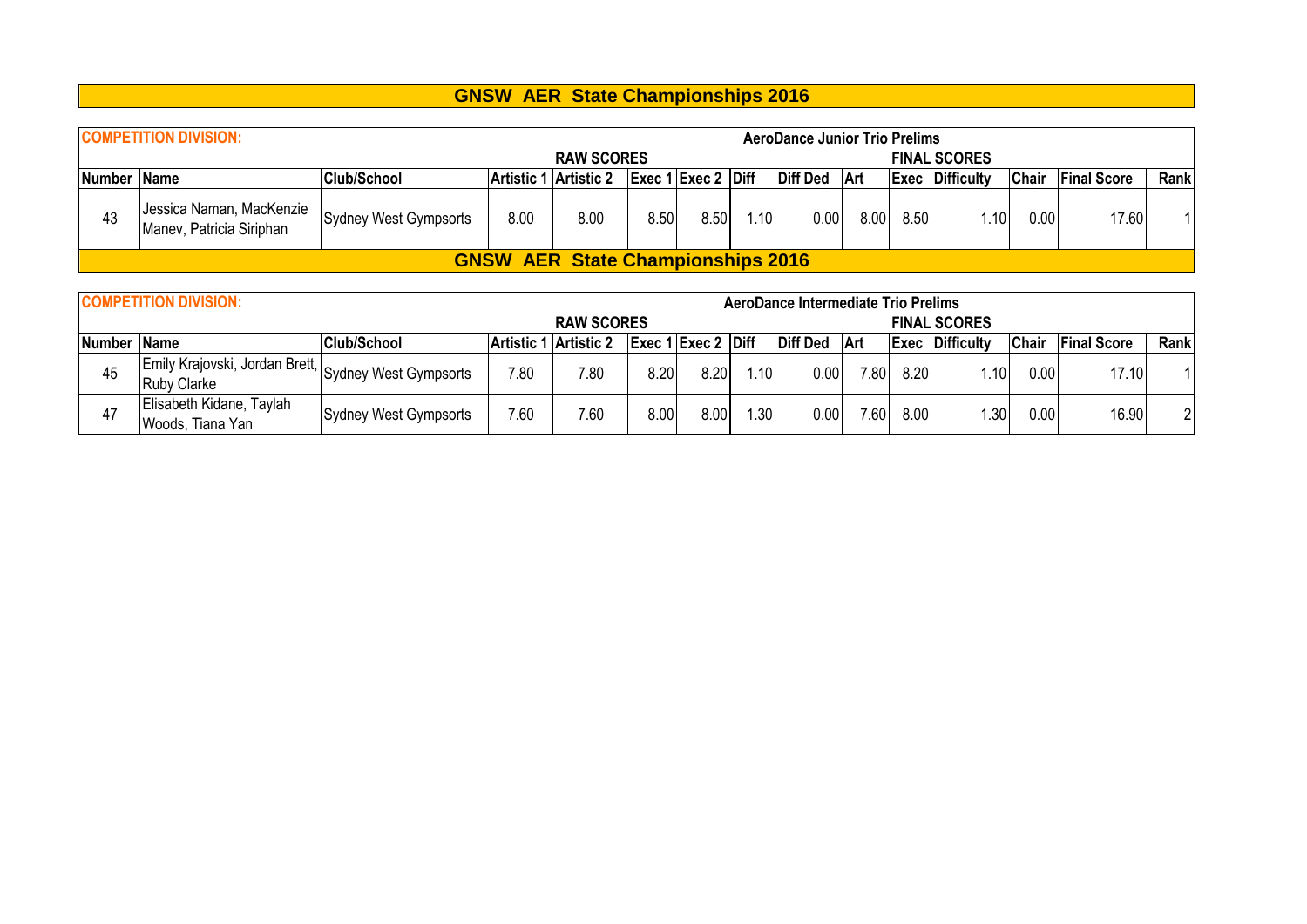|             | <b>COMPETITION DIVISION:</b>                                                                                |                       |      |                       |      |                    |      | <b>AeroDance Intermediate Group Prelims</b> |      |      |                        |              |                    |      |
|-------------|-------------------------------------------------------------------------------------------------------------|-----------------------|------|-----------------------|------|--------------------|------|---------------------------------------------|------|------|------------------------|--------------|--------------------|------|
|             |                                                                                                             |                       |      | <b>RAW SCORES</b>     |      |                    |      |                                             |      |      | <b>FINAL SCORES</b>    |              |                    |      |
| Number Name |                                                                                                             | <b>Club/School</b>    |      | Artistic 1 Artistic 2 |      | Exec 1 Exec 2 Diff |      | <b>Diff Ded</b>                             | ∣Art |      | <b>Exec Difficulty</b> | <b>Chair</b> | <b>Final Score</b> | Rank |
| 59          | Amy Waters, Carissa Uno,<br>Elisabeth Kidane, Taylah<br>Woods, Tiana Yan                                    | Sydney West Gympsorts | 8.30 | 8.30                  | 7.90 | 7.90 <sub>1</sub>  | .30  | 0.00                                        | 8.30 | 7.90 | .30 <sup>°</sup>       | 0.00         | 17.50              |      |
| 57          | Angelina Whale, Emily<br>Anderson, Lauren Anderson,<br>Siko Mkandhla, Victoria<br>Lopes                     | Kinetic Force Fitness | 7.60 | 7.60                  | 7.00 | 7.00               | 1.00 | 0.00                                        | 7.60 | 7.00 | 00. ا                  | 0.00         | 15.60              | 21   |
| 55          | Courtney Holley, Eleonor<br>Clifton-Bligh, Grace Kleppich, PLC Sydney<br>Jennifer Turner, Lucy<br>McSwiggan |                       | 7.70 | 7.70                  | 6.90 | 6.90               | 0.90 | 0.00                                        | 7.70 | 6.90 | 0.90                   | 0.00         | 15.50              | 31   |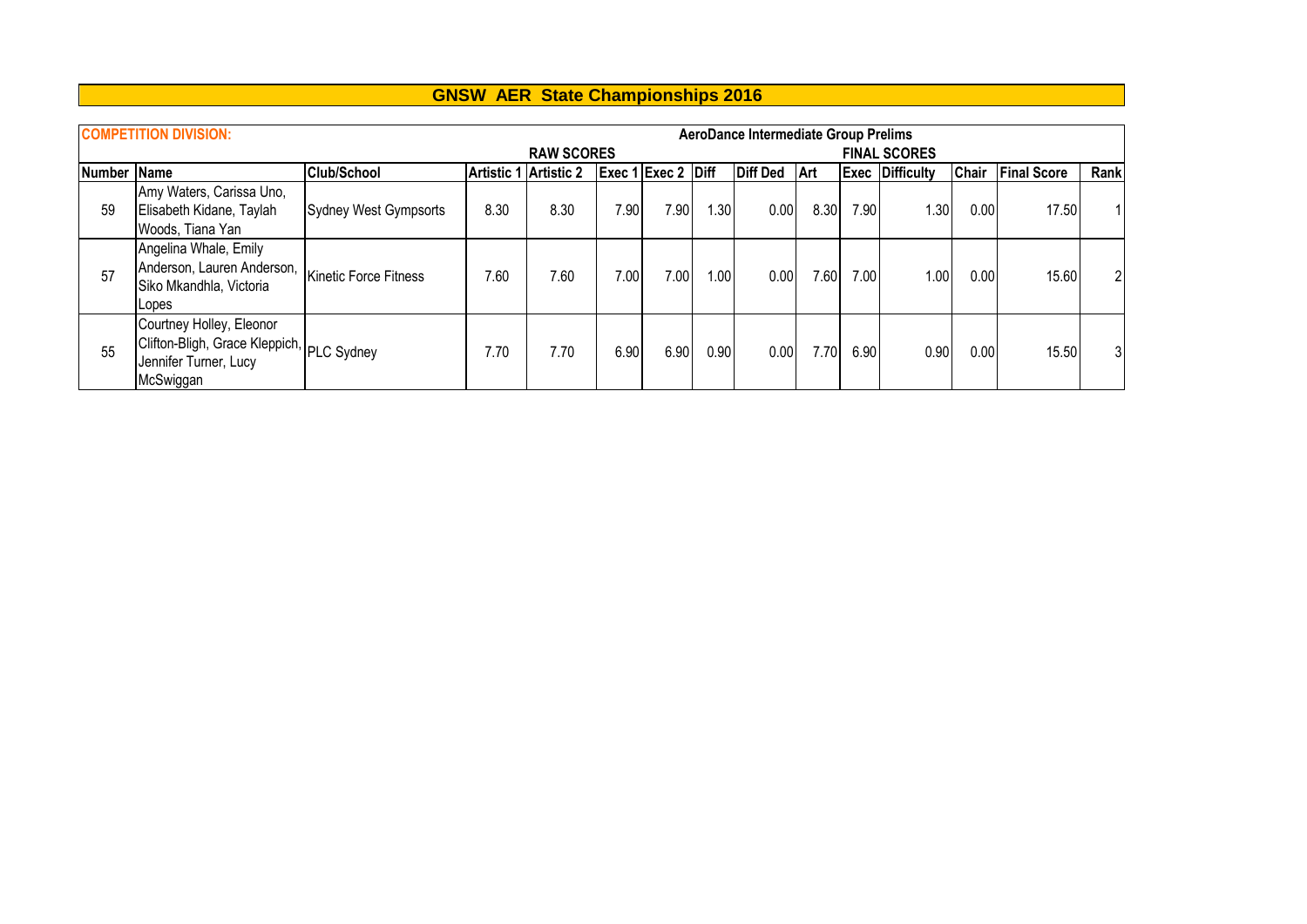|                      |                                                                | <b>GNSW AER State Championships 2016</b> |                   |                                          |      |      |                   |                     |                     |      |      |  |                                          |      |
|----------------------|----------------------------------------------------------------|------------------------------------------|-------------------|------------------------------------------|------|------|-------------------|---------------------|---------------------|------|------|--|------------------------------------------|------|
|                      |                                                                |                                          |                   |                                          |      |      |                   |                     |                     |      |      |  |                                          |      |
|                      | <b>COMPETITION DIVISION:</b><br>Level 3 Mini Individual FINALS |                                          |                   |                                          |      |      |                   |                     |                     |      |      |  |                                          |      |
|                      |                                                                |                                          | <b>RAW SCORES</b> |                                          |      |      |                   |                     | <b>FINAL SCORES</b> |      |      |  |                                          |      |
| <b>INumber IName</b> |                                                                | <b>Club/School</b>                       |                   | Artistic 1 Artistic 2 Exec 1 Exec 2 Diff |      |      |                   | <b>Diff Ded Art</b> |                     |      |      |  | <b>Exec Difficulty Chair Final Score</b> | Rank |
| 210                  | Gabriella Arena                                                | Kinetic Force Fitness                    | 7.80              | 7.60                                     | 6.20 |      | $6.50 \quad 0.70$ | 0.00                | 7.70                | 6.35 | 0.35 |  | 14.40                                    |      |
| 212                  | Govinda Sparke                                                 | North Coast Gymnastics                   | 7.50              | 7.40                                     | 6.30 | 5.90 | 0.50              | 0.00                | 7.45                | 6.10 | 0.25 |  | 13.80                                    |      |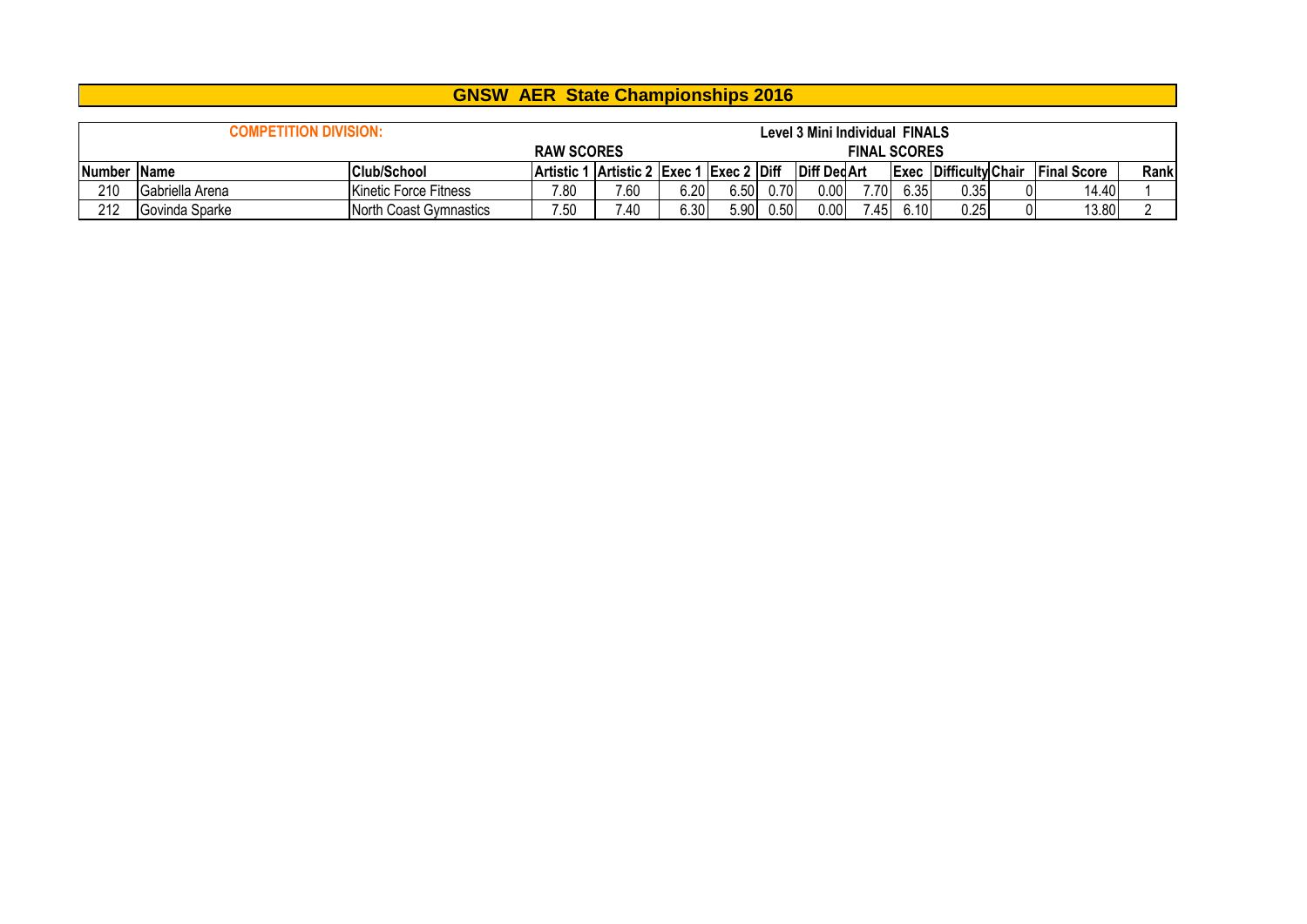|             | <b>COMPETITION DIVISION:</b>   |                    |                                          |      |      |      |      | <b>Level 3 Mini Multiples FINALS</b> |                     |      |                              |                    |      |
|-------------|--------------------------------|--------------------|------------------------------------------|------|------|------|------|--------------------------------------|---------------------|------|------------------------------|--------------------|------|
|             |                                | <b>RAW SCORES</b>  |                                          |      |      |      |      |                                      | <b>FINAL SCORES</b> |      |                              |                    |      |
| Number Name |                                | <b>Club/School</b> | Artistic 1 Artistic 2 Exec 1 Exec 2 Diff |      |      |      |      | <b>Diff DecArt</b>                   |                     |      | <b>Exec Difficulty Chair</b> | <b>Final Score</b> | Rank |
| 208         | Lefki Papadoupolos, Naomi Webb | <b>PLC Sydney</b>  | 6.60                                     | 6.50 | 4.60 | 4.80 | 0.10 | 0.00                                 | 6.55                | 4.70 | 0.051                        | 1.30               |      |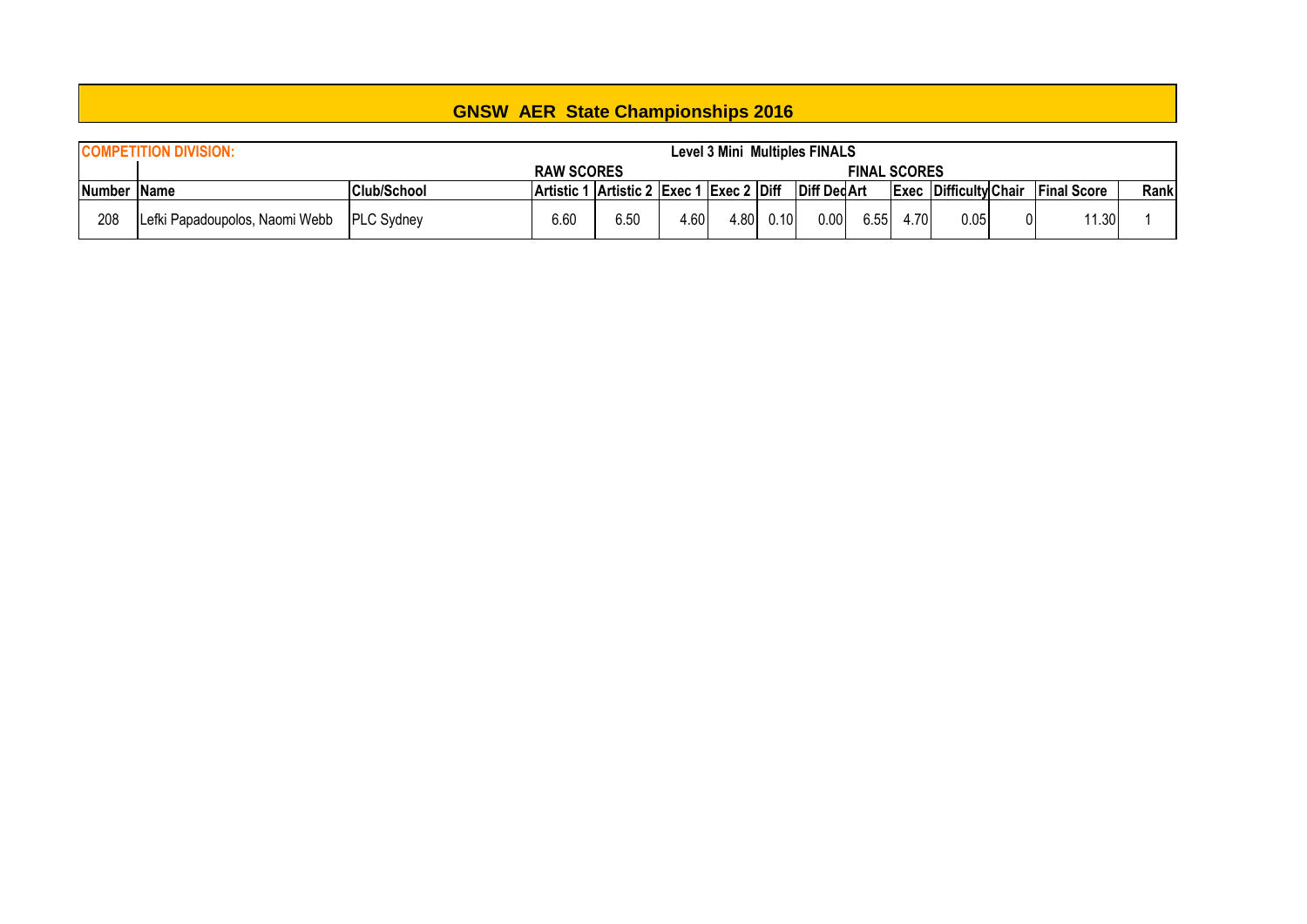|               | <b>COMPETITION DIVISION:</b> |                                          |                   |                                          |      |      |      | Level 3 Junior Individual |                     |      |                  |     |                    |      |
|---------------|------------------------------|------------------------------------------|-------------------|------------------------------------------|------|------|------|---------------------------|---------------------|------|------------------|-----|--------------------|------|
|               |                              |                                          | <b>RAW SCORES</b> |                                          |      |      |      |                           | <b>FINAL SCORES</b> |      |                  |     |                    |      |
| <b>Number</b> | <b>Name</b>                  | <b>Club/School</b>                       |                   | Artistic 1 Artistic 2 Exec 1 Exec 2 Diff |      |      |      | <b>Diff DedArt</b>        |                     | Exec | Difficulty Chair |     | <b>Final Score</b> | Rank |
| 228           | Macushla McMahon             | North Coast Gymnastics                   | 8.40              | 8.20                                     | 8.60 | 8.40 | 0.90 | 0.00                      | 8.30                | 8.50 | 0.45             |     | 17.25              |      |
| 214           | Jessica Naman                | <b>Sydney West Gympsorts</b>             | 8.30              | 8.10                                     | 8.50 | 8.70 | 0.90 | 0.00                      | 8.20                | 8.60 | 0.45             |     | 17.25              |      |
| 230           | Elise Omac                   | Non Stop Dance Company                   | 8.20              | 7.90                                     | 8.00 | 7.60 | 0.70 | 0.00                      | 8.05                | 7.80 | 0.35             |     | 16.20              | 3    |
| 232           | Amelia Willis                | Lauren's Academy of Aerobic<br>& Fitness | 8.20              | 7.80                                     | 7.50 | 7.30 | 0.80 | 0.00                      | 8.00                | 7.40 | 0.4              |     | 15.80              |      |
| 224           | Sophie Yenson                | Oatley RSLYC                             | 7.80              | 7.80                                     | 7.00 | 6.80 | 0.60 | 0.00                      | 7.80                | 6.90 | 0.3              |     | 15.00              | 5    |
| 226           | Abygail Mills                | Non Stop Dance Company                   | 8.20              | 8.00                                     | 6.60 | 6.10 | 0.70 | 0.00                      | 8.10                | 6.35 | 0.35             |     | 14.80              | 6    |
| 222           | Sarah Debono                 | Kinetic Force Fitness                    | 7.80              | 7.70                                     | 6.90 | 6.40 | 0.50 | 0.00                      | 7.75                | 6.65 | 0.25             |     | 14.65              |      |
| 216           | Albertina Oraha              | <b>Kinetic Force Fitness</b>             | 7.50              | 7.40                                     | 6.10 | 6.40 | 0.70 | 0.00                      | 7.45                | 6.25 | 0.35             |     | 14.05              | 8    |
| 218           | Emily Webb                   | <b>PLC Sydney</b>                        | 7.20              | 7.30                                     | 5.80 | 6.00 | 0.60 | 0.00                      | 7.251               | 5.90 | 0.3              | 0.2 | 13.25              | 9    |
| 220           | Jessica Bourne               | Oatley RSLYC                             | 7.30              | 7.60                                     | 4.80 | 5.30 | 0.40 | 0.00                      | 7.45                | 5.05 | 0.2              |     | 12.70              | 10   |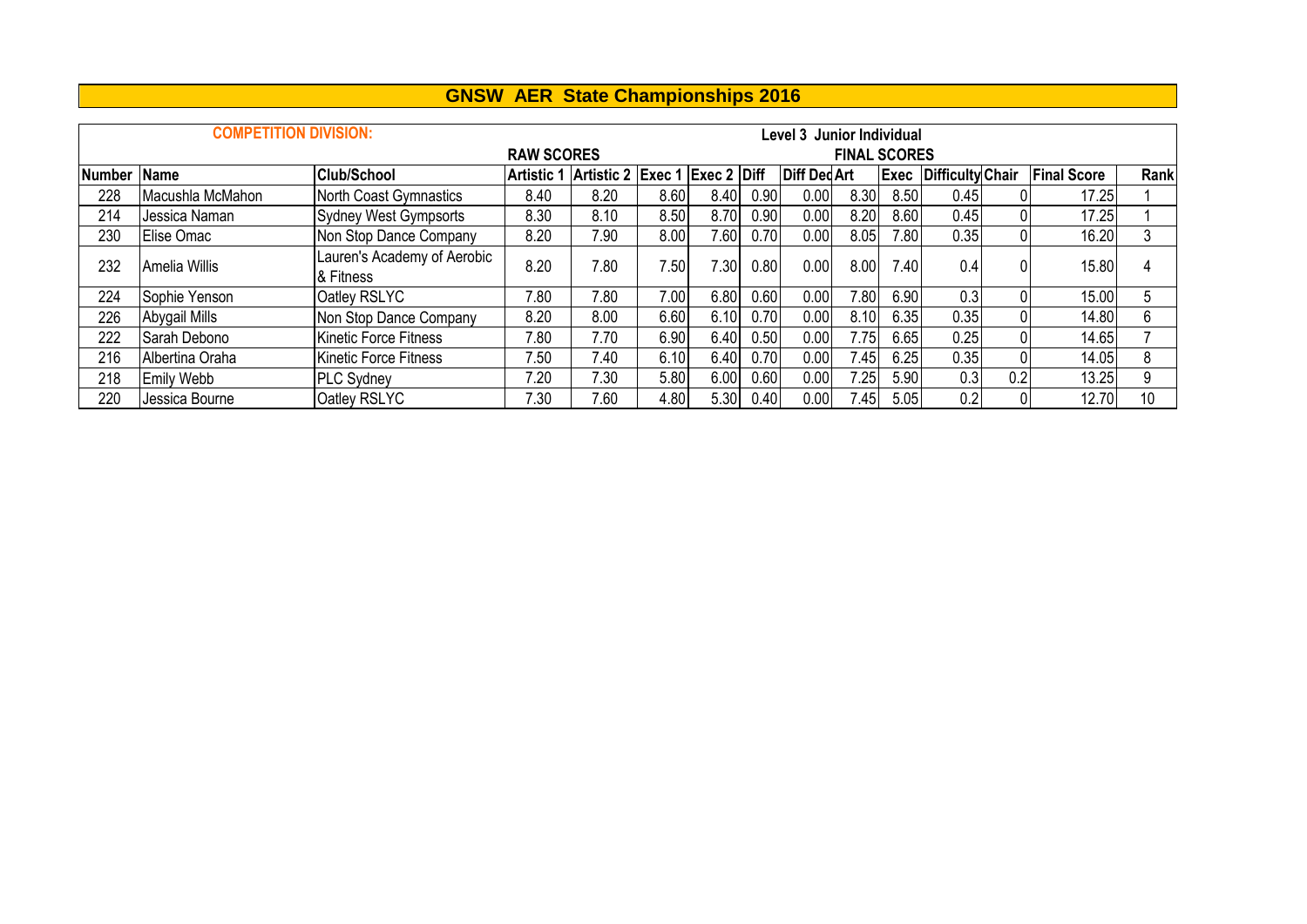|               | <b>COMPETITION DIVISION:</b> |                        |                                          |      |      | <b>Level 3 Junior Multiples</b> |      |                    |                     |      |                              |     |                    |      |
|---------------|------------------------------|------------------------|------------------------------------------|------|------|---------------------------------|------|--------------------|---------------------|------|------------------------------|-----|--------------------|------|
|               |                              |                        | <b>RAW SCORES</b>                        |      |      |                                 |      |                    | <b>FINAL SCORES</b> |      |                              |     |                    |      |
| Number   Name |                              | <b>Club/School</b>     | Artistic 1 Artistic 2 Exec 1 Exec 2 Diff |      |      |                                 |      | <b>Diff DedArt</b> |                     |      | <b>Exec Difficulty Chair</b> |     | <b>Final Score</b> | Rank |
| 202           | Abygail Mills, Elise Omac    | Non Stop Dance Company | 8.20                                     | 7.80 | 6.90 | 6.90                            | 0.70 | 0.00               | 8.00                | 6.90 | 0.35                         |     | 15.25              |      |
|               | Jessica Bourne, Sophie       |                        | 7.70                                     | 7.90 | 6.30 | 6.60                            | 0.60 | 0.00               | 7.80                | 6.45 | 0.3                          |     | 14.55              |      |
| 206           | Yenson                       | Oatley RSLYC           |                                          |      |      |                                 |      |                    |                     |      |                              |     |                    |      |
|               | Emily Webb, Tidarat          |                        | 7.20                                     | 7.50 | 5.90 | 5.40                            | 0.40 | 0.001              | 7.351               | 5.65 | 0.2                          | 0.2 | 13.00              |      |
| 204           | McLachlan                    | PLC Sydney             |                                          |      |      |                                 |      |                    |                     |      |                              |     |                    |      |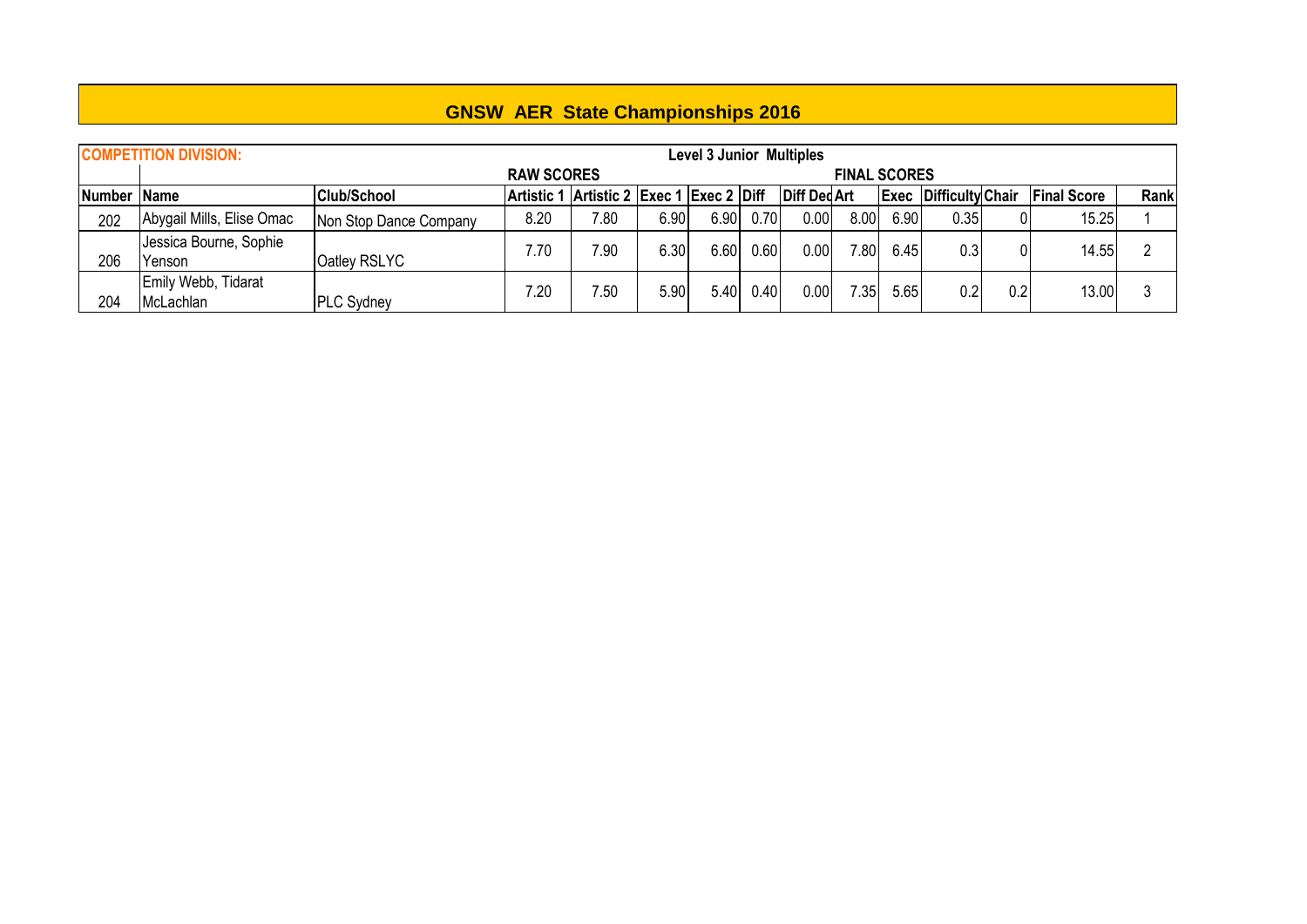|             |                   | <b>COMPETITION DIVISION:</b> | <b>RAW SCORES</b> |                                          |       |      |      | Level 3 Intermediate Individual FINALS | <b>FINAL SCORES</b> |      |                              |                    |      |
|-------------|-------------------|------------------------------|-------------------|------------------------------------------|-------|------|------|----------------------------------------|---------------------|------|------------------------------|--------------------|------|
| Number Name |                   | <b>Club/School</b>           |                   | Artistic 1 Artistic 2 Exec 1 Exec 2 Diff |       |      |      | <b>Diff DecArt</b>                     |                     |      | <b>Exec Difficulty Chair</b> | <b>Final Score</b> | Rank |
| 236         | Rachael Mckew     | Non Stop Dance Company       | 7.90              | 7.70                                     | 7.60  | 7.50 | 0.70 | 0.00                                   | 7.80                | 7.55 | 0.35                         | 15.70              |      |
| 234         | Tivana El-baveh   | <b>Kinetic Force Fitness</b> | 7.80              | 8.00                                     | ∕.10∣ | 7.20 | 0.60 | 0.00                                   | 7.90                | 7.15 | 0.31                         | 15.35              |      |
| 238         | Charlotte Somboli | <b>PLC Sydney</b>            |                   |                                          |       |      |      | 0.00                                   | $0.00\,$            | 0.00 |                              | 0.00               |      |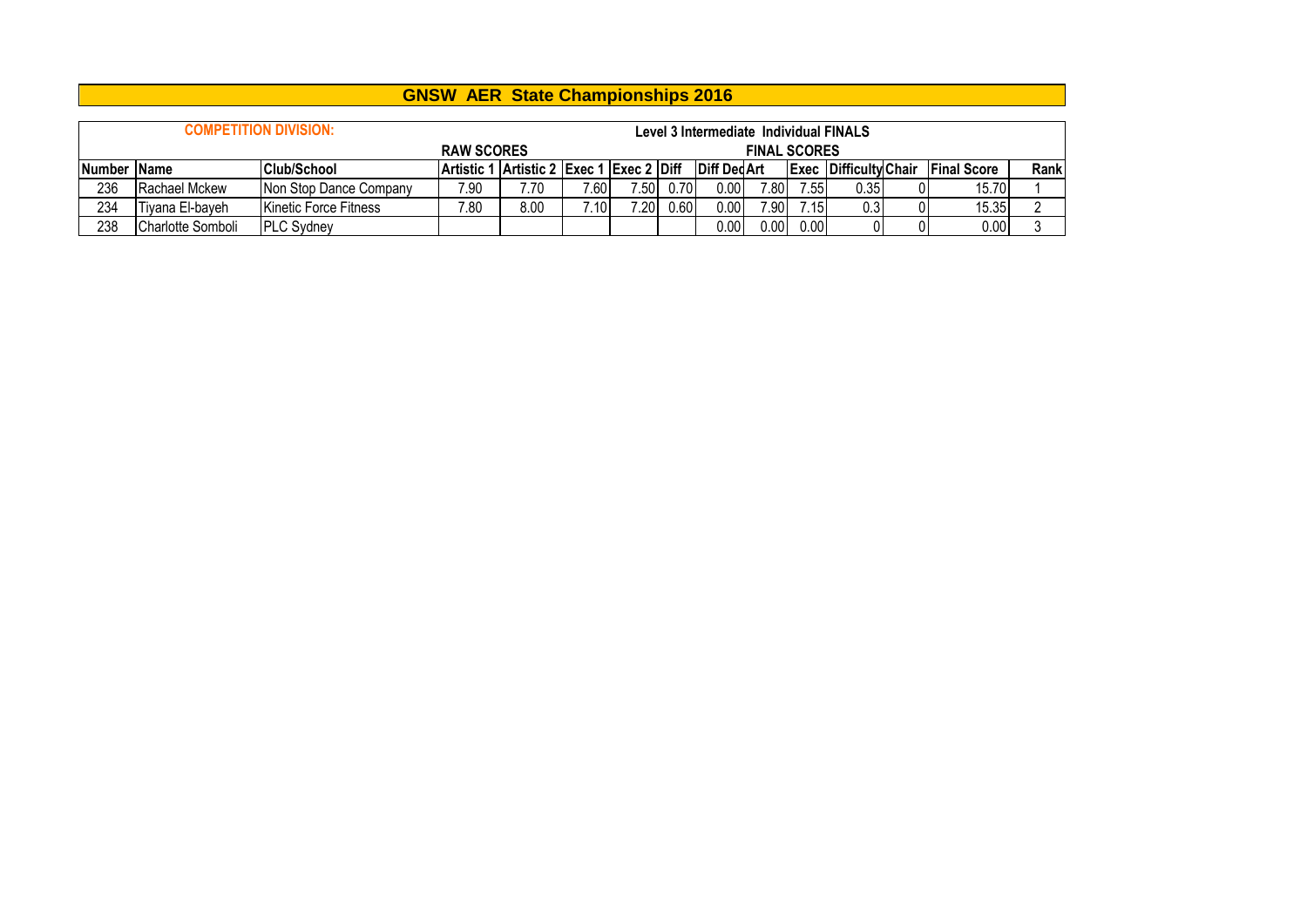|               |                              |                       | <b>GNSW AER State Championships 2016</b> |                               |      |      |      |                                  |                     |      |                              |                    |      |
|---------------|------------------------------|-----------------------|------------------------------------------|-------------------------------|------|------|------|----------------------------------|---------------------|------|------------------------------|--------------------|------|
|               | <b>COMPETITION DIVISION:</b> |                       |                                          |                               |      |      |      | Level 6 Junior Individual FINALS |                     |      |                              |                    |      |
|               |                              |                       | <b>RAW SCORES</b>                        |                               |      |      |      |                                  | <b>FINAL SCORES</b> |      |                              |                    |      |
| ∣Number ∣Name |                              | <b>Club/School</b>    | ∣Artistic ′                              | Artistic 2 Exec 1 Exec 2 Diff |      |      |      | <b>Diff Ded</b>                  | ∣Art                |      | <b>Exec Difficulty Chair</b> | <b>Final Score</b> | Rank |
| 239           | <b>IMacKenzie Manev</b>      | Sydney West Gympsorts | 8.20                                     | 8.20                          | 8.20 | 7.90 | 2.70 | 0.00                             | 8.20                | 8.05 | 1.35                         | 17.60              |      |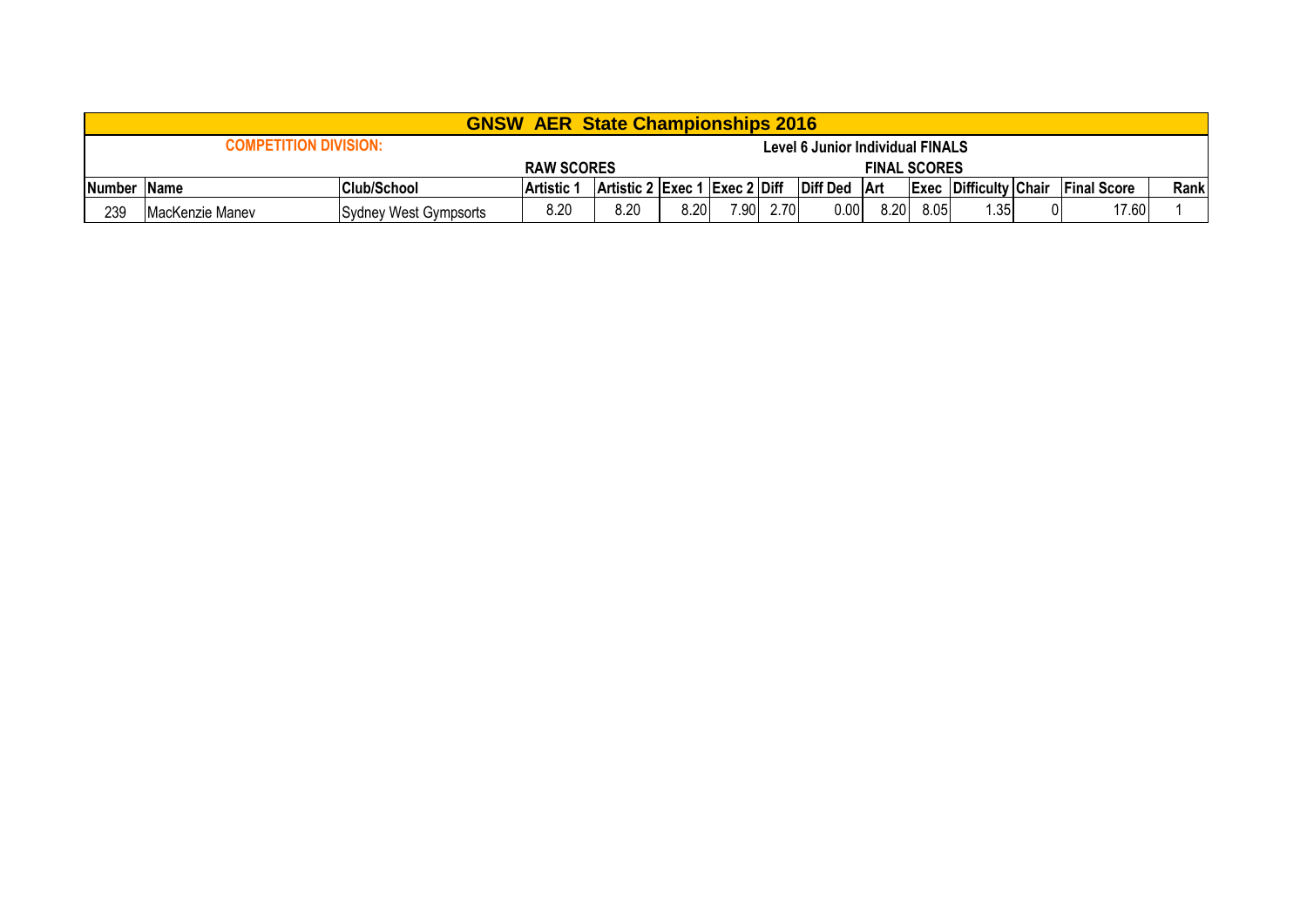|             | <b>COMPETITION DIVISION:</b> |                        |                   |                               |      |                   |      | Level 6 Intermediate Individual FINALS |                     |      |                              |     |                    |      |
|-------------|------------------------------|------------------------|-------------------|-------------------------------|------|-------------------|------|----------------------------------------|---------------------|------|------------------------------|-----|--------------------|------|
|             |                              |                        | <b>RAW SCORES</b> |                               |      |                   |      |                                        | <b>FINAL SCORES</b> |      |                              |     |                    |      |
| Number Name |                              | <b>Club/School</b>     | <b>Artistic 1</b> | Artistic 2 Exec 1 Exec 2 Diff |      |                   |      | <b>Diff Ded</b>                        | <b>Art</b>          |      | <b>Exec Difficulty Chair</b> |     | <b>Final Score</b> | Rank |
| 219         | Casey Rogan                  | Non Stop Dance Company | 8.60              | 8.60                          | 8.40 | 8.00              | 2.90 | 0.00                                   | 8.60                | 8.20 | 1.45                         |     | 18.25              |      |
| 217         | Taylah Woods                 | Sydney West Gympsorts  | 8.40              | 8.40                          | 8.10 | 8.20              | 2.90 | 0.00                                   | 8.40                | 8.15 | .45                          |     | 18.00              |      |
| 209         | Gabriella Porreca            | Kinetic Force Fitness  | 8.30              | 8.30                          | 8.00 | 8.30              | 2.30 | 0.00                                   | 8.30                | 8.15 | ا15.                         |     | 17.60              |      |
| 221         | Alix Boyle                   | Non Stop Dance Company | 7.40              | 7.40                          | 8.20 | 8.50              | 2.80 | 0.00                                   | 7.40                | 8.35 | $.4^{\circ}$                 |     | 17.15              |      |
| 213         | Jennifer Turner              | <b>PLC Sydney</b>      | 7.70              | 7.70                          | 8.40 | 7.90              | 2.30 | 0.00                                   | 7.70                | 8.15 | 1.15                         |     | 17.00              |      |
| 223         | Eleanor Smith                | <b>PLC Sydney</b>      | 7.80              | 7.80                          | 8.10 | 7.90 <sub>1</sub> | .80  | 0.00                                   | 7.80 <sub>1</sub>   | 8.00 | 0.9                          | 0.2 | 16.50              |      |
| 211         | Eleanor Clifton-Bligh        | <b>PLC Sydney</b>      | 7.20              | 7.20                          | 8.30 | 7.90              | 2.30 | 0.00                                   | 7.20                | 8.10 | .15                          |     | 16.45              |      |
| 215         | Tiana Yan                    | Sydney West Gympsorts  |                   |                               |      |                   |      | 0.00                                   | 0.00                | 0.00 |                              |     | 0.00               |      |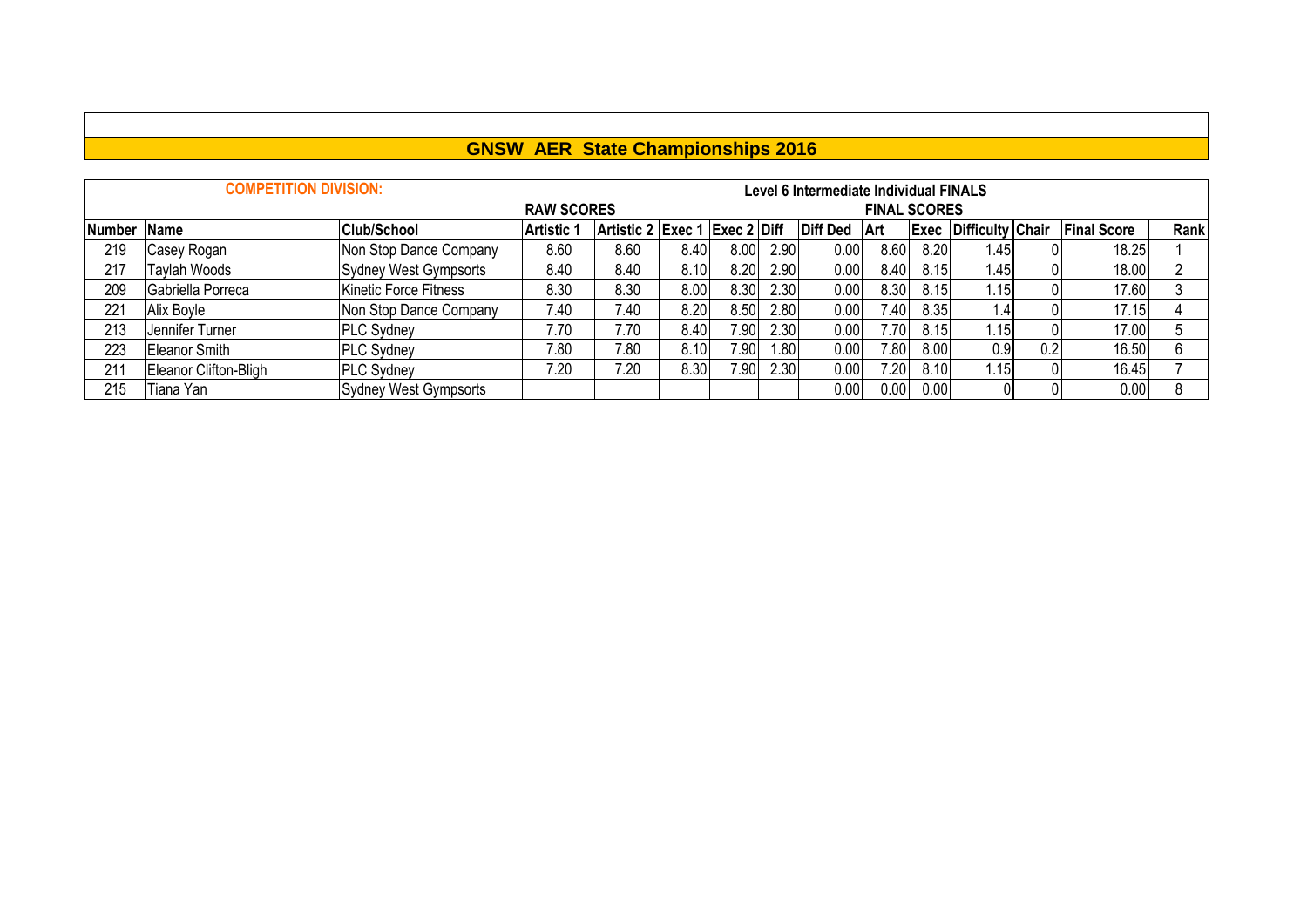|        | <b>COMPETITION DIVISION:</b> |                        |                   |                                  |      |      |       | <b>Level 6 Senior Individual FINALS</b> |                     |      |                              |                    |      |
|--------|------------------------------|------------------------|-------------------|----------------------------------|------|------|-------|-----------------------------------------|---------------------|------|------------------------------|--------------------|------|
|        |                              |                        | <b>RAW SCORES</b> |                                  |      |      |       |                                         | <b>FINAL SCORES</b> |      |                              |                    |      |
| Number | <b>Name</b>                  | <b>Club/School</b>     | <b>Artistic 1</b> | Artistic 2 $ Exec 1 Exec 2 Diff$ |      |      |       | <b>Diff Ded</b>                         | ∣Art                |      | <b>Exec Difficulty Chair</b> | <b>Final Score</b> | Rank |
| 229    | Tiarna Martin-Durrington     | North Coast Gymnastics | 7.90              | 7.90                             | 0.8  | 8.00 | 2.30  | 0.00                                    | 7.90                | 8.00 | :15.،                        | 17.05              |      |
| 227    | Courtney Holley              | <b>IPLC Sydney</b>     | 7.50              | 7.50                             | 0.8  | 7.90 | 2.40  | 0.00                                    | 7.50                | 7.95 |                              | 16.65              |      |
| 225    | Lucy Mcswiggan               | <b>PLC Sydney</b>      | 6.70              | 6.70                             | 7.70 | 8.00 | 1.901 | 0.00                                    | 6.70                | 7.85 | 0.95                         | 15.50              |      |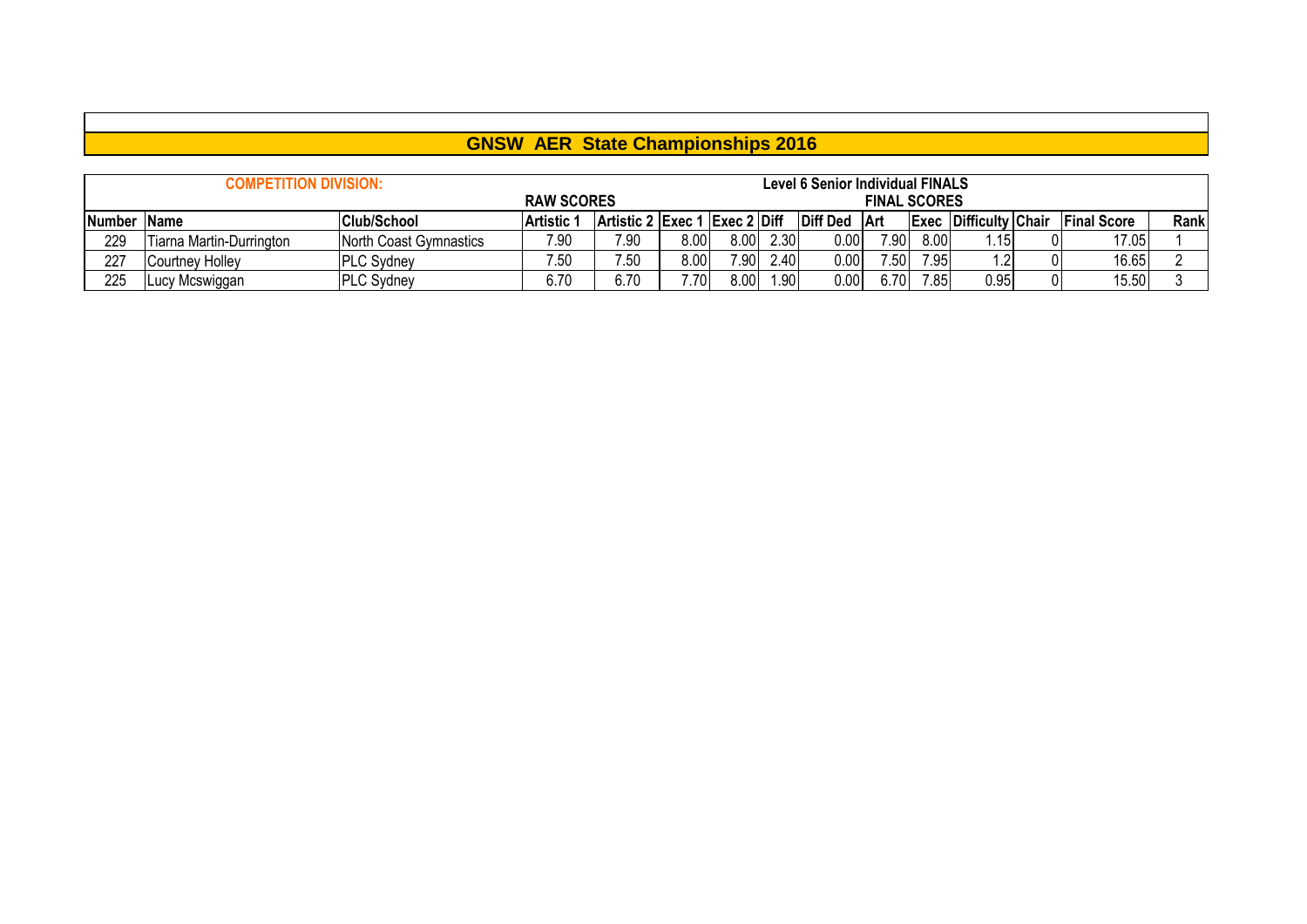|             |                                         |                       | <b>GNSW AER State Championships 2016</b> |                                               |      |                   |      |                                       |                     |      |                              |     |                    |      |
|-------------|-----------------------------------------|-----------------------|------------------------------------------|-----------------------------------------------|------|-------------------|------|---------------------------------------|---------------------|------|------------------------------|-----|--------------------|------|
|             | <b>COMPETITION DIVISION:</b>            |                       |                                          |                                               |      |                   |      | Level 6 Intermediate Multiples FINALS |                     |      |                              |     |                    |      |
|             |                                         | <b>RAW SCORES</b>     |                                          |                                               |      |                   |      |                                       | <b>FINAL SCORES</b> |      |                              |     |                    |      |
| Number Name |                                         | <b>Club/School</b>    | <b>Artistic 1</b>                        | $ $ Artistic 2 $ $ Exec 1 $ $ Exec 2 $ $ Diff |      |                   |      | Diff Ded Art                          |                     |      | <b>Exec Difficulty Chair</b> |     | <b>Final Score</b> | Rank |
| 203         | Tiana Yan, Taylah Woods                 | Sydney West Gympsorts | 8.30                                     | 8.30                                          | 7.80 | 8.10              | 2.40 | 0.00                                  | 8.30                | 7.95 |                              |     | 17.45              |      |
| 201         | Eleonor Clifton-Bligh, Eleanor<br>Smith | <b>PLC Sydney</b>     | 7.20                                     | 7.20                                          | 7.30 | 7.00 <sub>1</sub> | 1.50 | 0.00                                  | 7.20                | 7.15 | 0.75                         | 0.5 | 14.60              |      |
|             |                                         |                       |                                          |                                               |      |                   |      |                                       |                     |      |                              |     |                    |      |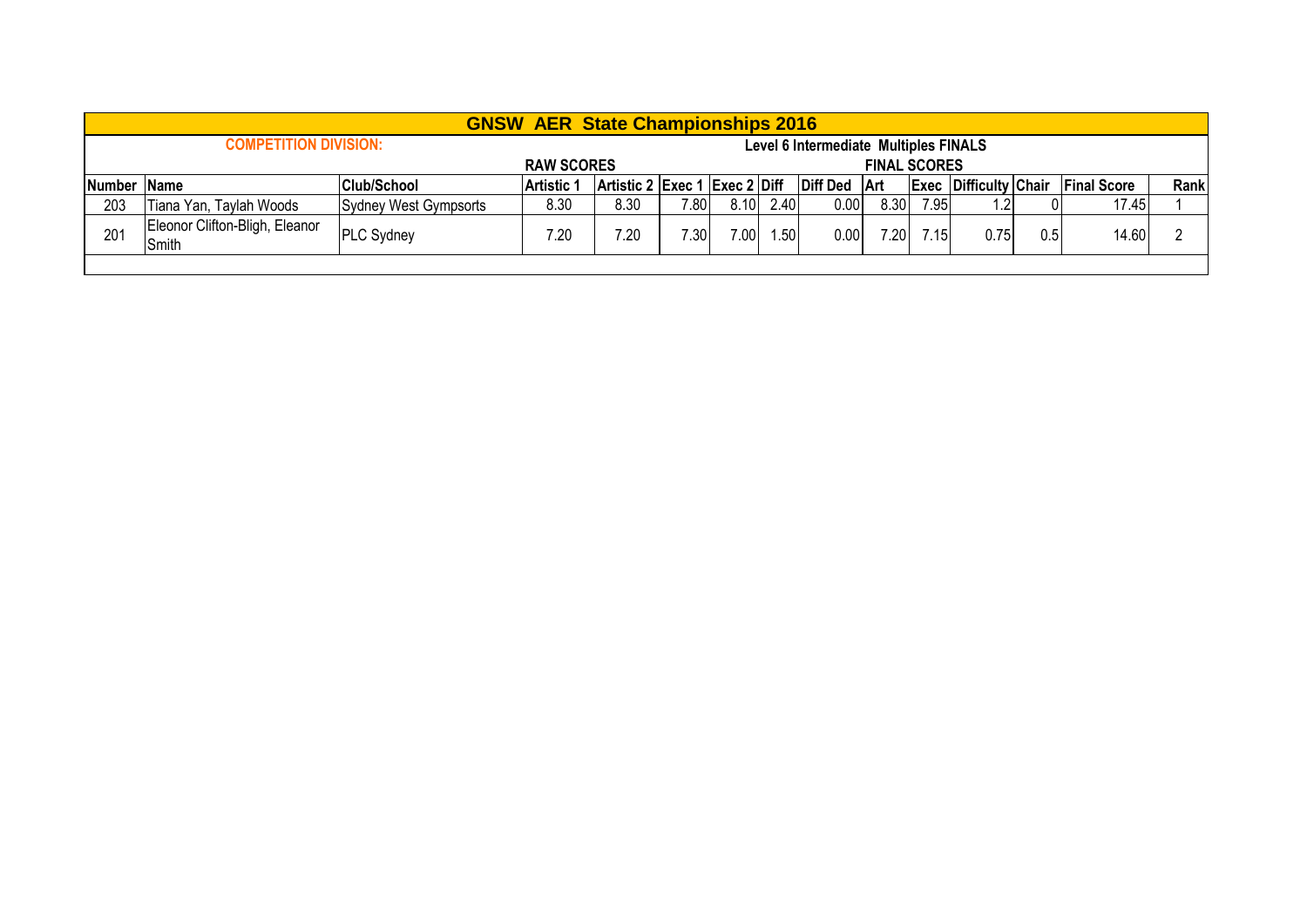|        |                                                |                     | <b>GNSW AER State Championships 2016</b> |                               |      |      |      |                                        |                     |      |                              |     |                    |      |
|--------|------------------------------------------------|---------------------|------------------------------------------|-------------------------------|------|------|------|----------------------------------------|---------------------|------|------------------------------|-----|--------------------|------|
|        | <b>COMPETITION DIVISION:</b>                   |                     |                                          |                               |      |      |      | <b>Level 6 Senior Multiples FINALS</b> |                     |      |                              |     |                    |      |
|        |                                                |                     | <b>RAW SCORES</b>                        |                               |      |      |      |                                        | <b>FINAL SCORES</b> |      |                              |     |                    |      |
| Number | <b>Name</b>                                    | <b>Club/School</b>  | <b>Artistic 1</b>                        | Artistic 2 Exec 1 Exec 2 Diff |      |      |      | <b>Diff Ded</b>                        | ∣Art                |      | <b>Exec Difficulty Chair</b> |     | <b>Final Score</b> | Rank |
| 205    | Courtney Holley, Lucy                          | <b>PLC Sydney</b>   | 7.40                                     | 7.40                          | 7.60 | 7.50 | 2.30 | 0.00                                   | .40                 | 7.55 | 1.15                         |     | 16.10              |      |
|        | McSwiggan                                      |                     |                                          |                               |      |      |      |                                        |                     |      |                              |     |                    |      |
| 207    | Eliza Johnston, Keira Hajek,<br>Skye DeGouveia | <b>Oatley RSLYC</b> | 7.00                                     | 7.00                          | 6.80 | .101 | 1.40 | 0.00                                   | 7.00                | 6.95 | 0.7                          | 0.2 | 14.45              |      |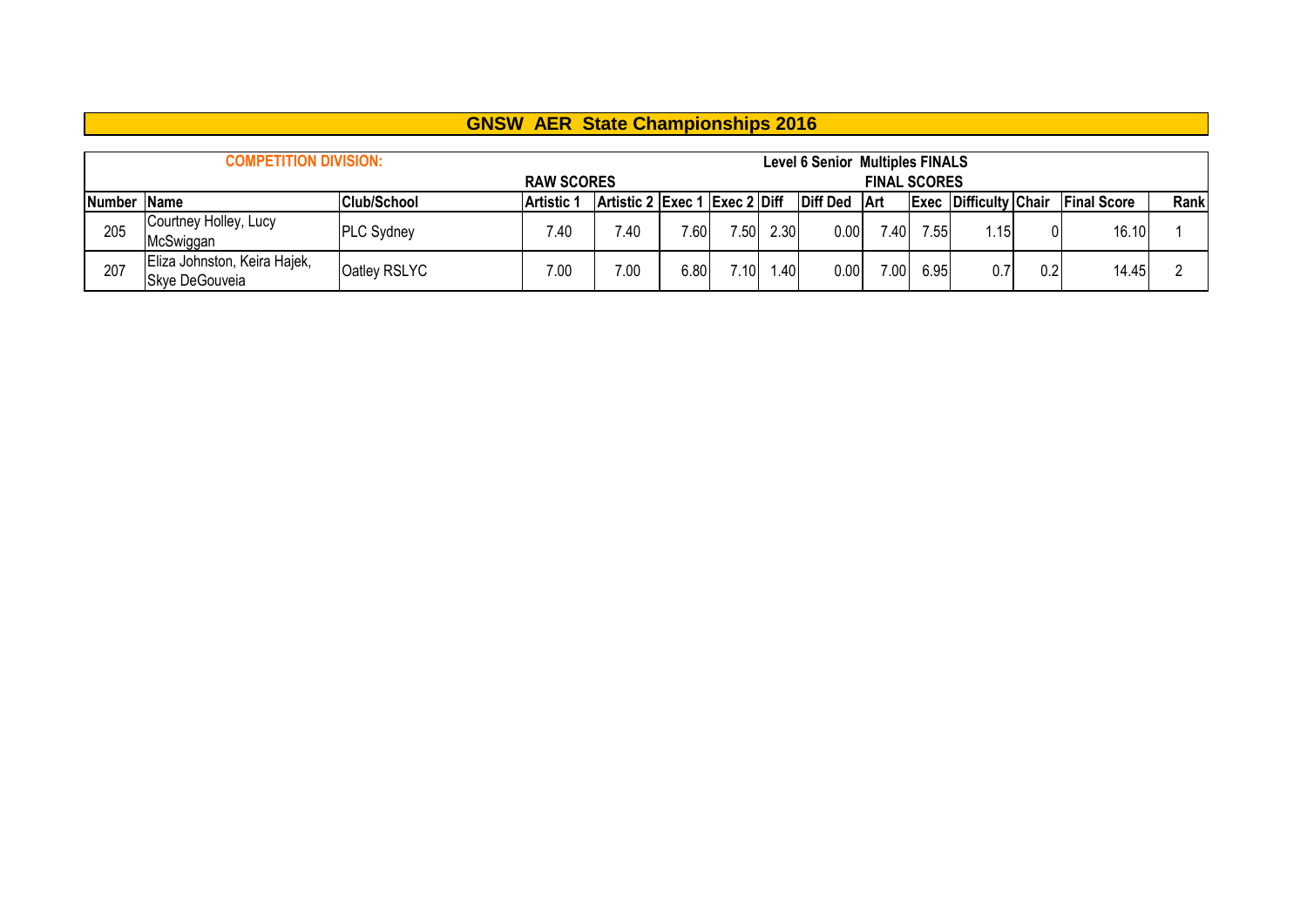|     | <b>COMPETITION DIVISION:</b>                                                            |                           |                   |      |      |      |      | Level 7 Intermediate Individual FINALS |     |      |                        |              |                    |      |
|-----|-----------------------------------------------------------------------------------------|---------------------------|-------------------|------|------|------|------|----------------------------------------|-----|------|------------------------|--------------|--------------------|------|
|     |                                                                                         |                           | <b>RAW SCORES</b> |      |      |      |      | <b>FINAL SCORES</b>                    |     |      |                        |              |                    |      |
|     | Artistic 2 Exec 1 Exec 2 Diff<br><b>Club/School</b><br>Number Name<br><b>Artistic 1</b> |                           |                   |      |      |      |      | Diff Ded   Art                         |     |      | <b>Exec Difficulty</b> | <b>Chair</b> | <b>Final Score</b> | Rank |
| 240 | Kara Vincetic                                                                           | Non Stop Dance<br>Companv | 7.70              | 70.' | 7.10 | 7.50 | 3.10 | 0.00                                   | .70 | 7.30 | .55                    | 01           | 16.55              |      |
|     |                                                                                         |                           |                   |      |      |      |      |                                        |     |      |                        |              |                    |      |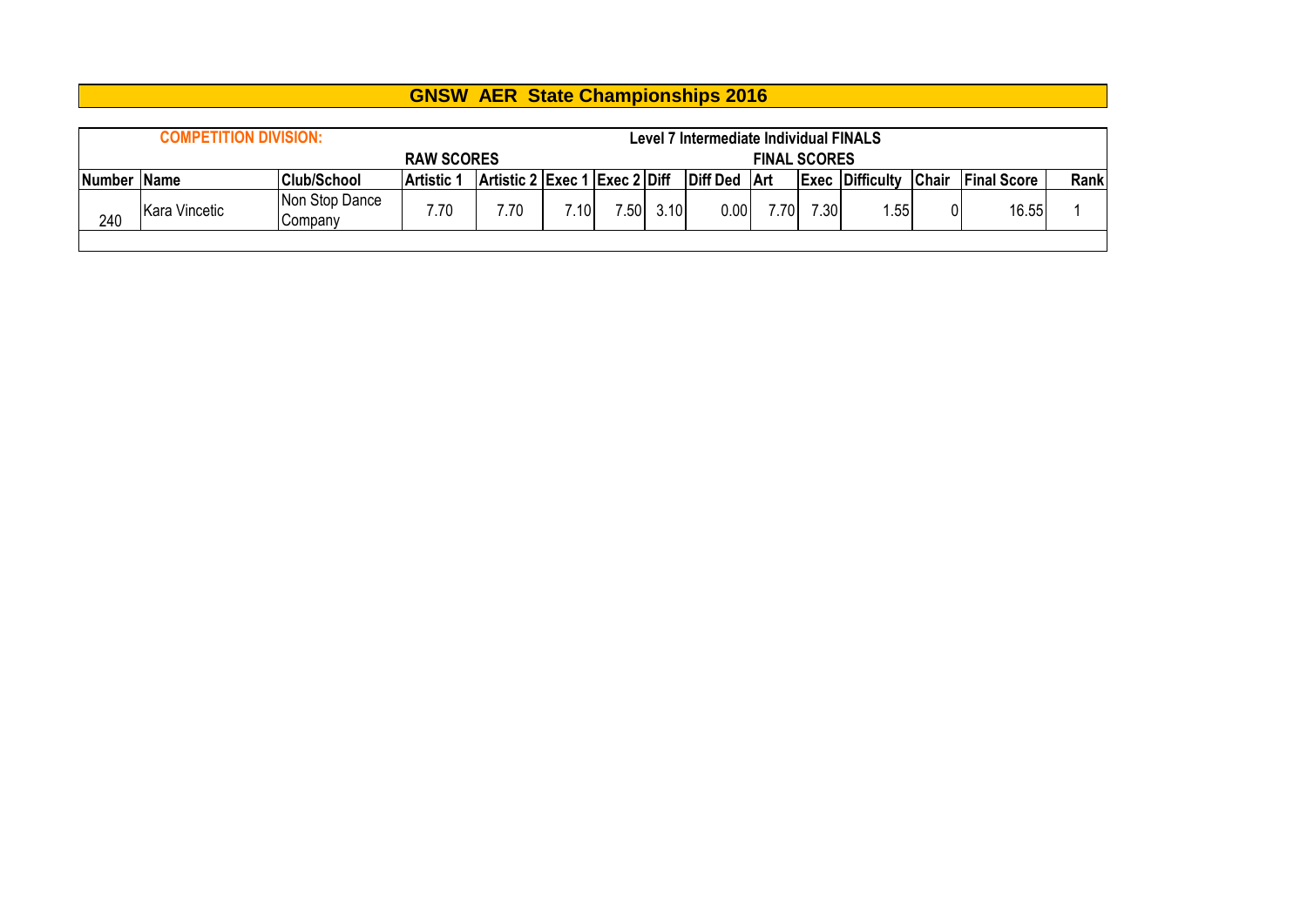|             | <b>COMPETITION DIVISION:</b> |                                         |                   |                               |       |                   |      | <b>Level 7 Senior Individual FINALS</b> |                     |      |                        |              |                    |      |
|-------------|------------------------------|-----------------------------------------|-------------------|-------------------------------|-------|-------------------|------|-----------------------------------------|---------------------|------|------------------------|--------------|--------------------|------|
|             |                              |                                         | <b>RAW SCORES</b> |                               |       |                   |      |                                         | <b>FINAL SCORES</b> |      |                        |              |                    |      |
| Number Name |                              | <b>Club/School</b>                      | <b>Artistic 1</b> | Artistic 2 Exec 1 Exec 2 Diff |       |                   |      | Diff Ded                                | <b>Art</b>          |      | <b>Exec Difficulty</b> | <b>Chair</b> | <b>Final Score</b> | Rank |
| 235         | Grace Kleppich               | <b>PLC Sydney</b>                       | 7.90              | 7.90                          | 8.40  | 8.20              | 3.40 | 0.00                                    | 7.90 <sub>1</sub>   | 8.30 |                        |              | 17.90              |      |
| 233         | Mriah Smith                  | <b>North Coast</b><br><b>Gymnastics</b> | 7.80              | 7.80                          | 8.00  | 7.70 <sub>1</sub> | 3.80 | 0.00                                    | .80                 | 7.85 | 1.9                    |              | 17.55              | っ    |
| 231         | Danielle Smith               | North Coast<br>Gymnastics               | 7.90              | 7.90                          | 7.801 | .50               | 3.30 | 0.00                                    | $.90^{\circ}$       | 7.65 | 1.65                   |              | 17.20              | 3    |
| 237         | lKristen Dive                | <b>PLC Sydney</b>                       |                   |                               |       |                   |      | 0.00                                    | 0.00                | 0.00 |                        |              | 0.00               | 4    |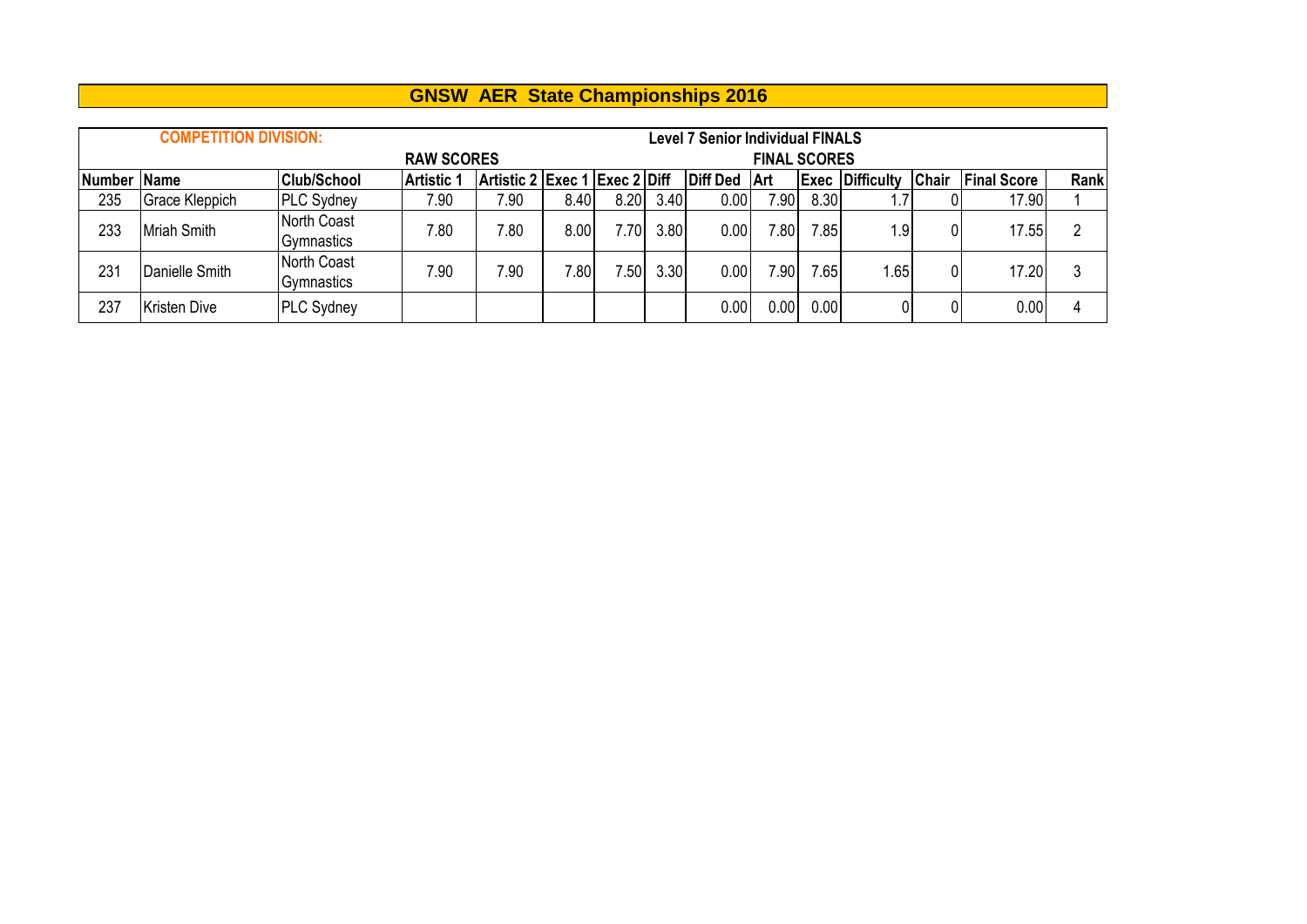|               |                        |                              | <b>GNSW AER State Championships 2016</b> |      |      |      |      |                                       |                     |      |                              |                    |      |
|---------------|------------------------|------------------------------|------------------------------------------|------|------|------|------|---------------------------------------|---------------------|------|------------------------------|--------------------|------|
|               |                        |                              |                                          |      |      |      |      |                                       |                     |      |                              |                    |      |
|               |                        | <b>COMPETITION DIVISION:</b> |                                          |      |      |      |      | <b>Level 2 Mini Individual FINALS</b> |                     |      |                              |                    |      |
|               |                        |                              | <b>RAW SCORES</b>                        |      |      |      |      |                                       | <b>FINAL SCORES</b> |      |                              |                    |      |
| <b>Number</b> | <b>IName</b>           | <b>Club/School</b>           | Artistic 1 Artistic 2 Exec 1 Exec 2 Diff |      |      |      |      | Diff Ded Art                          |                     |      | <b>Exec Difficulty Chair</b> | <b>Final Score</b> | Rank |
| 308           | <b>IEmilee Brennan</b> | <b>IPCYC Cessnock</b>        | 7.80                                     | 7.80 | 7.90 | 7.90 | 0.00 | 0.00                                  | 7.80                | 7.90 |                              | 15.70              |      |
|               |                        |                              |                                          |      |      |      |      |                                       |                     |      |                              |                    |      |

**The Contract of the Contract of the Contract of the Contract of the Contract of the Contract of the Contract o**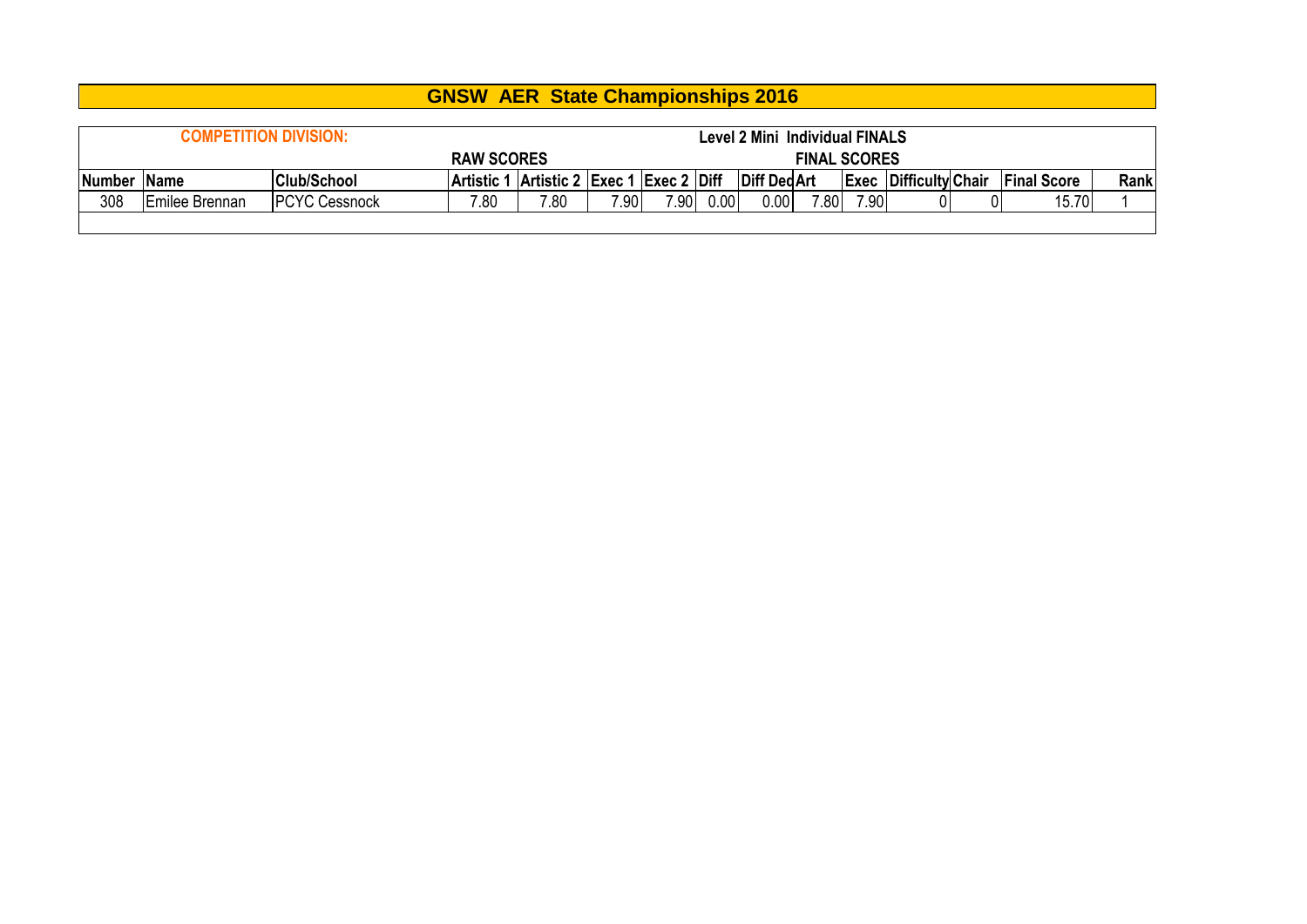|        | <b>COMPETITION DIVISION:</b> |                              |                   |                                          |      |      |      | <b>Level 2 Junior Individual FINALS</b> |                     |      |                              |                    |      |
|--------|------------------------------|------------------------------|-------------------|------------------------------------------|------|------|------|-----------------------------------------|---------------------|------|------------------------------|--------------------|------|
|        |                              |                              | <b>RAW SCORES</b> |                                          |      |      |      |                                         | <b>FINAL SCORES</b> |      |                              |                    |      |
| Number | <b>Name</b>                  | <b>Club/School</b>           |                   | Artistic 1 Artistic 2 Exec 1 Exec 2 Diff |      |      |      | <b>Diff DedArt</b>                      |                     |      | <b>Exec Difficulty Chair</b> | <b>Final Score</b> | Rank |
| 312    | Patricia Siriphan            | <b>Sydney West Gympsorts</b> | 8.80              | 8.80                                     | 9.00 | 8.80 | 0.00 | 0.00                                    | 8.80                | 8.90 |                              | 17.70              |      |
| 310    | Lila-Rose Kamar              | Sydney West Gympsorts        | 8.20              | 8.20                                     | 8.40 | 8.30 | 0.00 | 0.00                                    | 8.20                | 8.35 |                              | 16.55              |      |
|        |                              |                              |                   |                                          |      |      |      |                                         |                     |      |                              |                    |      |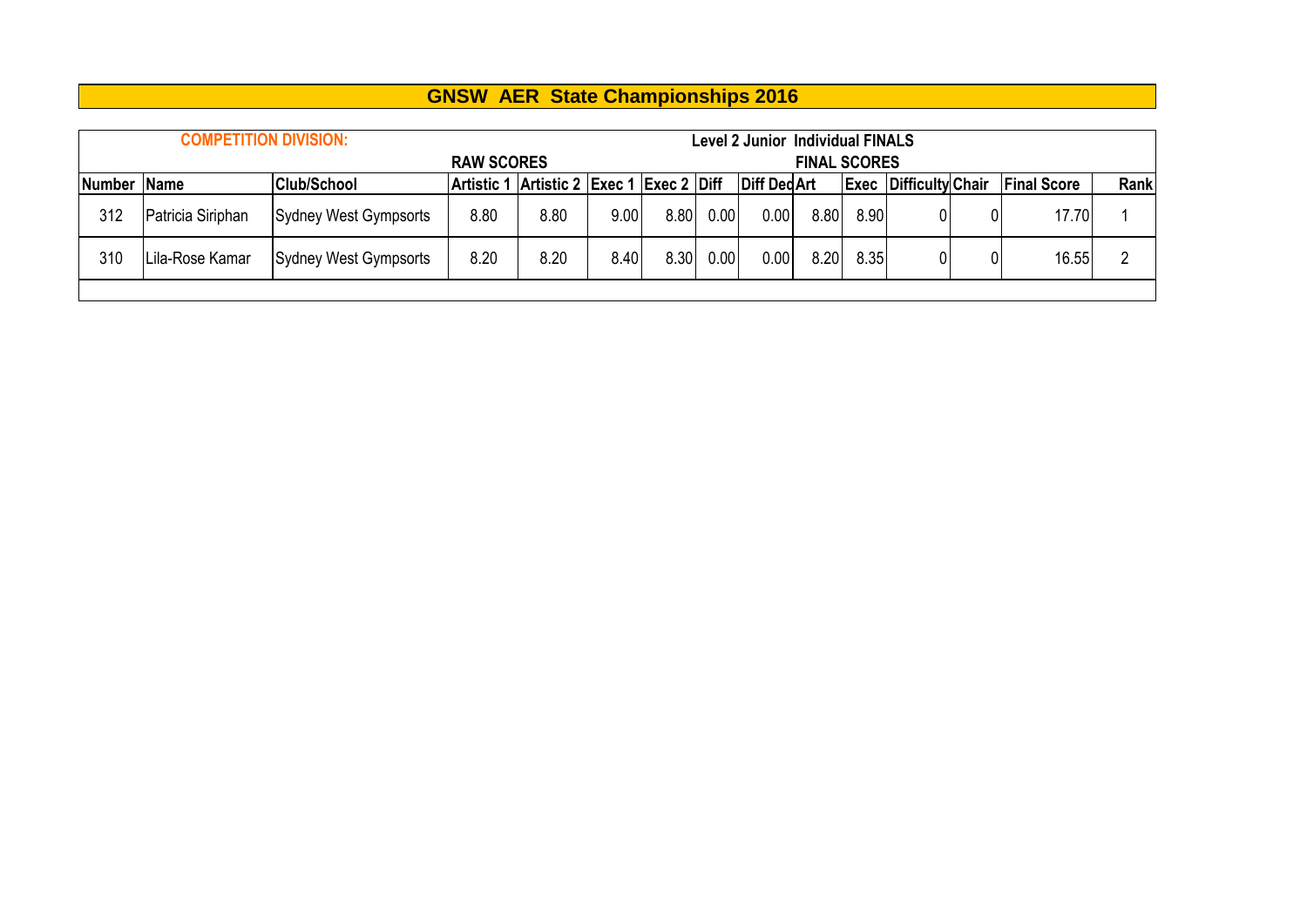|               | <b>COMPETITION DIVISION:</b>          |                       |                                          |      |      |                   |      | <b>Level 2 Junior Multiples FINALS</b> |                     |      |                              |    |                    |      |
|---------------|---------------------------------------|-----------------------|------------------------------------------|------|------|-------------------|------|----------------------------------------|---------------------|------|------------------------------|----|--------------------|------|
|               |                                       |                       | <b>RAW SCORES</b>                        |      |      |                   |      |                                        | <b>FINAL SCORES</b> |      |                              |    |                    |      |
| <b>Number</b> | ∣Name                                 | <b>Club/School</b>    | Artistic 1 Artistic 2 Exec 1 Exec 2 Diff |      |      |                   |      | <b>Diff DedArt</b>                     |                     |      | <b>Exec Difficulty Chair</b> |    | <b>Final Score</b> | Rank |
| 302           | Lila-Rose Kamar,<br>Patricia Siriphan | Sydney West Gympsorts | 8.20                                     | 8.20 | 7.50 | 7.30 <sub>1</sub> | 0.00 | 0.001                                  | 8.20                | 7.40 |                              | 01 | 15.60              |      |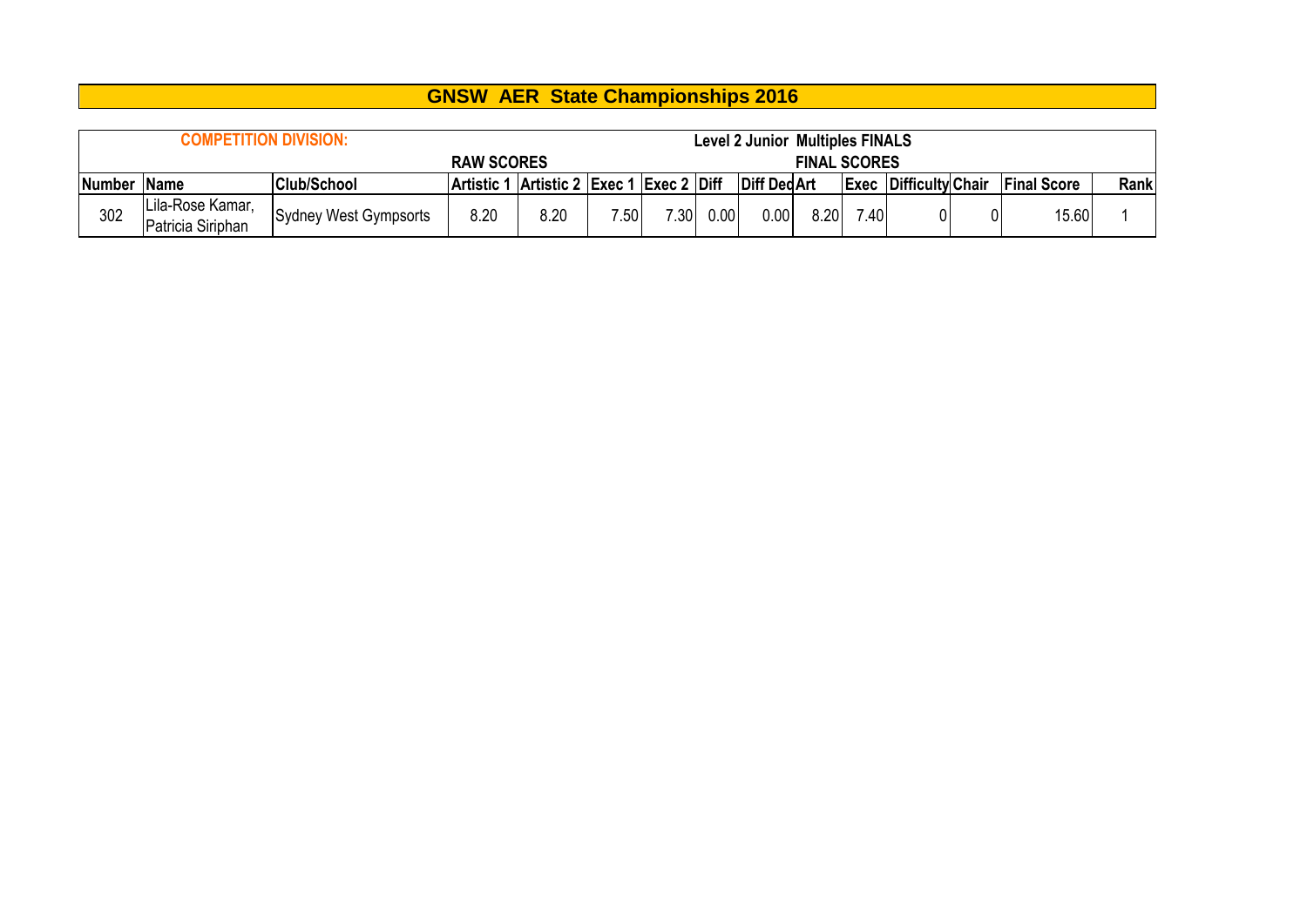|             |                       | <b>COMPETITION DIVISION:</b> |                   |                   |                         |      |      | Level 5 Intermediate Individual FINALS |                     |      |                              |                |                    |                |
|-------------|-----------------------|------------------------------|-------------------|-------------------|-------------------------|------|------|----------------------------------------|---------------------|------|------------------------------|----------------|--------------------|----------------|
|             |                       |                              | <b>RAW SCORES</b> |                   |                         |      |      |                                        | <b>FINAL SCORES</b> |      |                              |                |                    |                |
| Number Name |                       | <b>Club/School</b>           | <b>Artistic 1</b> | <b>Artistic 2</b> | <b>Exec 1Exec 2Diff</b> |      |      | Diff Ded Art                           |                     |      | <b>Exec Difficulty Chair</b> |                | <b>Final Score</b> | Rank           |
| 316         | <b>Emily Anderson</b> | Kinetic Force Fitness        | 8.20              | 8.20              | 7.00                    | 7.20 | 2.40 | $0.00\vert$                            | 8.20                | 7.10 | 1.2 <sub>1</sub>             | 01             | 16.50              |                |
| 314         | Victoria Lopes        | Kinetic Force Fitness        | 7.40              | 7.40              | 7.00                    | 7.40 | 1.90 | 0.00                                   | 7.40                | 7.20 | 0.95                         | 01             | 15.55              | $\overline{2}$ |
| 318         | <b>Tia Gallanos</b>   | <b>PLC Sydney</b>            | 7.60              | 7.60              | 5.50                    | 5.80 | 2.00 | 0.00                                   | 7.60                | 5.65 |                              | 01             | 14.25              | 3              |
| 324         | Laura Brady           | <b>PLC Sydney</b>            | 7.40              | 7.40              | 5.60                    | 5.60 | 2.10 | 0.00                                   | 7.40                | 5.60 | .05 <sub>l</sub>             | 01             | 14.05              | $\frac{4}{ }$  |
| 320         | Lily Tyson            | <b>PLC Sydney</b>            | 7.50              | 7.50              | 5.30                    | 5.60 | .80  | $0.00\,$                               | 7.50                | 5.45 | 0.9                          | 01             | 13.85              | 5              |
| 322         | Mia Mariner           | <b>PLC Sydney</b>            | 7.10              | 7.10              | 5.30                    | 5.50 | 0.80 | 0.00                                   | 7.10                | 5.40 | 0.4                          | $\overline{0}$ | 12.90              | 6              |
|             |                       |                              |                   |                   |                         |      |      |                                        |                     |      |                              |                |                    |                |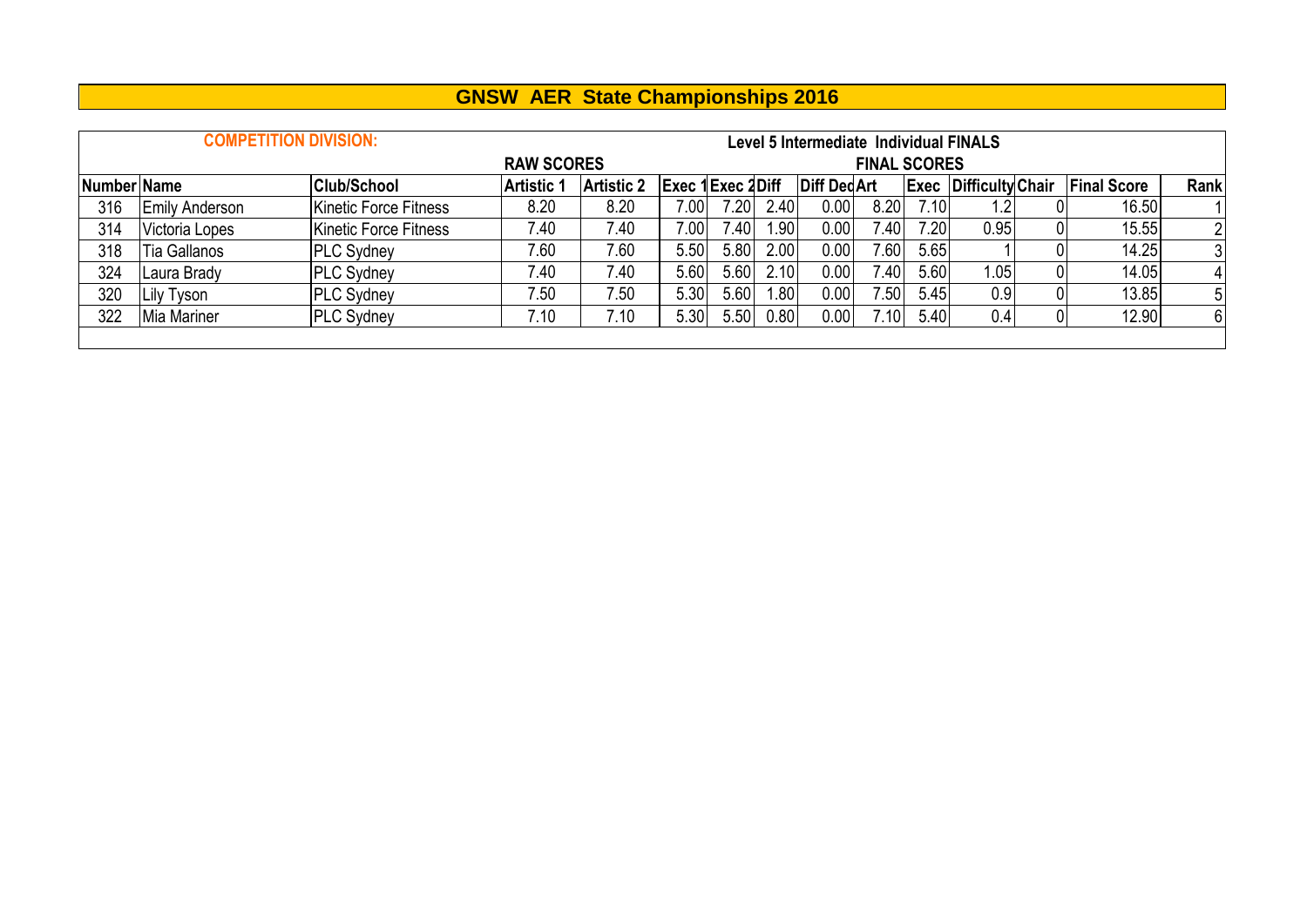|                    | <b>COMPETITION DIVISION:</b> |                        |                   |                   |                  |      |      | <b>Level 5 Senior Individual FINALS</b> |                     |      |                              |     |                    |                |
|--------------------|------------------------------|------------------------|-------------------|-------------------|------------------|------|------|-----------------------------------------|---------------------|------|------------------------------|-----|--------------------|----------------|
|                    |                              |                        | <b>RAW SCORES</b> |                   |                  |      |      |                                         | <b>FINAL SCORES</b> |      |                              |     |                    |                |
| <b>Number Name</b> |                              | <b>Club/School</b>     | <b>Artistic 1</b> | <b>Artistic 2</b> | Exec 1Exec 2Diff |      |      | Diff Ded Art                            |                     |      | <b>Exec Difficulty Chair</b> |     | <b>Final Score</b> | Rank           |
| 326                | Caitlin Vincetic             | Non Stop Dance Company | 8.80              | 8.80              | '.401            | 7.00 | 2.70 | 0.00                                    | 8.80                | 7.20 | 1.351                        | 0.2 | 17.15              |                |
| 328                | Alicia Lee                   | Kinetic Force Fitness  | 8.40              | 8.40              | 6.90             | 6.90 | 2.90 | 0.00                                    | 8.40                | 6.90 | 1.45                         |     | 16.75              |                |
| 330                | IMariana Ioannou             | <b>PLC Sydney</b>      | 7.60              | 7.60              | 5.30             | 5.20 | 1.70 | 0.00                                    | 7.60                | 5.25 | 0.85                         | 0.1 | 13.60              | 3 <sup>1</sup> |
|                    |                              |                        |                   |                   |                  |      |      |                                         |                     |      |                              |     |                    |                |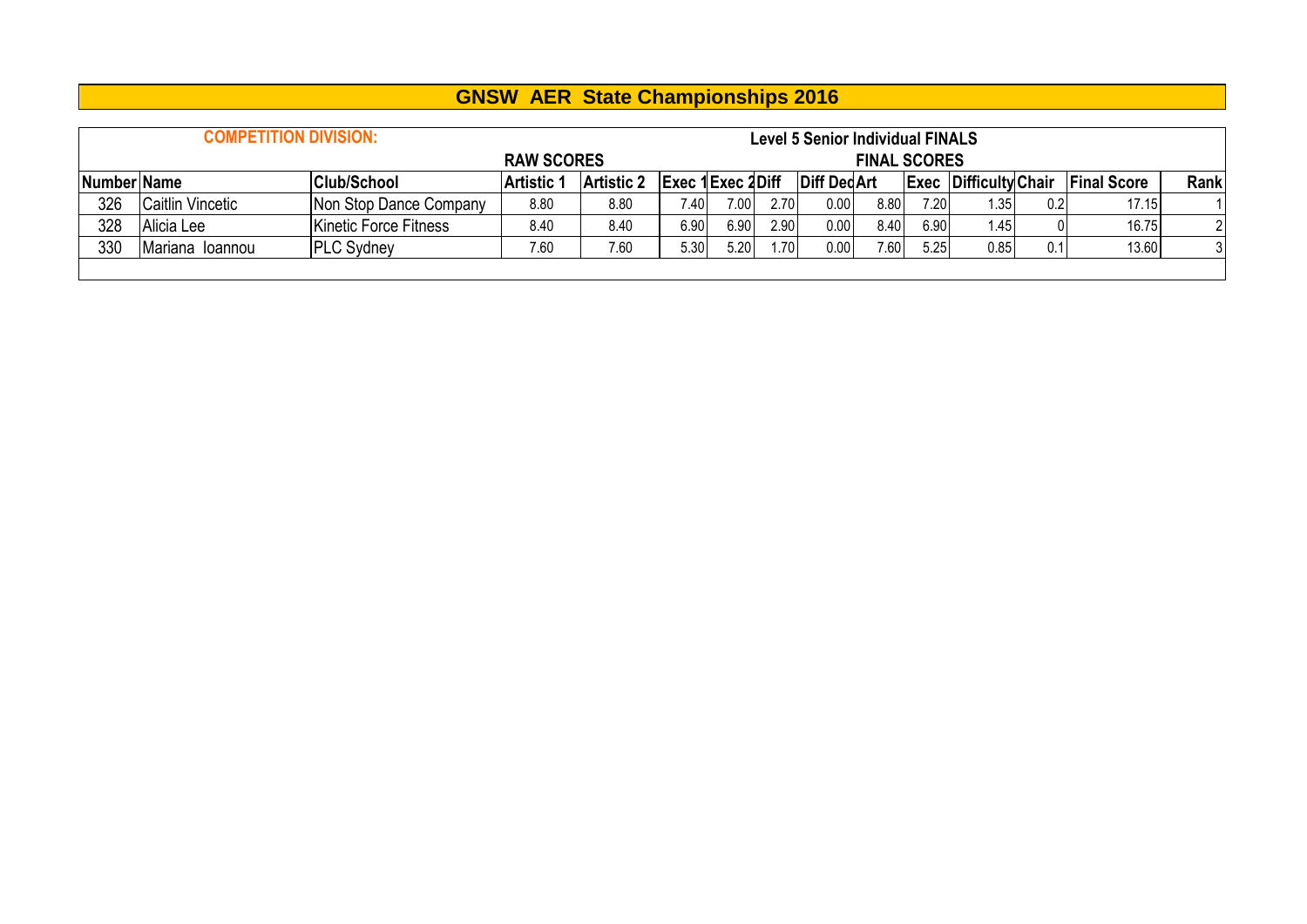|             | <b>COMPETITION DIVISION:</b>         |                    |                   |                   |                  |      |                  | Level 5 Intermediate Multiples |                     |      |                              |     |                    |      |
|-------------|--------------------------------------|--------------------|-------------------|-------------------|------------------|------|------------------|--------------------------------|---------------------|------|------------------------------|-----|--------------------|------|
|             |                                      |                    | <b>RAW SCORES</b> |                   |                  |      |                  |                                | <b>FINAL SCORES</b> |      |                              |     |                    |      |
| Number Name |                                      | <b>Club/School</b> | <b>Artistic 1</b> | <b>Artistic 2</b> | Exec 1Exec 2Diff |      |                  | Diff Ded Art                   |                     |      | <b>Exec Difficulty Chair</b> |     | <b>Final Score</b> | Rank |
| 304         | Mia Mariner, Tia Gallanos PLC Sydney |                    | 7.90              | 7.90              | 5.60             | 6.00 | .40 <sub>l</sub> | 0.00                           | 7.90                | 5.80 | 0.7                          | 0.2 | 14.20              |      |
| 306         | Laura Brady, Lily Tsyon   PLC Sydney |                    | 7.60              | 7.60              | 5.80             | 5.40 | .50 <sup>1</sup> | 0.00                           | 7.60                | 5.60 | 0.75                         |     | 13.95              | 21   |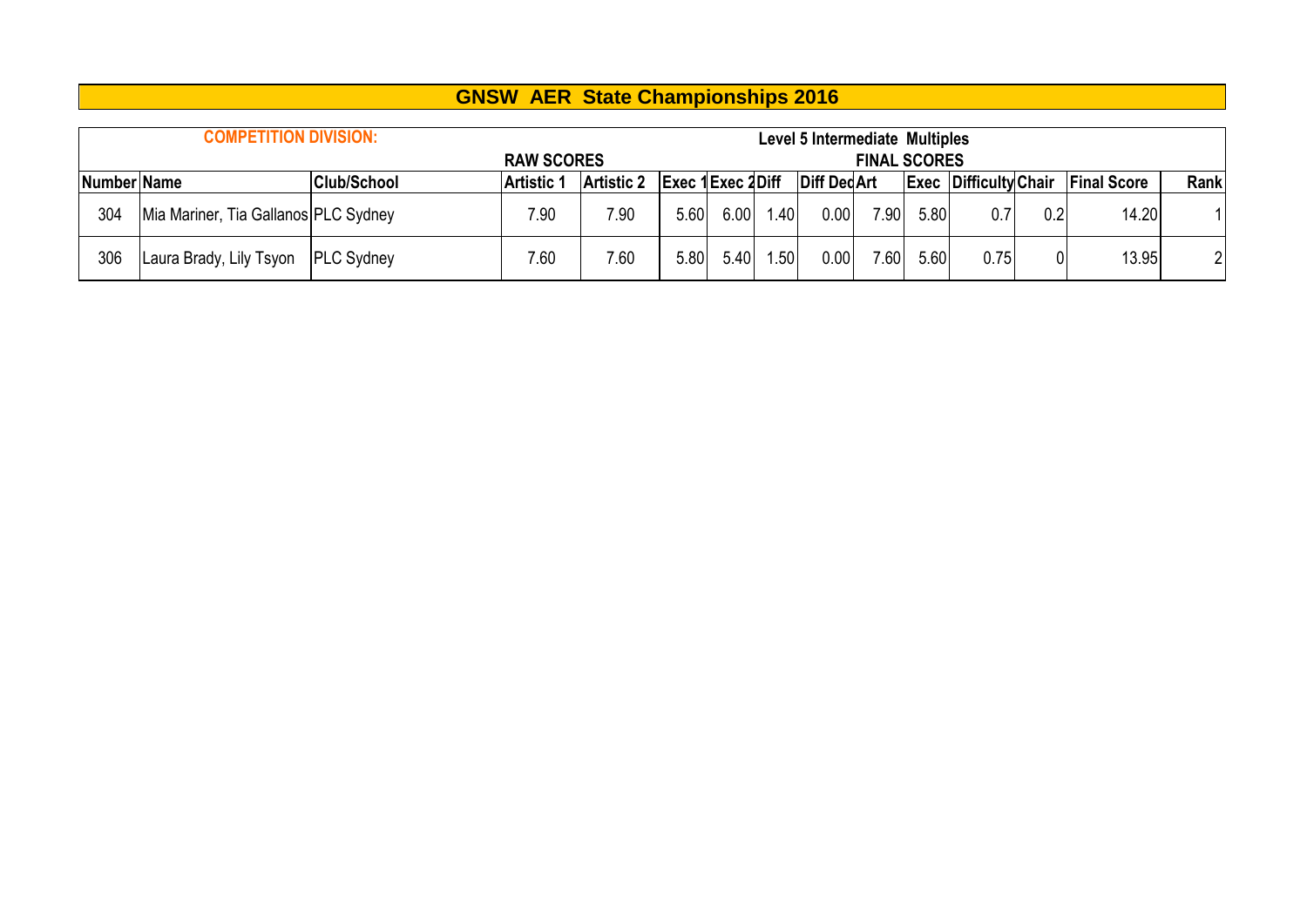|               |                              |                                          |                   | <b>GNSW AER State Championships 2016</b> |      |                   |      |              |                     |      |                                                    |                    |                |
|---------------|------------------------------|------------------------------------------|-------------------|------------------------------------------|------|-------------------|------|--------------|---------------------|------|----------------------------------------------------|--------------------|----------------|
|               | <b>COMPETITION DIVISION:</b> |                                          |                   |                                          |      |                   |      |              |                     |      | International Age Group 1 Individual Female FINALS |                    |                |
|               |                              |                                          | <b>RAW SCORES</b> |                                          |      |                   |      |              | <b>FINAL SCORES</b> |      |                                                    |                    |                |
| <b>Number</b> | Name                         | Club/School                              |                   | Artistic 1 Artistic 2 Exec 1 Exec 2 Diff |      |                   |      | Diff Ded Art |                     |      | <b>Exec Difficulty Chair</b>                       | <b>Final Score</b> | Rank           |
| 305           | Elian Jabbour                | Kinetic Force Fitness                    | 9.20              | 9.20                                     | 8.60 | 8.60              | 3.10 | 0.00         | 9.20                | 8.60 | 1.55                                               | 19.35              |                |
| 303           | <b>Elisabeth Kidane</b>      | <b>Sydney West Gympsorts</b>             | 8.70              | 8.70                                     | 8.30 | 8.30              | 3.50 | 0.00         | 8.70                | 8.30 | 1.75                                               | 18.75              | $\overline{2}$ |
| 301           | Madison Swan                 | Lauren's Academy of Aerobic &<br>Fitness | 9.10              | 9.10                                     | 8.00 | 8.00              | 3.20 | 0.00         | 9.10                | 8.00 | 1.6                                                | 18.70              | 3              |
| 311           | <b>Madison Rogers</b>        | Lauren's Academy of Aerobic &<br>Fitness | 8.50              | 8.50                                     | 7.90 | 7.90              | 3.20 | 0.00         | 8.50                | 7.90 | 1.6                                                | 18.00              | $\overline{4}$ |
| 313           | Amy Waters                   | <b>Sydney West Gympsorts</b>             | 7.60              | 7.60                                     | 7.70 | 7.70 <sub>1</sub> | 1.90 | 0.00         | 7.60                | 7.70 | 0.95                                               | 16.25              | 5              |
| 309           | Juliah Tolentino             | Kinetic Force Fitness                    | 7.70              | 7.70                                     | 7.50 | 7.50 <sub>1</sub> | 2.00 | 0.00         | 7.70                | 7.50 |                                                    | 16.20              | 6              |
| 315           | Nadia Wang                   | <b>Sydney West Gympsorts</b>             | 7.60              | 7.60                                     | 7.40 | 7.40              | 1.90 | 0.00         | 7.60                | 7.40 | 0.95                                               | 15.95              | $\overline{7}$ |
| 307           | Danni - Ellie Carnovale      | Kinetic Force Fitness                    | 7.50              | 7.50                                     | 7.30 | 7.30 <sub>1</sub> | 2.00 | 0.00         | 7.50                | 7.30 |                                                    | 15.80              | 8              |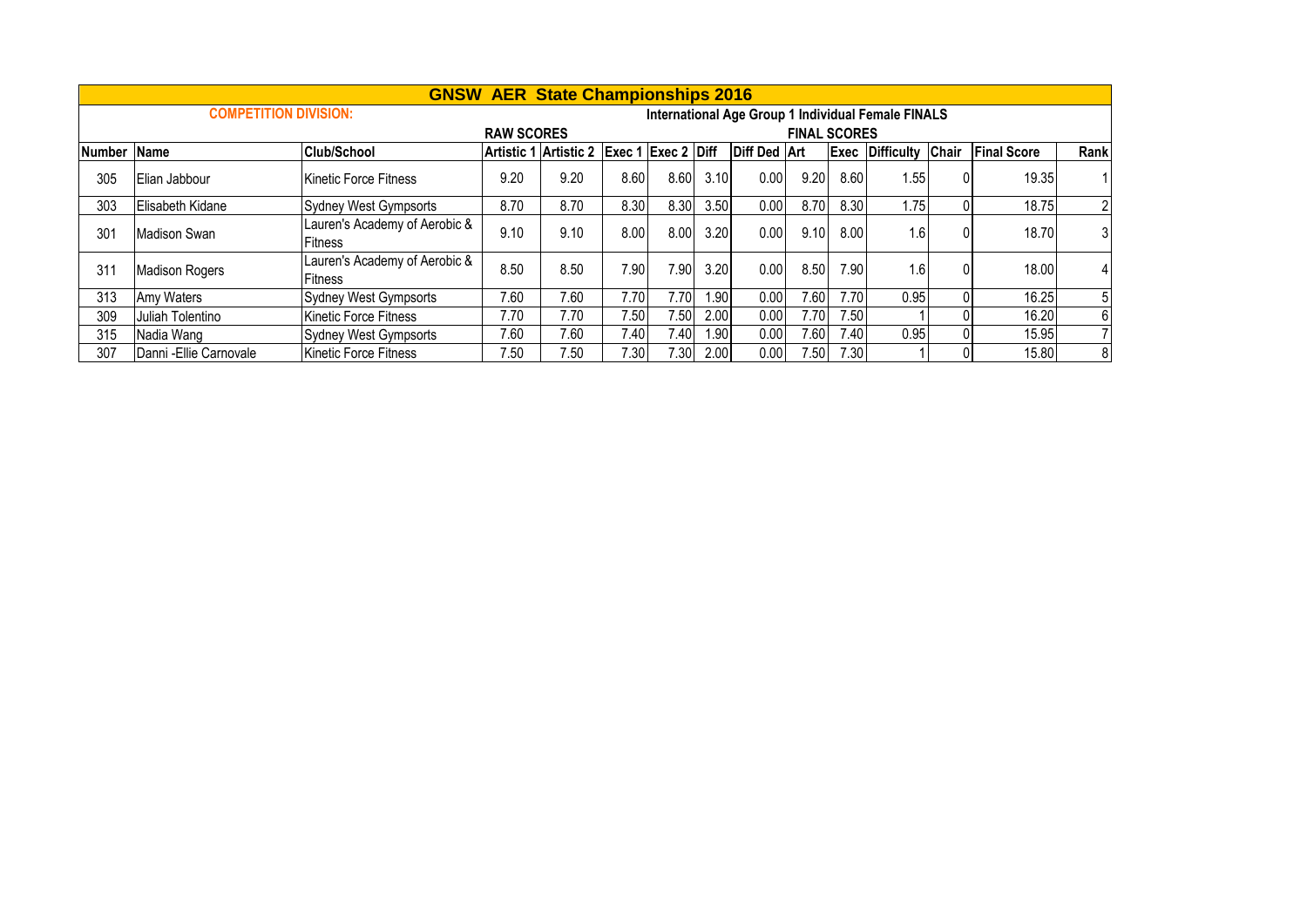|             |                                             |                       |      | <b>GNSW AER State Championships 2016</b> |      |      |      |                                      |      |      |                              |                     |      |
|-------------|---------------------------------------------|-----------------------|------|------------------------------------------|------|------|------|--------------------------------------|------|------|------------------------------|---------------------|------|
|             | <b>COMPETITION DIVISION:</b>                |                       |      |                                          |      |      |      | International Age Group1 Trio FINALS |      |      |                              |                     |      |
|             | <b>RAW SCORES</b><br><b>FINAL SCORES</b>    |                       |      |                                          |      |      |      |                                      |      |      |                              |                     |      |
| Number Name |                                             | <b>Club/School</b>    |      | Artistic 1 Artistic 2 Exec 1 Exec 2 Diff |      |      |      | Diff Ded   Art                       |      |      | <b>Exec Difficulty Chair</b> | <b>IFinal Score</b> | Rank |
| 332         | Amy Waters, Elisabeth<br>Kidane. Nadia Wang | Sydney West Gympsorts | 7.50 | 7.50                                     | 7.60 | 7.60 | 1.70 | 0.00                                 | 7.50 | 7.60 | 0.85                         | 15.95               |      |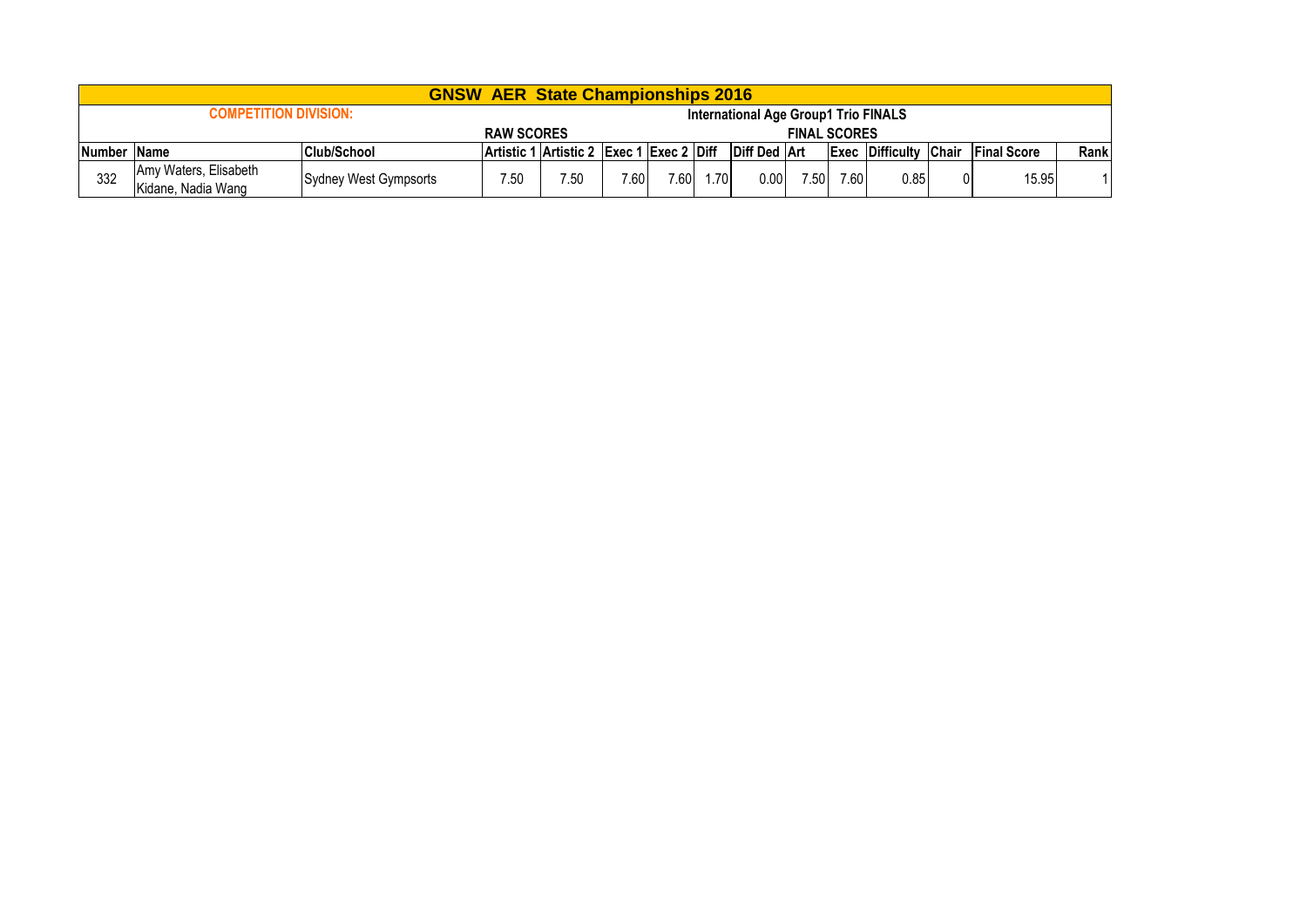|             |                              |                                          |                   | <b>GNSW AER State Championships 2016</b> |      |      |      |                     |                     |      |                                                    |     |                    |                |
|-------------|------------------------------|------------------------------------------|-------------------|------------------------------------------|------|------|------|---------------------|---------------------|------|----------------------------------------------------|-----|--------------------|----------------|
|             | <b>COMPETITION DIVISION:</b> |                                          |                   |                                          |      |      |      |                     |                     |      | International Age Group 2 Individual Female FINALS |     |                    |                |
|             |                              |                                          | <b>RAW SCORES</b> |                                          |      |      |      |                     | <b>FINAL SCORES</b> |      |                                                    |     |                    |                |
| Number Name |                              | <b>Club/School</b>                       |                   | Artistic 1 Artistic 2 Exec 1 Exec 2 Diff |      |      |      | <b>Diff Ded Art</b> |                     |      | <b>Exec Difficulty Chair</b>                       |     | <b>Final Score</b> | Rank           |
| 319         | Matilda Narvo                | North Coast<br>Gymnastics                | 8.40              | 8.40                                     | 8.00 | 8.00 | 3.50 | 0.00                | 8.40                | 8.00 | 1.75                                               | 0   | 18.15              |                |
| 317         | Carissa Uno                  | Sydney West<br>Gympsorts                 | 7.90              | 7.90                                     | 7.50 | 7.50 | 4.00 | 0.00                | 7.90                | 7.50 | C                                                  | 0.2 | 17.20              | $\overline{2}$ |
| 321         | Nikita Lloyd                 | Lauren's Academy of<br>Aerobic & Fitness | 7.10              | 7.10                                     | 6.90 | 6.90 | 2.20 | 0.00                | 7.10                | 6.90 | 1.1 <sub>1</sub>                                   |     | 15.10              | 31             |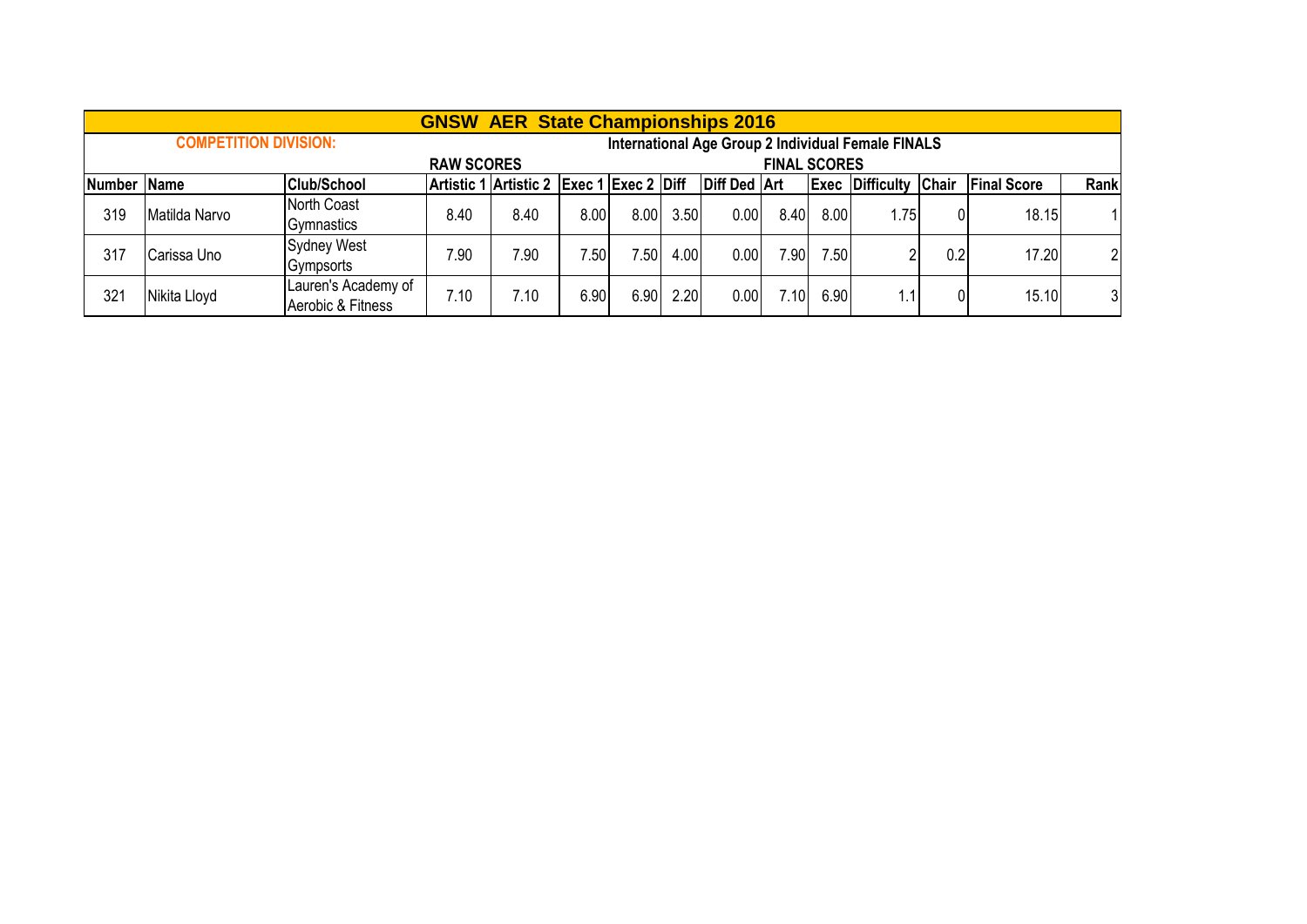|     |                                                                                                                                                                    |  | <b>GNSW AER State Championships 2016</b> |  |  |                     |              |                                                    |  |           |                                        |      |       |  |
|-----|--------------------------------------------------------------------------------------------------------------------------------------------------------------------|--|------------------------------------------|--|--|---------------------|--------------|----------------------------------------------------|--|-----------|----------------------------------------|------|-------|--|
|     | <b>COMPETITION DIVISION:</b>                                                                                                                                       |  |                                          |  |  |                     |              | <b>International Senior Individual Male FINALS</b> |  |           |                                        |      |       |  |
|     | <b>RAW SCORES</b><br><b>FINAL SCORES</b>                                                                                                                           |  |                                          |  |  |                     |              |                                                    |  |           |                                        |      |       |  |
|     |                                                                                                                                                                    |  |                                          |  |  | <b>Diff Ded Art</b> |              |                                                    |  |           | <b>Exec Difficul Chair Final Score</b> | Rank |       |  |
| 323 | Artistic 1 Artistic 1 Exec 1 Exec 1 Diff<br><b>Club/School</b><br><b>NumbelName</b><br>North Coast<br>7.90<br><b>Tyson Martin-Durrington</b><br>7.90<br>Gymnastics |  |                                          |  |  |                     | 4.70<br>8.00 | 0.00                                               |  | 7.90 8.00 | 2.35                                   | 01   | 18.25 |  |
|     |                                                                                                                                                                    |  |                                          |  |  |                     |              |                                                    |  |           |                                        |      |       |  |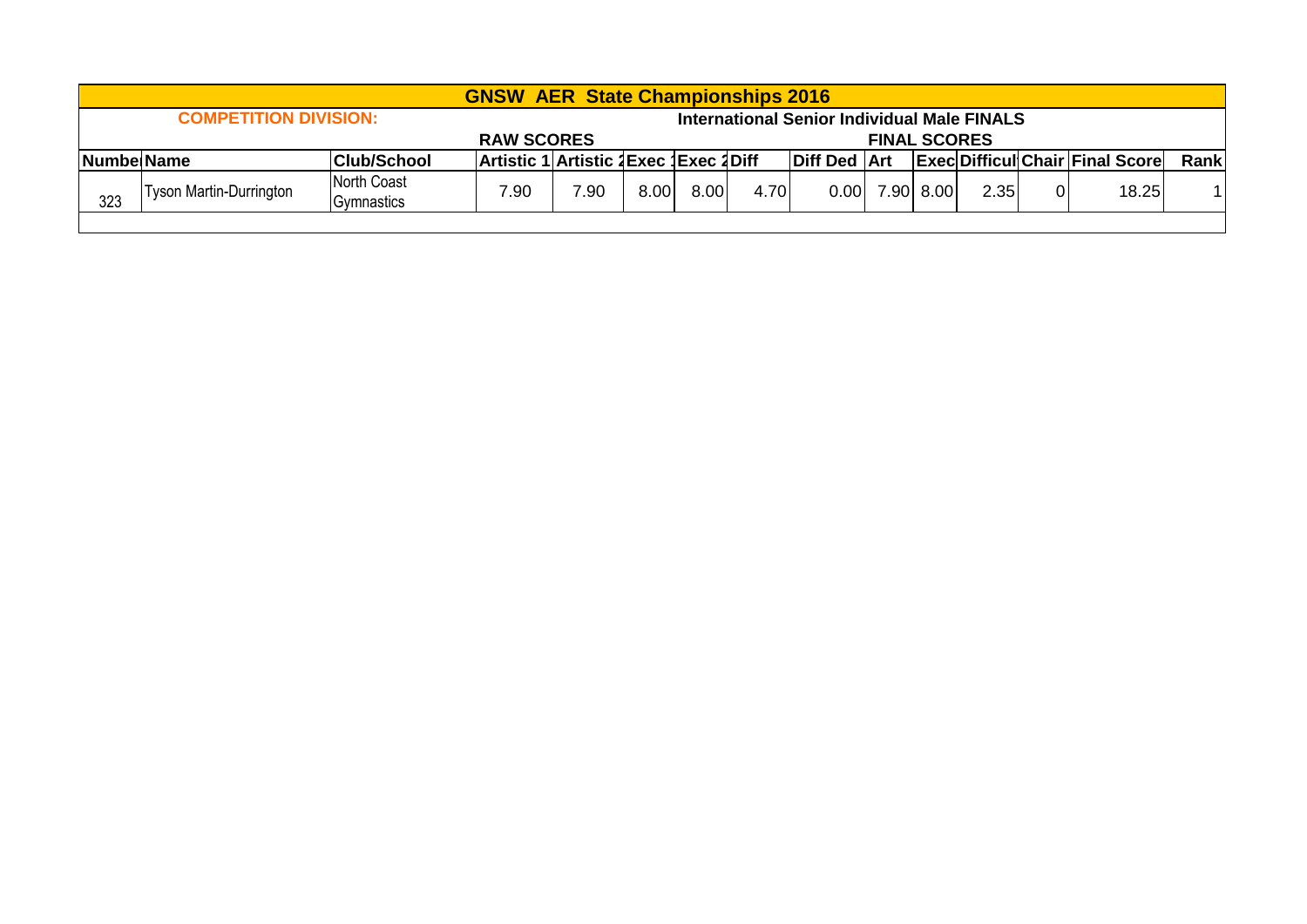|             | <b>COMPETITION DIVISION:</b> |                                          |                                        |      |      |       |      | <b>International Senior Individual Female FINALS</b> |                     |      |      |    |                                        |                |
|-------------|------------------------------|------------------------------------------|----------------------------------------|------|------|-------|------|------------------------------------------------------|---------------------|------|------|----|----------------------------------------|----------------|
|             |                              |                                          | <b>RAW SCORES</b>                      |      |      |       |      |                                                      | <b>FINAL SCORES</b> |      |      |    |                                        |                |
| Numbel Name |                              | <b>Club/School</b>                       | Artistic 1 Artistic 1Exec 1Exec 1 Diff |      |      |       |      | <b>Diff Ded Art</b>                                  |                     |      |      |    | <b>Exec Difficul Chair Final Score</b> | Rank           |
| 325         | Deborah Greenbaum            | Lauren's Academy of<br>Aerobic & Fitness | 9.30                                   | 9.30 | 8.40 | 8.40  | 6.50 | 0.00                                                 | 9.30                | 8.40 | 3.25 | 01 | 20.95                                  |                |
| 329         | ISamantha Panos              | Lauren's Academy of<br>Aerobic & Fitness | 8.30                                   | 8.30 | 8.10 | 8.10  | 2.90 | 0.00                                                 | 8.30                | 8.10 | 1.45 | 01 | 17.85                                  | $\overline{2}$ |
| 327         | Nicola Pithers               | Lauren's Academy of<br>Aerobic & Fitness | 7.70                                   | 7.70 | 7.60 | 7.60  | 3.10 | 0.00                                                 | 7.701               | 7.60 | 1.55 | 01 | 16.85                                  | 3 <sup>1</sup> |
| 331         | Nicole Morely                | Lauren's Academy of<br>Aerobic & Fitness | 7.50                                   | 7.50 | 7.10 | 7.10I | 3.00 | 0.00                                                 | 7.50                | 7.10 | 1.5  | 01 | 16.10                                  | 41             |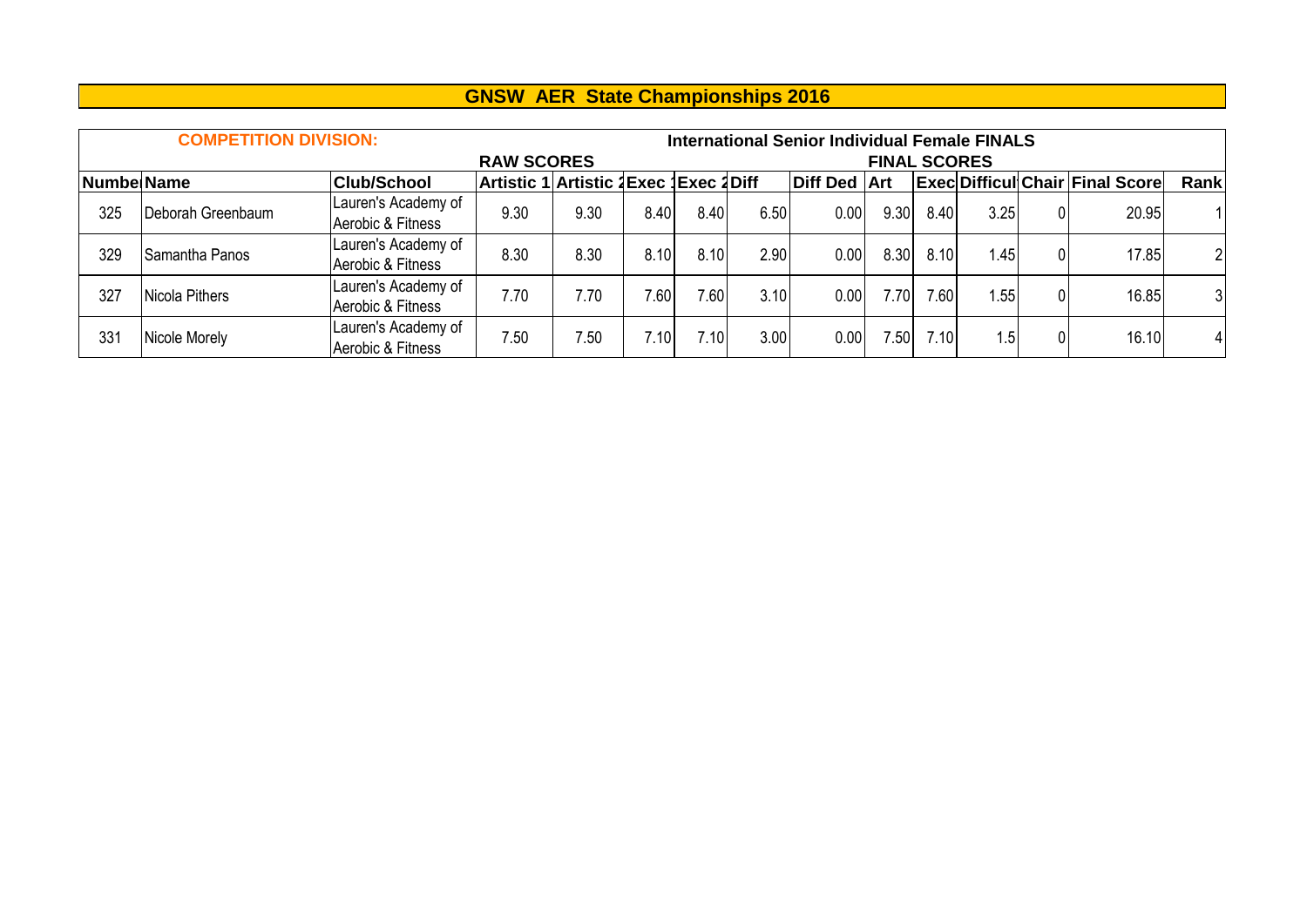|               |                 | <b>COMPETITION DIVISION:</b> |                                          |      |      |      |     | <b>Level 4 Junior Individual FINALS</b> |                     |      |                              |   |                    |      |
|---------------|-----------------|------------------------------|------------------------------------------|------|------|------|-----|-----------------------------------------|---------------------|------|------------------------------|---|--------------------|------|
|               |                 |                              | <b>RAW SCORES</b>                        |      |      |      |     |                                         | <b>FINAL SCORES</b> |      |                              |   |                    |      |
| <b>Number</b> | <b>Name</b>     | <b>Club/School</b>           | Artistic 1 Artistic 2 Exec 1 Exec 2 Diff |      |      |      |     | Diff Ded Art                            |                     |      | <b>Exec Difficulty Chair</b> |   | <b>Final Score</b> | Rank |
| 416           | Angelina Fok    | <b>Kinetic Force Fitness</b> | 8.20                                     | 8.20 | 5.50 | 6.10 | .50 | 0.00                                    | 8.20                | 5.80 | 0.75                         |   | 14.75              |      |
| 414           | Georgia Britton | <b>Kinetic Force Fitness</b> | 7.60                                     | 7.60 | 5.60 | 5.90 | .20 | 0.00                                    | 7.60                | 5.75 | 0.6                          |   | 13.95              |      |
| 418           | Siko Mkandhla   | Kinetic Force Fitness        | 7.70                                     | 7.70 | 5.30 | 5.60 | .00 | 0.00                                    | 7.70                | 5.45 | 0.5                          | 0 | 13.65              |      |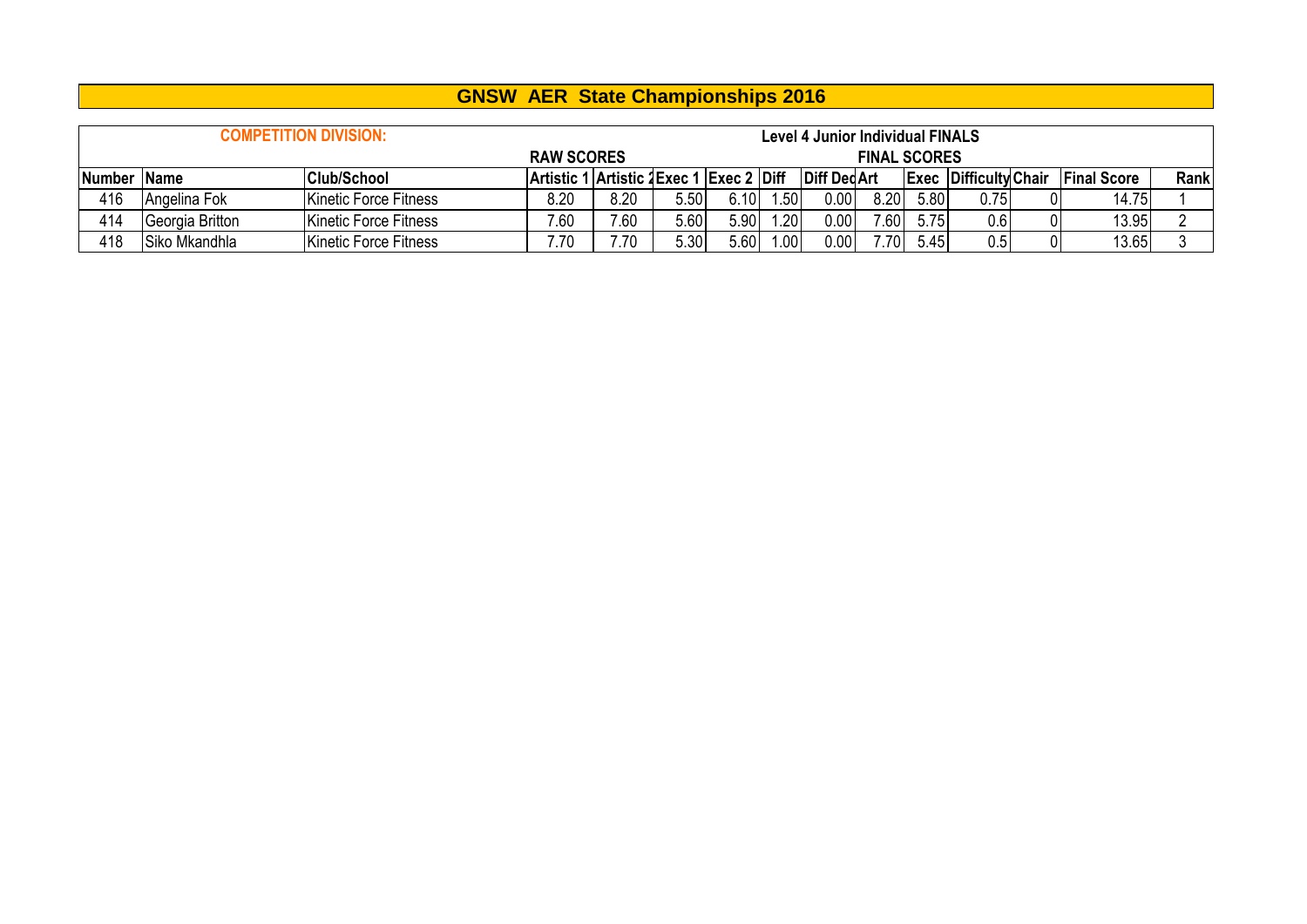|               |                        |                                                 | <b>GNSW AER State Championships 2016</b> |      |      |      |      |                                        |                     |             |                         |          |                    |                |
|---------------|------------------------|-------------------------------------------------|------------------------------------------|------|------|------|------|----------------------------------------|---------------------|-------------|-------------------------|----------|--------------------|----------------|
|               |                        |                                                 |                                          |      |      |      |      |                                        |                     |             |                         |          |                    |                |
|               |                        | <b>COMPETITION DIVISION:</b>                    |                                          |      |      |      |      | Level 4 Intermediate Individual FINALS |                     |             |                         |          |                    |                |
|               |                        |                                                 | <b>RAW SCORES</b>                        |      |      |      |      |                                        | <b>FINAL SCORES</b> |             |                         |          |                    |                |
| <b>Number</b> | Name                   | <b>Club/School</b>                              | Artistic 1 Artistic 1Exec 1 Exec 2 Diff  |      |      |      |      | <b>Diff DedArt</b>                     |                     | <b>Exec</b> | <b>Difficulty Chair</b> |          | <b>Final Score</b> | Rank           |
| 434           | Angelina Whale         | <b>Kinetic Force Fitness</b>                    | 8.40                                     | 8.40 | 8.00 | 7.80 | 1.80 | 0.00                                   | 8.40                | 7.90        | 0.9                     |          | 17.20              |                |
| 442           | <b>Ruby Clarke</b>     | <b>Sydney West Gympsorts</b>                    | 8.30                                     | 8.30 | 7.90 | 7.50 | 1.70 | 0.00                                   | 8.30                | 7.70        | 0.85                    | 0        | 16.85              | $\overline{2}$ |
| 430           | Amalia Lia             | Non Stop Dance Company                          | 8.40                                     | 8.40 | 7.40 | 7.30 | 1.60 | 0.00                                   | 8.40                | 7.35        | 0.8                     | 0        | 16.55              | 3              |
| 438           | Natalie Dolly          | Lauren's Academy of Aerobic &<br><b>Fitness</b> | 8.20                                     | 8.20 | 7.80 | 7.30 | 1.40 | 0.00                                   | 8.20                | 7.55        | 0.7                     | 0        | 16.45              | 4              |
| 440           | Emily Krajovski        | Sydney West Gympsorts                           | 8.30                                     | 8.30 | 7.40 | 7.00 | 1.70 | 0.00                                   | 8.30                | 7.20        | 0.85                    | 0        | 16.35              | 5              |
| 420           | Olivia Dolly           | Lauren's Academy of Aerobic &<br><b>Fitness</b> | 8.00                                     | 8.00 | 7.30 | 7.30 | 1.50 | 0.00                                   | 8.00                | 7.30        | 0.75                    | 0        | 16.05              | 6              |
| 428           | Talia Skuse            | <b>PLC Sydney</b>                               | 7.60                                     | 7.60 | 5.80 | 6.50 | 1.40 | 0.00                                   | 7.60                | 6.15        | 0.7                     | 0        | 14.45              |                |
| 424           | Georgie Allan          | <b>PLC Sydney</b>                               | 7.20                                     | 7.20 | 5.50 | 6.10 | 1.30 | 0.00                                   | 7.20                | 5.80        | 0.65                    | 0        | 13.65              | 8              |
| 432           | Sophie Clisdell        | Oatley RSLYC                                    | 7.40                                     | 7.40 | 6.00 | 5.30 | 0.80 | 0.00                                   | 7.40                | 5.65        | 0.4                     | $\Omega$ | 13.45              | 9              |
| 436           | Kaitlyn Bonifacio      | Non Stop Dance Company                          | 6.40                                     | 6.40 | 7.00 | 7.50 | 0.60 | 0.00                                   | 6.40                | 7.25        | 0.3                     | 0.6      | 13.35              | 10             |
| 426           | Madeline Higgs         | Oatley RSLYC                                    | 7.30                                     | 7.30 | 5.10 | 5.60 | 1.30 | 0.00                                   | 7.30                | 5.35        | 0.65                    | $\Omega$ | 13.30              | 11             |
| 422           | <b>Ellie Moustakas</b> | Oatley RSLYC                                    | 7.60                                     | 7.60 | 5.00 | 5.60 | 0.80 | 0.00                                   | 7.60                | 5.30        | 0.4                     | 0.5      | 12.80              | 12             |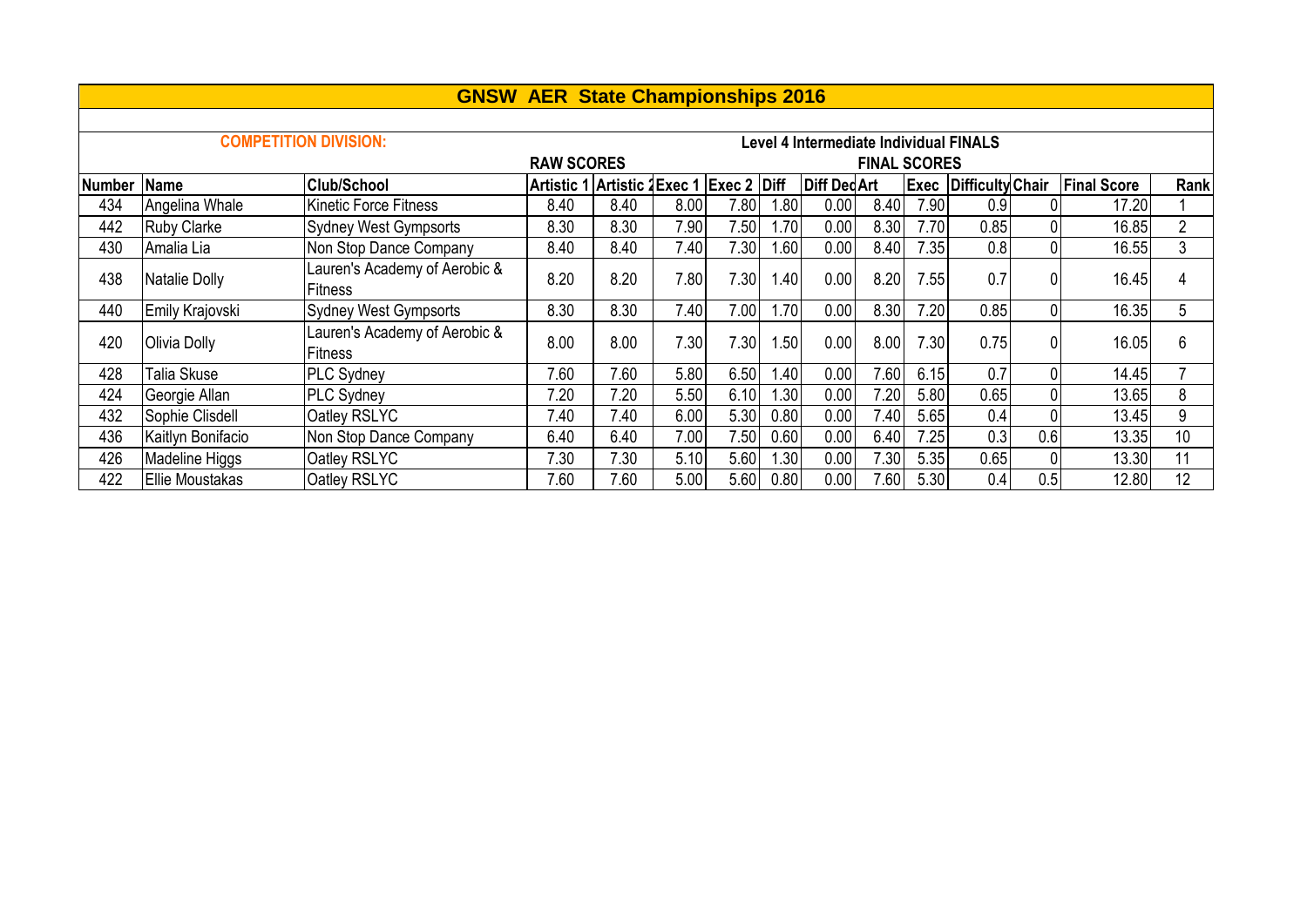|             |                      |                              | <b>GNSW AER State Championships 2016</b> |      |       |      |        |                                         |                     |      |                              |                    |      |
|-------------|----------------------|------------------------------|------------------------------------------|------|-------|------|--------|-----------------------------------------|---------------------|------|------------------------------|--------------------|------|
|             |                      | <b>COMPETITION DIVISION:</b> |                                          |      |       |      |        | <b>Level 4 Senior Individual FINALS</b> |                     |      |                              |                    |      |
|             |                      |                              | <b>RAW SCORES</b>                        |      |       |      |        |                                         | <b>FINAL SCORES</b> |      |                              |                    |      |
| Number Name |                      | <b>Club/School</b>           | Artistic 1 Artistic 2 Exec 1 Exec 2 Diff |      |       |      |        | <b>Diff DedArt</b>                      |                     |      | <b>Exec Difficulty Chair</b> | <b>Final Score</b> | Rank |
| 449         | Sara Ninkovic        | <b>PLC Sydney</b>            | 8.00                                     | 8.00 | 8.30  | 8.60 | 1.40   | 0.00                                    | 8.00                | 8.45 | 0.7                          | 17.15              |      |
| 445         | Jessica Barrett      | <b>PCYC Cessnock</b>         | 7.80                                     | 7.80 | 7.601 | 8.10 | 1.70   | 0.00                                    | 7.80                | 7.85 | 0.85                         | 16.50              |      |
| 450         | Jordan Brett         | Sydney West Gympsorts        | 7.80                                     | .80  | 7.90  | 7.60 | 1.60   | 0.00                                    | 7.80                | 7.75 | 0.8                          | 16.35              |      |
| 447         | Alanna Mckew         | Non Stop Dance Company       | 7.70                                     | 7.70 | 7.00  | 6.50 | 50 ، ، | 0.00                                    | 70I.                | 6.75 | 0.75                         | 15.20              |      |
| 443         | Jack Thepsourinthone | Non Stop Dance Company       | 7.80                                     | .80  | 5.70  | 5.90 | .60    | 0.00                                    | 7.80                | 5.80 | 0.8                          | 14.40              |      |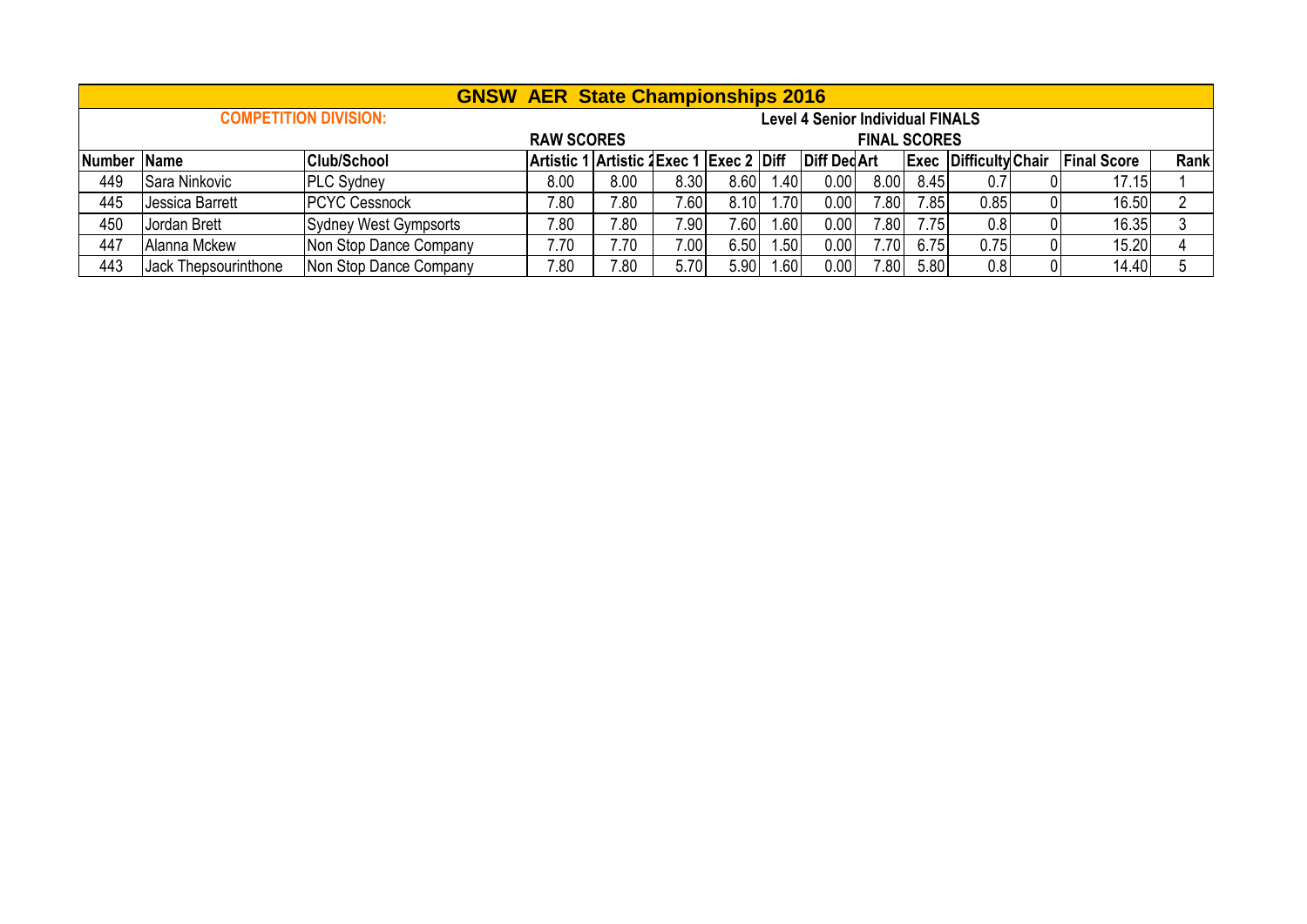|             |                                                                        |                    | <b>GNSW AER State Championships 2016</b> |      |      |      |        |              |                     |      |                              |     |                    |      |
|-------------|------------------------------------------------------------------------|--------------------|------------------------------------------|------|------|------|--------|--------------|---------------------|------|------------------------------|-----|--------------------|------|
|             |                                                                        |                    |                                          |      |      |      |        |              |                     |      |                              |     |                    |      |
|             | <b>COMPETITION DIVISION:</b><br><b>Level 4 Junior Multiples FINALS</b> |                    |                                          |      |      |      |        |              |                     |      |                              |     |                    |      |
|             |                                                                        |                    | <b>RAW SCORES</b>                        |      |      |      |        |              | <b>FINAL SCORES</b> |      |                              |     |                    |      |
| Number Name |                                                                        | <b>Club/School</b> | Artistic 1 Artistic 2 Exec 1 Exec 2 Diff |      |      |      |        | Diff Ded Art |                     |      | <b>Exec Difficulty Chair</b> |     | <b>Final Score</b> | Rank |
| 401         | Angelina Fok, Georgia BriKinetic Force Fitness                         |                    | 7.80                                     | 7.80 | 5.30 | 5.80 | l.20 l | 0.00         | 7.80                | 5.55 | 0.6                          | 0.2 | 13.75              |      |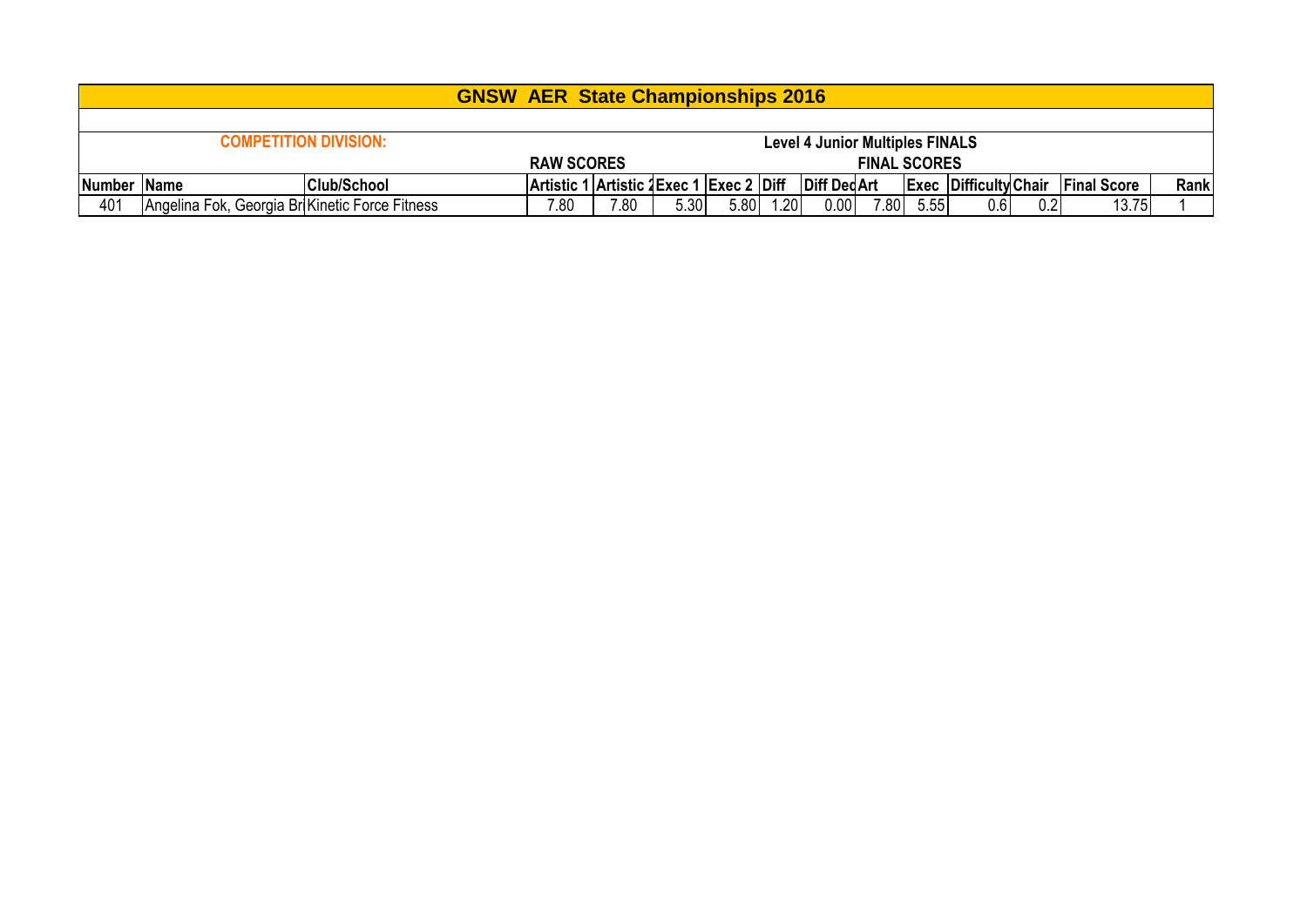|               |                                    |                                          | <b>GNSW AER State Championships 2016</b> |      |      |      |                   |                                       |                     |      |                         |                |                    |      |
|---------------|------------------------------------|------------------------------------------|------------------------------------------|------|------|------|-------------------|---------------------------------------|---------------------|------|-------------------------|----------------|--------------------|------|
|               |                                    |                                          |                                          |      |      |      |                   |                                       |                     |      |                         |                |                    |      |
|               |                                    | <b>COMPETITION DIVISION:</b>             |                                          |      |      |      |                   | Level 4 Intermediate Multiples FINALS |                     |      |                         |                |                    |      |
|               |                                    |                                          | <b>RAW SCORES</b>                        |      |      |      |                   |                                       | <b>FINAL SCORES</b> |      |                         |                |                    |      |
| <b>Number</b> | Name                               | <b>Club/School</b>                       | Artistic 1 Artistic 2Exec 1 Exec 2 Diff  |      |      |      |                   | <b>Diff DedArt</b>                    |                     | Exec | <b>Difficulty Chair</b> |                | <b>Final Score</b> | Rank |
| 410           | Natalie Dolly, Oliva Dolly         | Lauren's Academy of Aerobic &<br>Fitness | 8.10                                     | 8.10 | 7.60 | 7.00 | 1.40 <sub>1</sub> | 0.00                                  | 8.10                | 7.30 | 0.7                     | 0              | 16.10              |      |
| 407           | Amalia Lia, Kaitlyn<br>Bonifacio   | Non Stop Dance Company                   | 7.90                                     | 7.90 | 6.60 | 6.50 | 1.50              | 0.00                                  | 7.90 <sub>1</sub>   | 6.55 | 0.75                    | $\overline{0}$ | 15.20              | 2    |
| 403           | Emily Krajovski, Ruby<br>Clarke    | Sydney West Gympsorts                    | 7.90                                     | 7.90 | 6.60 | 6.50 | .50               | 0.00                                  | 7.90 <sub>1</sub>   | 6.55 | 0.75                    | 0.2            | 15.00              | 3    |
| 408           | Natasha Bakopoulos,<br>Talia Skuse | <b>PLC Sydney</b>                        | 7.90                                     | 7.90 | 6.20 | 5.50 | 1.10              | 0.00                                  | 7.90 <sub>1</sub>   | 5.85 | 0.55                    | $\mathbf 0$    | 14.30              |      |
| 405           | Madeline Higgs, Sophie<br>Clisdell | Oatley RSLYC                             | 7.50                                     | 7.50 | 5.30 | 6.00 | 1.10              | 0.00                                  | 7.50                | 5.65 | 0.55                    | $\mathbf 0$    | 13.70              | 5    |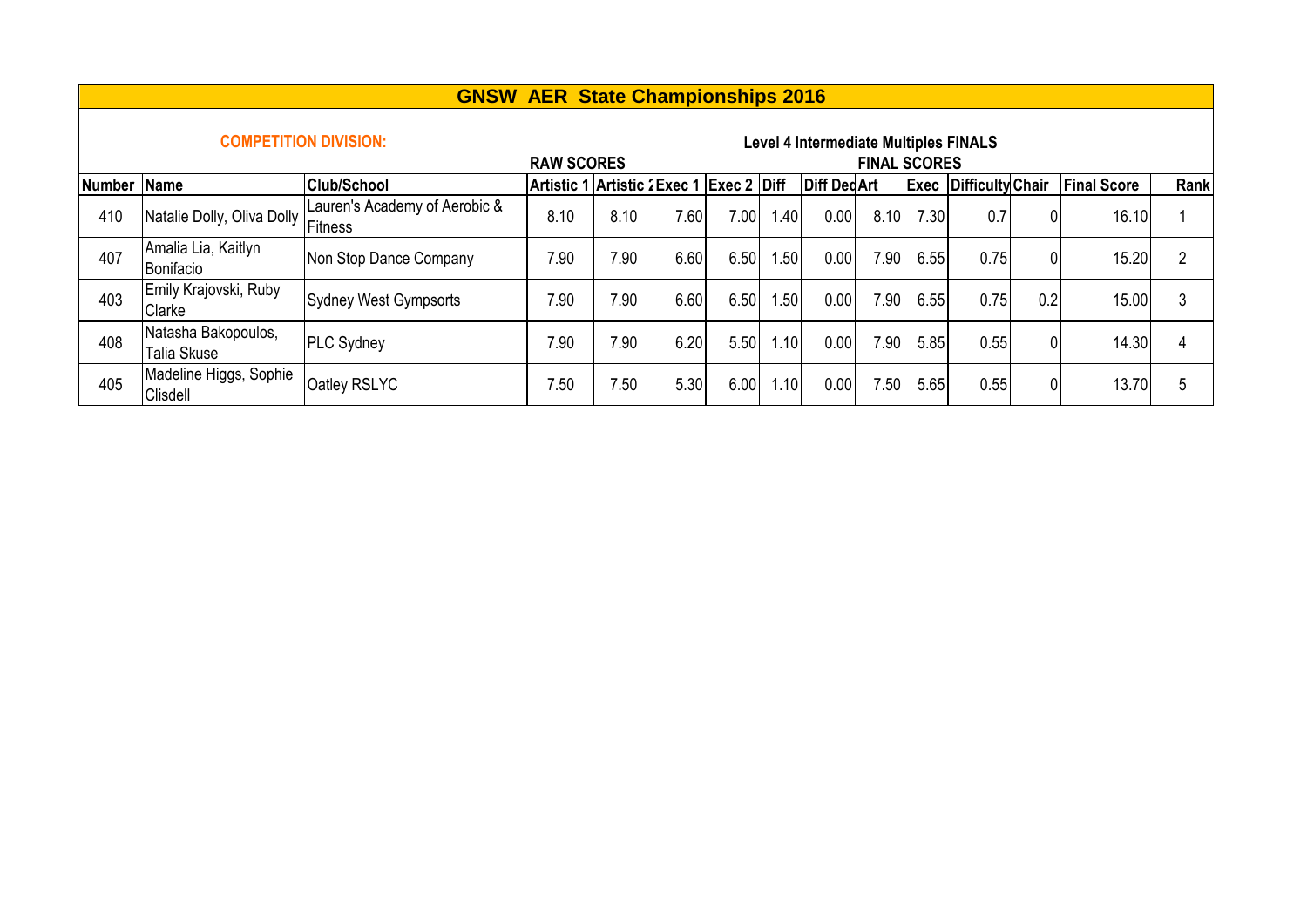|     |                                   | <b>GNSW AER State Championships 2016</b> |      |                                         |      |      |                                        |                    |                     |      |                              |    |                    |      |
|-----|-----------------------------------|------------------------------------------|------|-----------------------------------------|------|------|----------------------------------------|--------------------|---------------------|------|------------------------------|----|--------------------|------|
|     |                                   |                                          |      |                                         |      |      |                                        |                    |                     |      |                              |    |                    |      |
|     | <b>COMPETITION DIVISION:</b>      |                                          |      |                                         |      |      | <b>Level 4 Senior Multiples FINALS</b> |                    |                     |      |                              |    |                    |      |
|     |                                   |                                          |      |                                         |      |      |                                        |                    | <b>FINAL SCORES</b> |      |                              |    |                    |      |
|     | Number Name<br><b>Club/School</b> |                                          |      | Artistic 1 Artistic 2Exec 1 Exec 2 Diff |      |      |                                        | <b>Diff DedArt</b> |                     |      | <b>Exec Difficulty Chair</b> |    | <b>Final Score</b> | Rank |
| 412 | Alanna Mckew, Jack                |                                          | 7.80 | $^{\prime}$ .80                         | 6.00 | 5.60 | 1.40                                   | 0.00               | 7.80 <sub>1</sub>   | 5.80 | 0.7                          | 01 | 14.30              |      |
|     | Thepsourinthone                   | Non Stop Dance Company                   |      |                                         |      |      |                                        |                    |                     |      |                              |    |                    |      |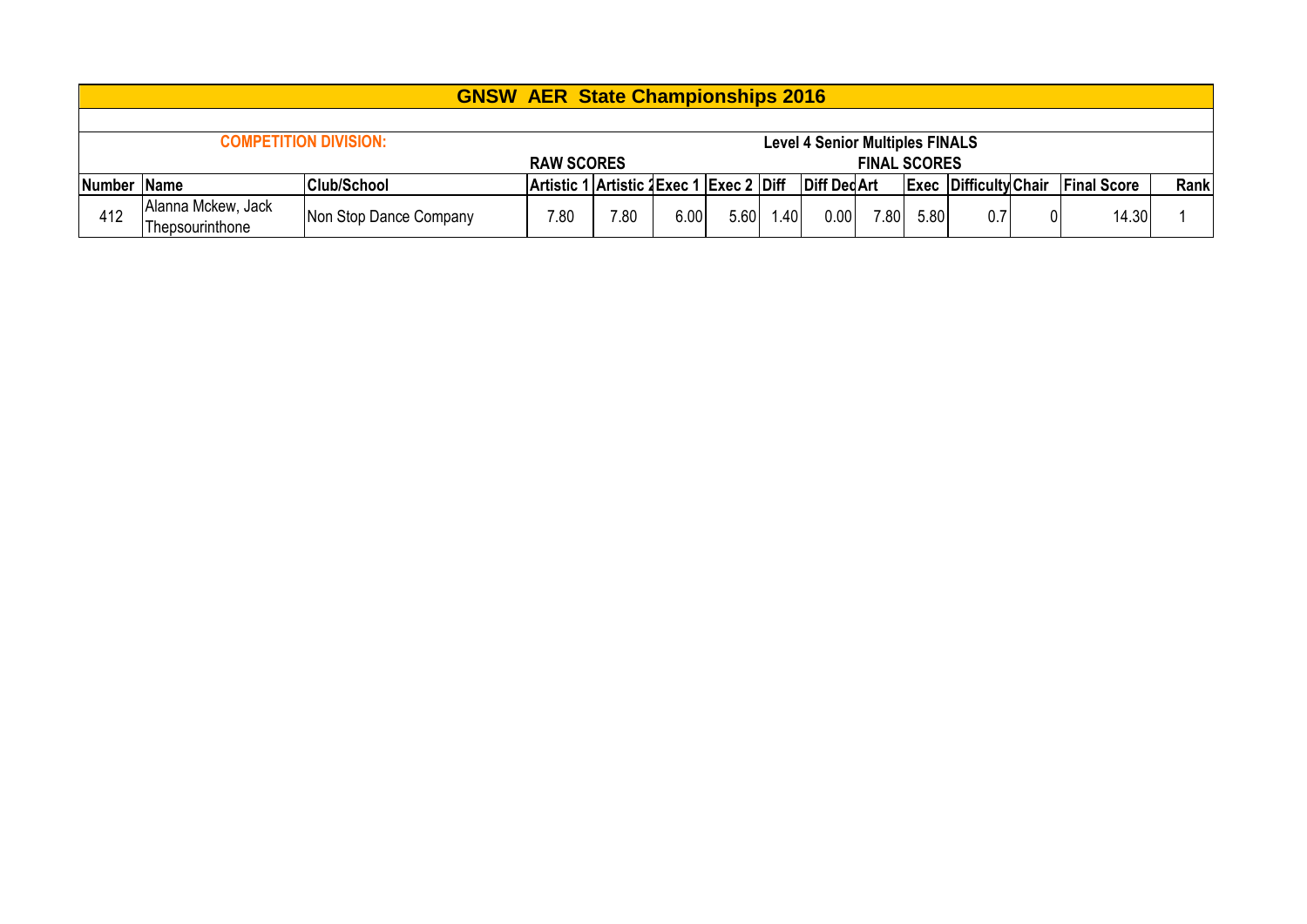|             | <b>COMPETITION DIVISION:</b>                                                                                                          |                        |                       | <b>RAW SCORES</b> |      |                           |          |          |      |      | <b>AeroDance Division 2 Intermediate Group FINALS</b><br><b>FINAL SCORES</b> |       |                    |      |
|-------------|---------------------------------------------------------------------------------------------------------------------------------------|------------------------|-----------------------|-------------------|------|---------------------------|----------|----------|------|------|------------------------------------------------------------------------------|-------|--------------------|------|
| Number Name |                                                                                                                                       | Club/School            | Artistic 1 Artistic 2 |                   |      | <b>Exec 1 Exec 2 Diff</b> |          | Diff Ded | 'Art |      | <b>Exec Difficulty</b>                                                       | Chair | <b>Final Score</b> | Rank |
| 402         | Alanna Mckew, Alix Boyle, Amalia<br>Lia, Caitlin Vincetic, Jack<br>Thepsourinthone, Kaitlyn Bonifacio,<br>Kara Vincetic, Rachel Mckew | Non Stop Dance Company | 8.50                  | 8.50              | 7.70 | 7.70                      | $0.90\,$ | 0.00     | 8.50 | 7.70 | 0.90                                                                         | 0.00  | 17.10              |      |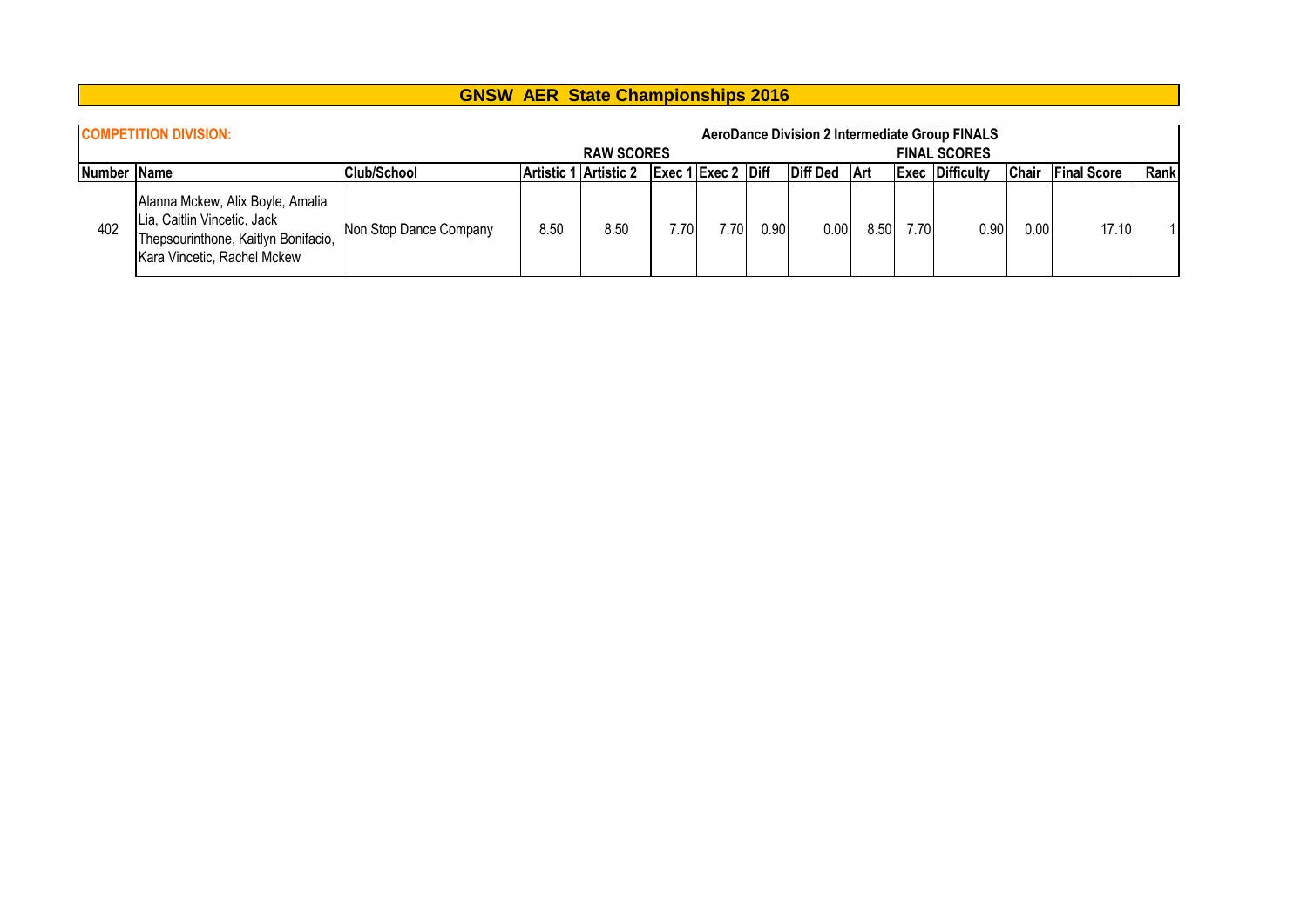|             | <b>COMPETITION DIVISION:</b> |                              | <b>RAW SCORES</b>     |      |       |                     | AeroDance Junior Individual Female FINALS |          |      | <b>FINAL SCORES</b> |                        |              |                    |      |
|-------------|------------------------------|------------------------------|-----------------------|------|-------|---------------------|-------------------------------------------|----------|------|---------------------|------------------------|--------------|--------------------|------|
| Number Name |                              | <b>Club/School</b>           | Artistic 1 Artistic 2 |      |       | Exec 1 Exec 2  Diff |                                           | Diff Ded | ∣Art |                     | <b>Exec Difficulty</b> | <b>Chair</b> | <b>Final Score</b> | Rank |
| 413         | MacKenzie Manev              | Sydney West Gympsorts        | 8.10                  | 8.10 | 8.20  | 8.20                | 1.101                                     | 0.00     | 8.10 | 8.20                | 1.101                  | 0.00         | 17.40              |      |
| 411         | Gabriella Porreca            | <b>Kinetic Force Fitness</b> | 8.20                  | 8.20 | 7.901 | 7.90                | 1.00                                      | 0.00     | 8.20 | 7.90                | 1.00                   | 0.00         | 17.10              | າ    |
| 409         | Nadia Wang                   | Sydney West Gympsorts        | 7.90                  | 7.90 | 7.90  | 7.90                | 1.10                                      | 0.00     | 7.90 | 7.90                | 1.10                   | 0.00         | 16.90              | 3    |
|             |                              |                              |                       |      |       |                     |                                           |          |      |                     |                        |              |                    |      |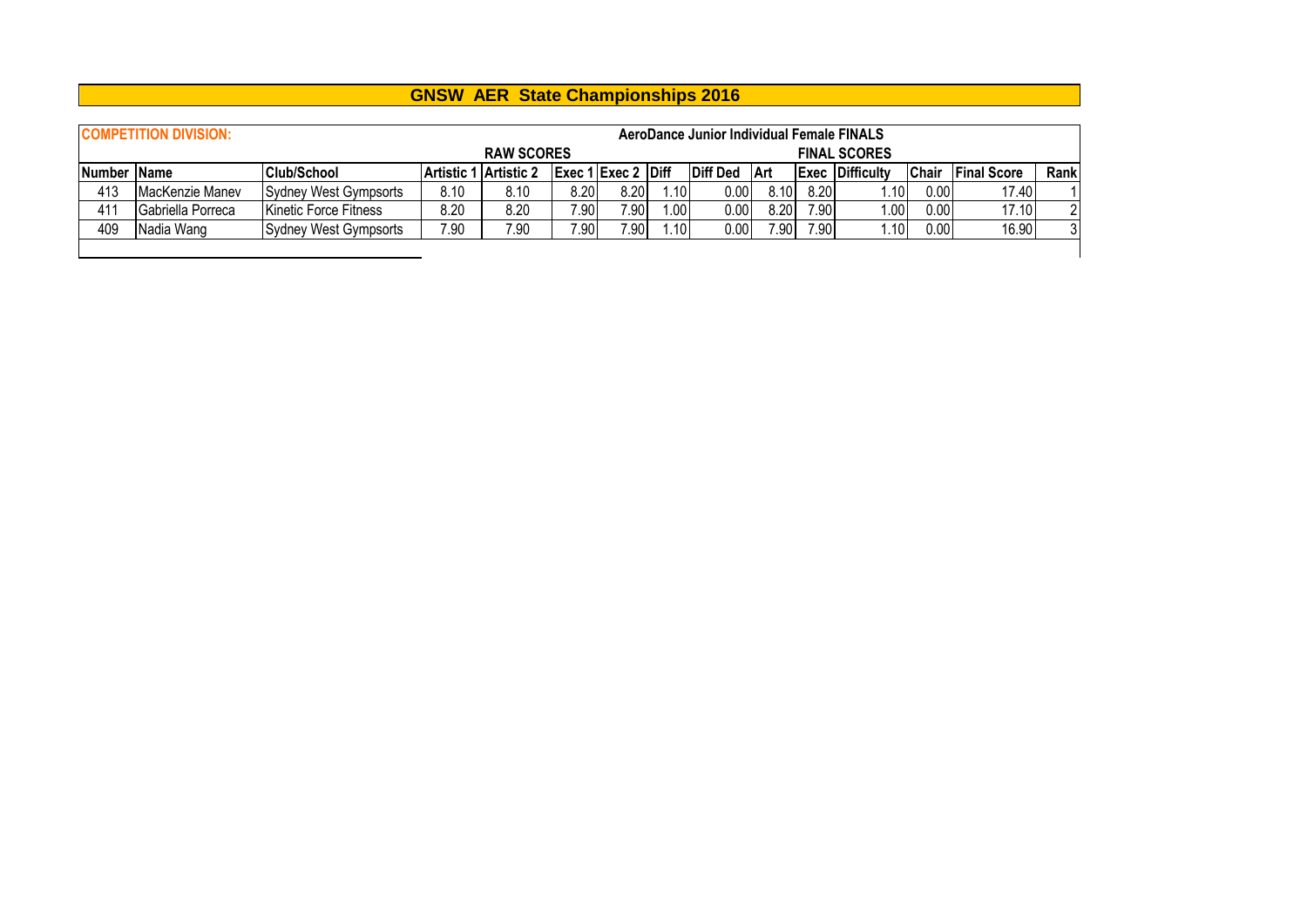|               | <b>GNSW AER State Championships 2016</b> |                                          |                       |                   |       |                    |       |                 |      |      |                                                                        |              |                    |                |
|---------------|------------------------------------------|------------------------------------------|-----------------------|-------------------|-------|--------------------|-------|-----------------|------|------|------------------------------------------------------------------------|--------------|--------------------|----------------|
|               | <b>COMPETITION DIVISION:</b>             |                                          |                       | <b>RAW SCORES</b> |       |                    |       |                 |      |      | AeroDance Intermediate Individual Female FINALS<br><b>FINAL SCORES</b> |              |                    |                |
| <b>Number</b> | <b>Name</b>                              | Club/School                              | Artistic 1 Artistic 2 |                   |       | Exec 1 Exec 2 Diff |       | <b>Diff Ded</b> | Art  | Exec | <b>Difficulty</b>                                                      | <b>Chair</b> | <b>Final Score</b> | Rank           |
| 423           | Elian Jabbour                            | <b>Kinetic Force Fitness</b>             | 9.00                  | 9.00              | 8.40  | 8.40               | 1.60  | 0.00            | 9.00 | 8.40 | 1.60                                                                   | 0.00         | 19.00              |                |
| 421           | Carissa Uno                              | Sydney West Gympsorts                    | 8.50                  | 8.50              | 8.80  | 8.80               | 1.601 | 0.00            | 8.50 | 8.80 | 1.60                                                                   | 0.00         | 18.90              | $\overline{2}$ |
| 431           | Nikita Lloyd                             | Lauren's Academy of<br>Aerobic & Fitness | 8.60                  | 8.60              | 8.30  | 8.30               | 1.60  | 0.00            | 8.60 | 8.30 | 1.60                                                                   | 0.00         | 18.50              | 3 <sup>1</sup> |
| 425           | Claudia Colvin                           | <b>North Coast Gymnastics</b>            | 8.10                  | 8.10              | 8.60  | 8.60               | 1.60  | 0.00            | 8.10 | 8.60 | 1.60                                                                   | 0.00         | 18.30              | $\vert$        |
| 427           | Lauren Anderson                          | Kinetic Force Fitness                    | 8.20                  | 8.20              | 7.401 | 7.401              | 1.50  | 0.00            | 8.20 | 7.40 | 1.50                                                                   | 0.00         | 17.10              | 5              |
| 419           | Cassie Sparke                            | North Coast Gymnastics                   | 7.50                  | 7.50              | 6.70  | 6.70               | 1.10  | 0.00            | 7.50 | 6.70 | 1.10                                                                   | 0.00         | 15.30              | 6 <sup>1</sup> |
| 429           | Juliah Tolentino                         | Kinetic Force Fitness                    |                       |                   |       |                    |       | 0.00            | 0.00 | 0.00 | 0.00                                                                   | 0.00         | 0.00               |                |
|               |                                          |                                          |                       |                   |       |                    |       |                 |      |      |                                                                        |              |                    |                |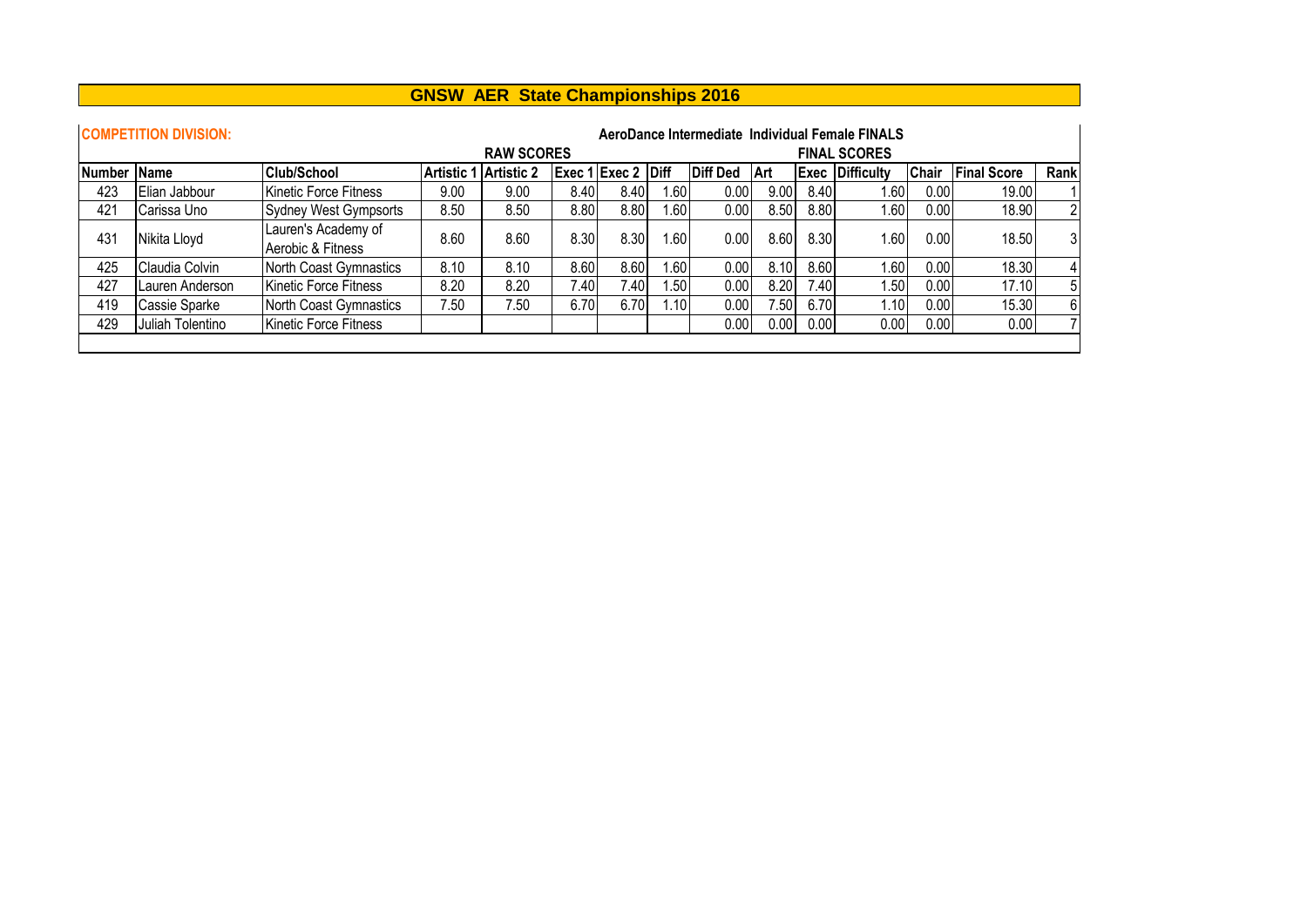|             | <b>COMPETITION DIVISION:</b> |                                          |                   |                   |       |                    | <b>AeroDance Senior Individual Female FINALS</b> |                 |                   |      |                        |              |                    |                |
|-------------|------------------------------|------------------------------------------|-------------------|-------------------|-------|--------------------|--------------------------------------------------|-----------------|-------------------|------|------------------------|--------------|--------------------|----------------|
|             |                              |                                          |                   | <b>RAW SCORES</b> |       |                    |                                                  |                 |                   |      | <b>FINAL SCORES</b>    |              |                    |                |
| Number Name |                              | <b>Club/School</b>                       | <b>Artistic 1</b> | <b>Artistic 2</b> |       | Exec 1 Exec 2 Diff |                                                  | <b>Diff Ded</b> | Art               |      | <b>Exec Difficulty</b> | <b>Chair</b> | <b>Final Score</b> | Rank           |
| 437         | Katie Payne                  | North Coast Gymnastics                   | 9.10              | 9.10              | 8.80  | 8.80               | .60                                              | 0.00            | 9.10              | 8.80 | 1.60                   | $0.00\,$     | 19.50              |                |
| 435         | <b>Krystal Wallace</b>       | North Coast Gymnastics                   | 8.10              | 8.10              | 8.501 | 8.50               | ا60.،                                            | 0.00            | 8.10              | 8.50 | 1.60                   | 0.00         | 18.20              | $\overline{2}$ |
| 439         | Nicola Pithers               | Lauren's Academy of<br>Aerobic & Fitness | 8.40              | 8.40              | 8.10  | 8.10               | .50                                              | 0.00            | 8.40              | 8.10 | 1.50                   | 0.00         | 18.00              | 3 <sup>1</sup> |
| 433         | Tiarna Martin-<br>Durrington | North Coast Gymnastics                   | 7.80              | 7.80              | 7.30I | 7.301              | .50                                              | 0.00            | 7.80 <sub>1</sub> | 7.30 | 1.501                  | 0.20         | 16.40              |                |
|             |                              |                                          |                   |                   |       |                    |                                                  |                 |                   |      |                        |              |                    |                |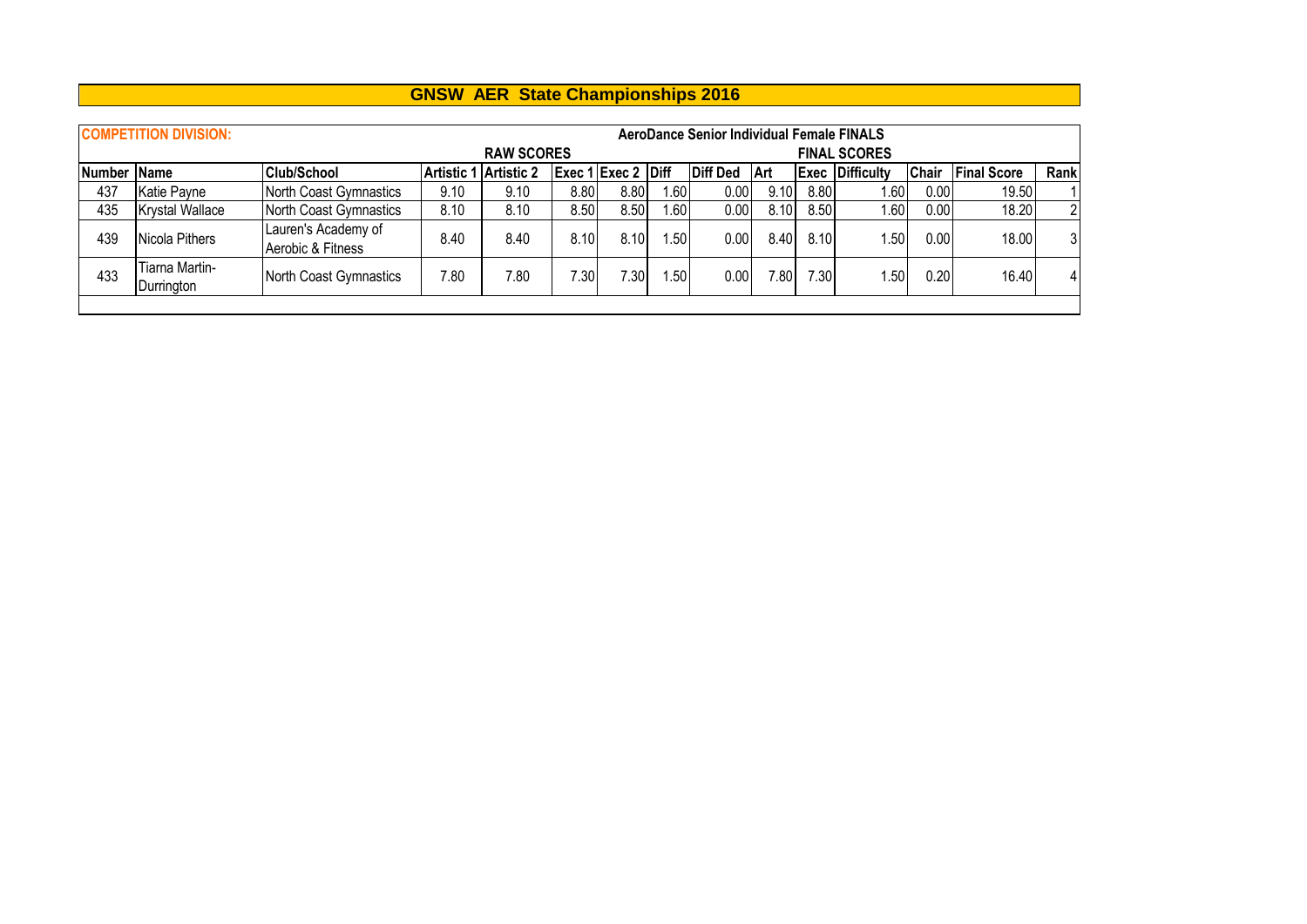|                                                                         | <b>GNSW AER State Championships 2016</b> |                        |      |                       |      |                    |       |          |            |      |                        |              |                    |      |
|-------------------------------------------------------------------------|------------------------------------------|------------------------|------|-----------------------|------|--------------------|-------|----------|------------|------|------------------------|--------------|--------------------|------|
| <b>COMPETITION DIVISION:</b><br>AeroDance Senior Individual Male FINALS |                                          |                        |      |                       |      |                    |       |          |            |      |                        |              |                    |      |
|                                                                         |                                          |                        |      | <b>RAW SCORES</b>     |      |                    |       |          |            |      | <b>FINAL SCORES</b>    |              |                    |      |
| Number Name                                                             |                                          | Club/School            |      | Artistic 1 Artistic 2 |      | Exec 1 Exec 2 Diff |       | Diff Ded | <b>Art</b> |      | <b>Exec Difficulty</b> | <b>Chair</b> | <b>Final Score</b> | Rank |
| 441                                                                     | <b>Tyson Martin-</b><br> Durrington_     | North Coast Gymnastics | 8.80 | 8.80                  | 8.80 | 8.80               | 1.601 | 0.00     | 8.80       | 8.80 | 1.60                   | 0.00         | 19.20              | 11   |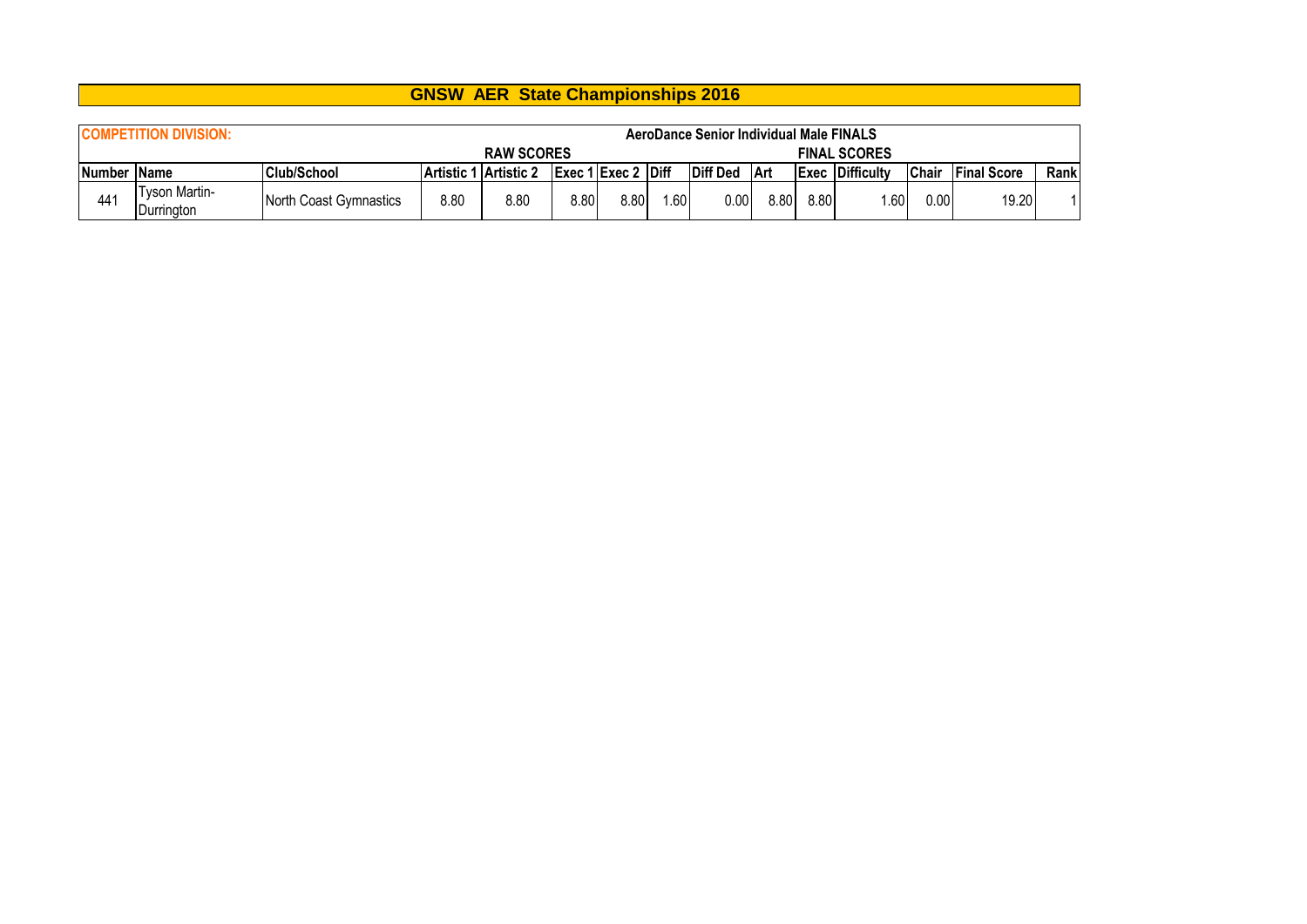|             | <b>COMPETITION DIVISION:</b>                                             |                    |      |                       |      |                             | <b>AeroDance Senior Mixed Pair FINALS</b> |                 |       |      |                        |              |                    |      |
|-------------|--------------------------------------------------------------------------|--------------------|------|-----------------------|------|-----------------------------|-------------------------------------------|-----------------|-------|------|------------------------|--------------|--------------------|------|
|             |                                                                          |                    |      | <b>RAW SCORES</b>     |      |                             |                                           |                 |       |      | <b>FINAL SCORES</b>    |              |                    |      |
| Number Name |                                                                          | <b>Club/School</b> |      | Artistic 1 Artistic 2 |      | $\left $ Exec 1 Exec 2 Diff |                                           | <b>Diff Ded</b> | Art   |      | <b>Exec Difficulty</b> | <b>Chair</b> | <b>Final Score</b> | Rank |
|             | IDanielle Smith, Tyson Martin- North Coast Gymnastics Inc.<br>Durrington |                    | 8.30 | 8.30                  | 8.20 | 8.20                        | .60                                       | $0.00\,$        | 8.30I | 8.20 | .60                    | 0.00         | 18.10              |      |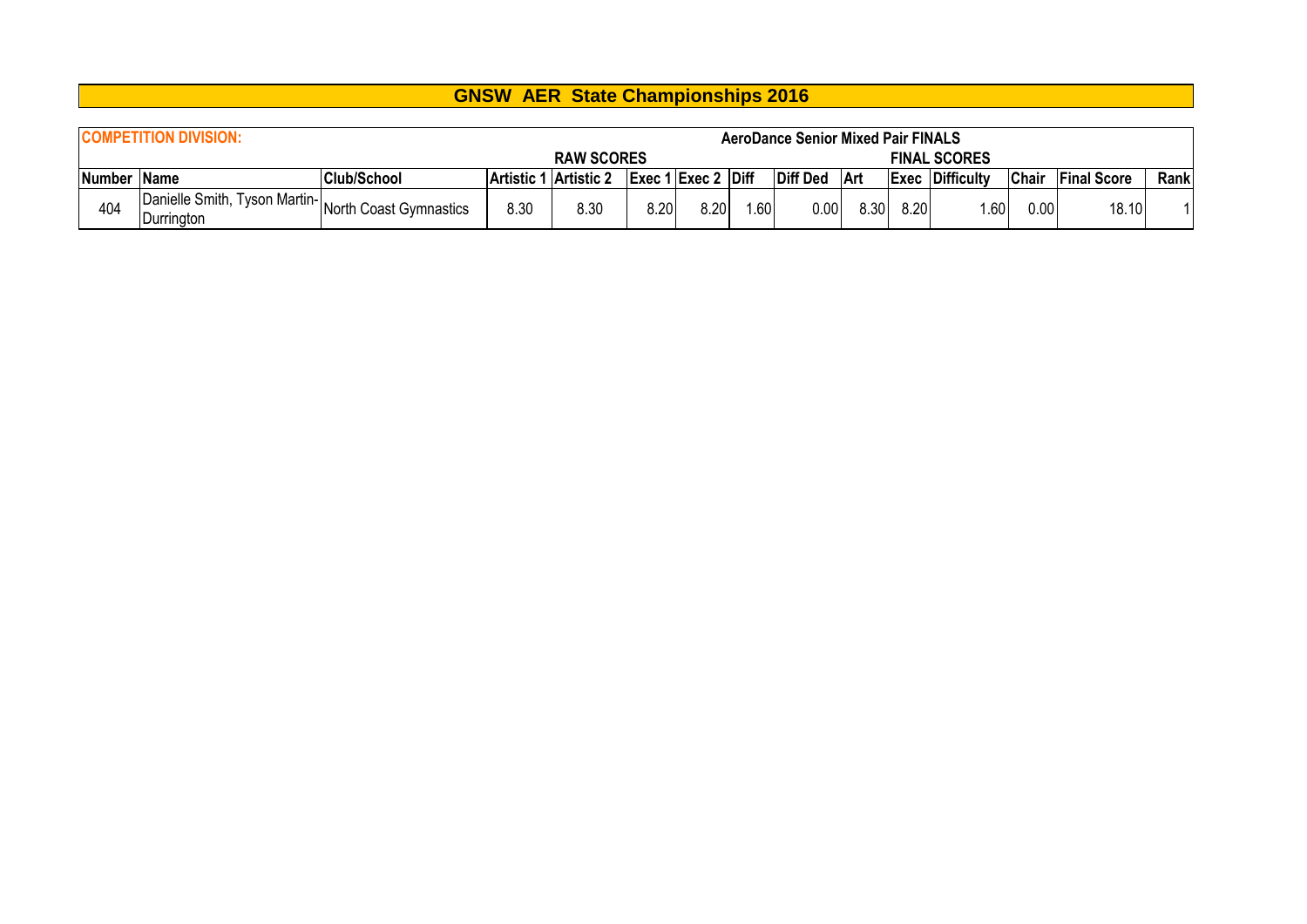|             | <b>COMPETITION DIVISION:</b>                         |                       |                       |                   |      |                                                    |      | <b>AeroDance Junior Trio FINALS</b> |      |      |                        |              |                    |      |
|-------------|------------------------------------------------------|-----------------------|-----------------------|-------------------|------|----------------------------------------------------|------|-------------------------------------|------|------|------------------------|--------------|--------------------|------|
|             |                                                      |                       |                       | <b>RAW SCORES</b> |      |                                                    |      |                                     |      |      | <b>FINAL SCORES</b>    |              |                    |      |
| Number Name |                                                      | <b>Club/School</b>    | Artistic 1 Artistic 2 |                   |      | $\left \right $ Exec 1 Exec 2 $\left \right $ Diff |      | Diff Ded Art                        |      |      | <b>Exec Difficulty</b> | <b>Chair</b> | <b>Final Score</b> | Rank |
| 406         | Jessica Naman, MacKenzie<br>Manev, Patricia Siriphan | Sydney West Gympsorts | 7.50                  | 7.50              | 8.00 | 8.00                                               | 1.10 | 0.00                                | 7.50 | 8.00 | .10                    | 0.00         | 16.60              |      |
|             |                                                      |                       |                       |                   |      |                                                    |      |                                     |      |      |                        |              |                    |      |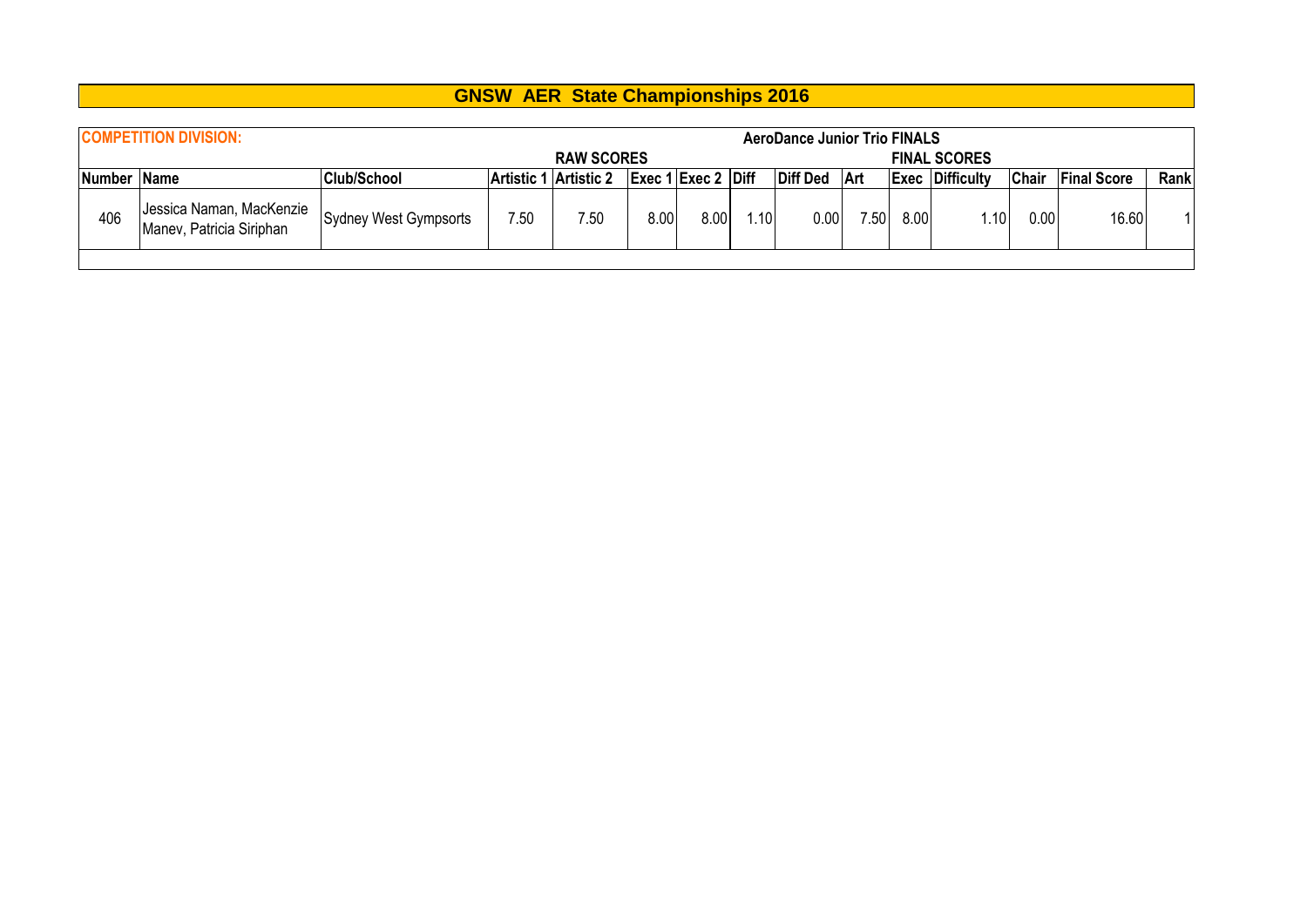|             | <b>COMPETITION DIVISION:</b>                                               |                       |      |                       |      |                                    |      | AeroDance Intermediate Trio FINALS |                |      |                        |              |                    |           |
|-------------|----------------------------------------------------------------------------|-----------------------|------|-----------------------|------|------------------------------------|------|------------------------------------|----------------|------|------------------------|--------------|--------------------|-----------|
|             |                                                                            |                       |      | <b>RAW SCORES</b>     |      |                                    |      |                                    |                |      | <b>FINAL SCORES</b>    |              |                    |           |
| Number Name |                                                                            | <b>Club/School</b>    |      | Artistic 1 Artistic 2 |      | $\left \right $ Exec 1 Exec 2 Diff |      | Diff Ded                           | ∣Art           |      | <b>Exec Difficulty</b> | <b>Chair</b> | <b>Final Score</b> | Rank      |
| 415         | Emily Krajovski, Jordan Brett, Sydney West Gympsorts<br><b>Ruby Clarke</b> |                       | 7.50 | 7.50                  | 7.80 | 7.80                               | 0.80 | 0.00                               | $^{\prime}.50$ | 7.80 | 0.80                   | 0.00         | 16.10              |           |
| 417         | Elisabeth Kidane, Taylah<br>Woods, Tiana Yan                               | Sydney West Gympsorts | 8.20 | 8.20                  | 8.60 | 8.60                               | .30  | 0.00                               | 8.20           | 8.60 | .30 <sub>1</sub>       | 0.00         | 18.10              | <b>NP</b> |